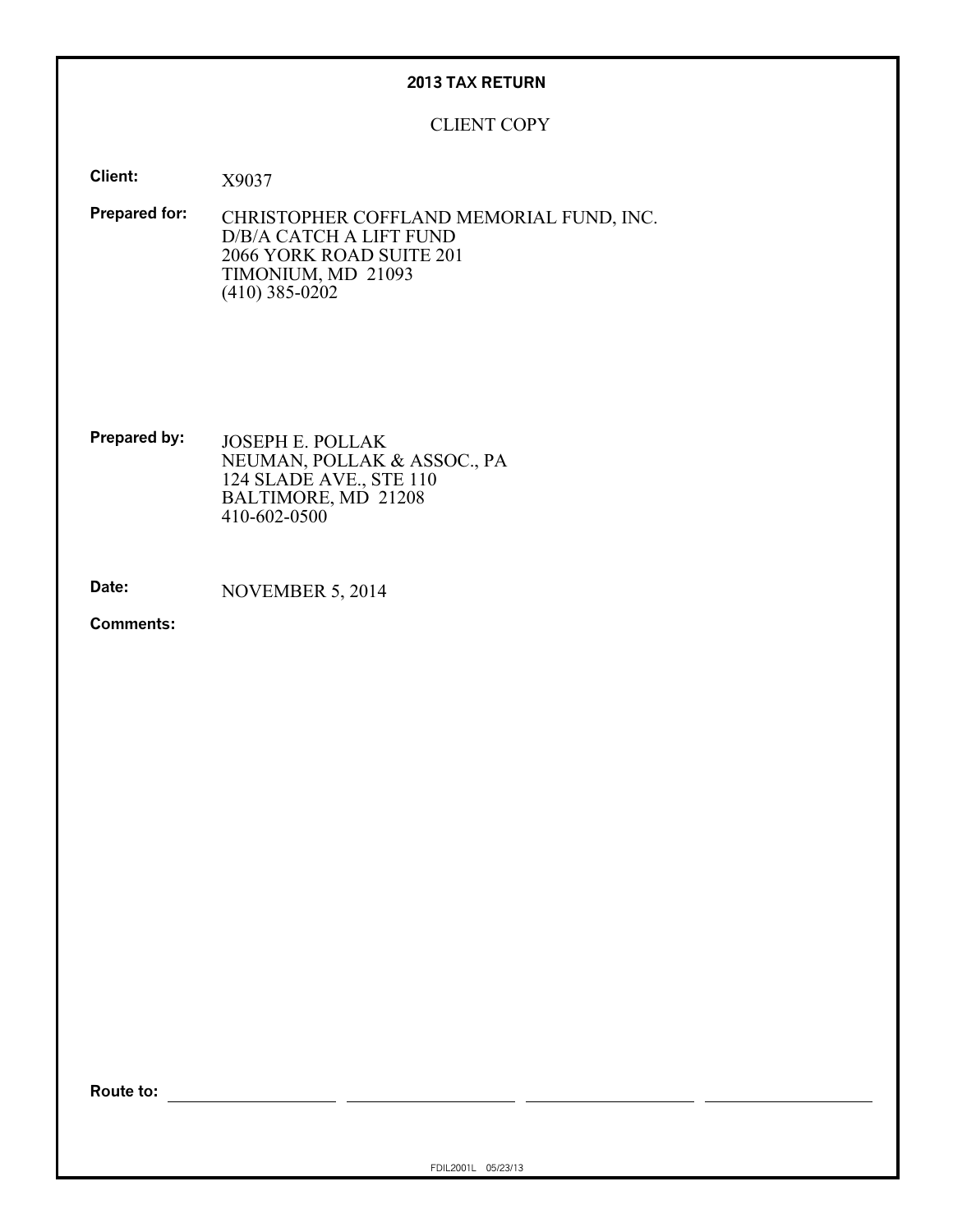Form **990**

# **Return of Organization Exempt From Income Tax** 2013<br>
Under section 501(c), 527, or 4947(a)(1) of the Internal Revenue Code (except private foundations)

Department of the Treasury<br>
The Treasury **Content of the Treasury Content of the Treasury Property Property Property Property Property Property Property Property Property Property Property Property Property Property Proper** 

OMB No. 1545-0047

| А                                |                                |                                      |                               | For the 2013 calendar year, or tax year beginning |                                                                                                                                                                                               |               | , 2013, and ending |                                                                                   |                              |                |                                  |                                    |
|----------------------------------|--------------------------------|--------------------------------------|-------------------------------|---------------------------------------------------|-----------------------------------------------------------------------------------------------------------------------------------------------------------------------------------------------|---------------|--------------------|-----------------------------------------------------------------------------------|------------------------------|----------------|----------------------------------|------------------------------------|
| В                                | Check if applicable:           |                                      | C                             |                                                   |                                                                                                                                                                                               |               |                    |                                                                                   |                              |                | D Employer Identification Number |                                    |
|                                  |                                | Address change                       |                               |                                                   | CHRISTOPHER COFFLAND MEMORIAL FUND, INC.                                                                                                                                                      |               |                    |                                                                                   |                              | 27-3901149     |                                  |                                    |
|                                  | Name change                    |                                      |                               | D/B/A CATCH A LIFT FUND                           |                                                                                                                                                                                               |               |                    |                                                                                   | E Telephone number           |                |                                  |                                    |
|                                  | Initial return                 |                                      |                               | 2066 YORK ROAD #201                               |                                                                                                                                                                                               |               |                    |                                                                                   |                              |                | $(410)$ 385-0202                 |                                    |
|                                  | Terminated                     |                                      |                               | TIMONIUM, MD 21093                                |                                                                                                                                                                                               |               |                    |                                                                                   |                              |                |                                  |                                    |
|                                  |                                | Amended return                       |                               |                                                   |                                                                                                                                                                                               |               |                    |                                                                                   | G Gross receipts $\varsigma$ |                |                                  | 309, 362.                          |
|                                  |                                | Application pending                  |                               | F Name and address of principal officer:          |                                                                                                                                                                                               |               |                    | H(a) Is this a group return for subordinates?                                     |                              |                |                                  | $X_{\text{No}}$<br>Yes             |
|                                  |                                |                                      |                               | SAME AS C ABOVE                                   |                                                                                                                                                                                               |               |                    | H(b) Are all subordinates included?<br>If 'No,' attach a list. (see instructions) |                              |                |                                  | Yes<br><b>No</b>                   |
|                                  |                                | Tax-exempt status                    | $X$ 501(c)(3)                 | $501(c)$ (                                        | ) ◄<br>(insert no.)                                                                                                                                                                           | 4947(a)(1) or | 527                |                                                                                   |                              |                |                                  |                                    |
| J                                | Website: $\blacktriangleright$ |                                      |                               | WWW.CATCHALIFTFUND.COM                            |                                                                                                                                                                                               |               |                    | $H(c)$ Group exemption number                                                     |                              |                |                                  |                                    |
| ĸ                                |                                | Form of organization:                | X Corporation                 | Trust                                             | Other<br>Association                                                                                                                                                                          |               |                    | L Year of formation: 2010                                                         |                              |                | M State of legal domicile: MD    |                                    |
|                                  | <b>Part I</b>                  | <b>Summary</b>                       |                               |                                                   |                                                                                                                                                                                               |               |                    |                                                                                   |                              |                |                                  |                                    |
|                                  | 1                              |                                      |                               |                                                   | Briefly describe the organization's mission or most significant activities: THE ORGANIZATION'S MISSION IS TO HELP                                                                             |               |                    |                                                                                   |                              |                |                                  |                                    |
|                                  |                                |                                      |                               |                                                   | WOUNDED VETERANS OF THE ARMED FORCES START AND MAINTAIN THEIR HEALING PROCESS,                                                                                                                |               |                    |                                                                                   |                              |                |                                  |                                    |
| Governance                       |                                |                                      |                               |                                                   | MENTALLY AND PHYSICALLY, BY PROVIDING ACCESS TO PHYSICAL FITNESS CENTERS                                                                                                                      |               |                    |                                                                                   |                              |                |                                  |                                    |
|                                  |                                |                                      |                               |                                                   | NATIONWIDE OR IN-HOUSE GYM EQUIPMENT ALONG WITH SUPPORT IN REACHING THEIR PERSONAL                                                                                                            |               |                    |                                                                                   |                              |                |                                  |                                    |
|                                  | 2                              | Check this box $\blacktriangleright$ |                               |                                                   | if the organization discontinued its operations or disposed of more than 25% of its net assets.                                                                                               |               |                    |                                                                                   |                              |                |                                  |                                    |
|                                  | 3                              |                                      |                               |                                                   | Number of voting members of the governing body (Part VI, line 1a)                                                                                                                             |               |                    |                                                                                   |                              | 3              |                                  | 10                                 |
|                                  | 4                              |                                      |                               |                                                   | Number of independent voting members of the governing body (Part VI, line 1b)                                                                                                                 |               |                    |                                                                                   |                              | 4<br>5         |                                  | $\overline{9}$                     |
| <b>Activities &amp;</b>          | 5<br>6                         |                                      |                               |                                                   | Total number of individuals employed in calendar year 2013 (Part V, line 2a)                                                                                                                  |               |                    |                                                                                   |                              | 6              |                                  | $\boldsymbol{0}$<br>$\overline{0}$ |
|                                  |                                |                                      |                               |                                                   |                                                                                                                                                                                               |               |                    |                                                                                   |                              | 7a             |                                  | $0$ .                              |
|                                  |                                |                                      |                               |                                                   |                                                                                                                                                                                               |               |                    |                                                                                   |                              | 7 <sub>b</sub> |                                  | 0.                                 |
|                                  |                                |                                      |                               |                                                   |                                                                                                                                                                                               |               |                    |                                                                                   | <b>Prior Year</b>            |                | <b>Current Year</b>              |                                    |
|                                  | 8                              |                                      |                               |                                                   |                                                                                                                                                                                               |               |                    |                                                                                   | 47,450.                      |                |                                  | $\overline{291}$ , 968.            |
| Revenue                          | 9                              |                                      |                               |                                                   |                                                                                                                                                                                               |               |                    |                                                                                   |                              |                |                                  |                                    |
|                                  | 10                             |                                      |                               |                                                   | Investment income (Part VIII, column (A), lines 3, 4, and 7d)                                                                                                                                 |               |                    |                                                                                   |                              |                |                                  |                                    |
|                                  | 11                             |                                      |                               |                                                   | Other revenue (Part VIII, column (A), lines 5, 6d, 8c, 9c, 10c, and 11e)                                                                                                                      |               |                    |                                                                                   |                              | 2,595.         |                                  | $-9,063.$                          |
|                                  | 12                             |                                      |                               |                                                   | Total revenue - add lines 8 through 11 (must equal Part VIII, column (A), line 12)                                                                                                            |               |                    |                                                                                   | 50,045.                      |                |                                  | 282,905.                           |
|                                  | 13                             |                                      |                               |                                                   | Grants and similar amounts paid (Part IX, column (A), lines 1-3)                                                                                                                              |               |                    |                                                                                   |                              | 9,791.         |                                  | 51,364.                            |
|                                  | 14                             |                                      |                               |                                                   | Benefits paid to or for members (Part IX, column (A), line 4)                                                                                                                                 |               |                    |                                                                                   |                              |                |                                  |                                    |
|                                  | 15                             |                                      |                               |                                                   | Salaries, other compensation, employee benefits (Part IX, column (A), lines 5-10)                                                                                                             |               |                    |                                                                                   |                              |                |                                  |                                    |
| Expenses                         |                                |                                      |                               |                                                   |                                                                                                                                                                                               |               |                    |                                                                                   |                              |                |                                  |                                    |
|                                  |                                |                                      |                               |                                                   | <b>b</b> Total fundraising expenses (Part IX, column (D), line 25) $\blacktriangleright$                                                                                                      |               | 8,115.             |                                                                                   |                              |                |                                  |                                    |
|                                  | 17                             |                                      |                               |                                                   | Other expenses (Part IX, column (A), lines 11a-11d, 11f-24e)                                                                                                                                  |               |                    |                                                                                   |                              | 7,789.         |                                  | 44,538.                            |
|                                  | 18                             |                                      |                               |                                                   | Total expenses. Add lines 13-17 (must equal Part IX, column (A), line 25)                                                                                                                     |               |                    |                                                                                   | 17,580.                      |                |                                  | 95,902.                            |
|                                  | 19                             |                                      |                               |                                                   | Revenue less expenses. Subtract line 18 from line 12                                                                                                                                          |               |                    |                                                                                   | 32,465.                      |                |                                  | 187,003.                           |
| ិត្ត                             |                                |                                      |                               |                                                   |                                                                                                                                                                                               |               |                    | <b>Beginning of Current Year</b>                                                  |                              |                |                                  | End of Year                        |
|                                  | 20                             |                                      |                               |                                                   |                                                                                                                                                                                               |               |                    |                                                                                   | 47,507.                      |                |                                  | $\overline{236}$ , 841.            |
| <b>Net Assets</b><br>Fund Balanc | 21                             |                                      |                               |                                                   |                                                                                                                                                                                               |               |                    |                                                                                   |                              | 7,502          |                                  | 9,833.                             |
|                                  | 22                             |                                      |                               |                                                   | Net assets or fund balances. Subtract line 21 from line 20                                                                                                                                    |               |                    |                                                                                   | 40,005.                      |                |                                  | 227,008.                           |
|                                  | Part II                        | <b>Signature Block</b>               |                               |                                                   |                                                                                                                                                                                               |               |                    |                                                                                   |                              |                |                                  |                                    |
|                                  |                                |                                      |                               |                                                   | Under penalties of perjury, I declare that I have examined this return, including accompanying schedules and statements, and to the best of my knowledge and belief, it is true, correct, and |               |                    |                                                                                   |                              |                |                                  |                                    |
|                                  |                                |                                      |                               |                                                   | complete. Declaration of preparer (other than officer) is based on all information of which preparer has any knowledge.                                                                       |               |                    |                                                                                   |                              |                |                                  |                                    |
|                                  |                                |                                      |                               |                                                   |                                                                                                                                                                                               |               |                    |                                                                                   |                              |                |                                  |                                    |
| Sign<br>Here                     |                                |                                      | Signature of officer          |                                                   |                                                                                                                                                                                               |               |                    | Date                                                                              |                              |                |                                  |                                    |
|                                  |                                |                                      | LYNN M. COFFLAND              |                                                   |                                                                                                                                                                                               |               |                    | PRESIDENT                                                                         |                              |                |                                  |                                    |
|                                  |                                |                                      | Type or print name and title. |                                                   |                                                                                                                                                                                               |               |                    |                                                                                   |                              |                |                                  |                                    |
|                                  |                                |                                      | Print/Type preparer's name    |                                                   | Preparer's signature                                                                                                                                                                          |               | Date               |                                                                                   | Check                        | if             | PTIN                             |                                    |
| Paid                             |                                |                                      | JOSEPH E. POLLAK              |                                                   | JOSEPH E. POLLAK                                                                                                                                                                              |               |                    |                                                                                   | self-employed                |                | P00293730                        |                                    |
|                                  | Preparer                       | Firm's name                          | NEUMAN,                       |                                                   | POLLAK & ASSOC.<br>PA                                                                                                                                                                         |               |                    |                                                                                   |                              |                |                                  |                                    |
|                                  | Use Only                       | Firm's address                       |                               | 124 SLADE AVE.                                    | <b>STE 110</b>                                                                                                                                                                                |               |                    |                                                                                   |                              |                | Firm's EIN > 52-1734221          |                                    |
|                                  |                                |                                      |                               | BALTIMORE,                                        | MD 21208                                                                                                                                                                                      |               |                    |                                                                                   | Phone no.                    |                | $410 - 602 - 0500$               |                                    |
|                                  |                                |                                      |                               |                                                   | May the IRS discuss this return with the preparer shown above? (see instructions)                                                                                                             |               |                    |                                                                                   |                              |                | ΙX<br>Yes                        | No                                 |
|                                  |                                |                                      |                               |                                                   | BAA For Paperwork Reduction Act Notice, see the separate instructions.                                                                                                                        |               |                    | TEEA0113L 11/08/13                                                                |                              |                |                                  | Form 990 (2013)                    |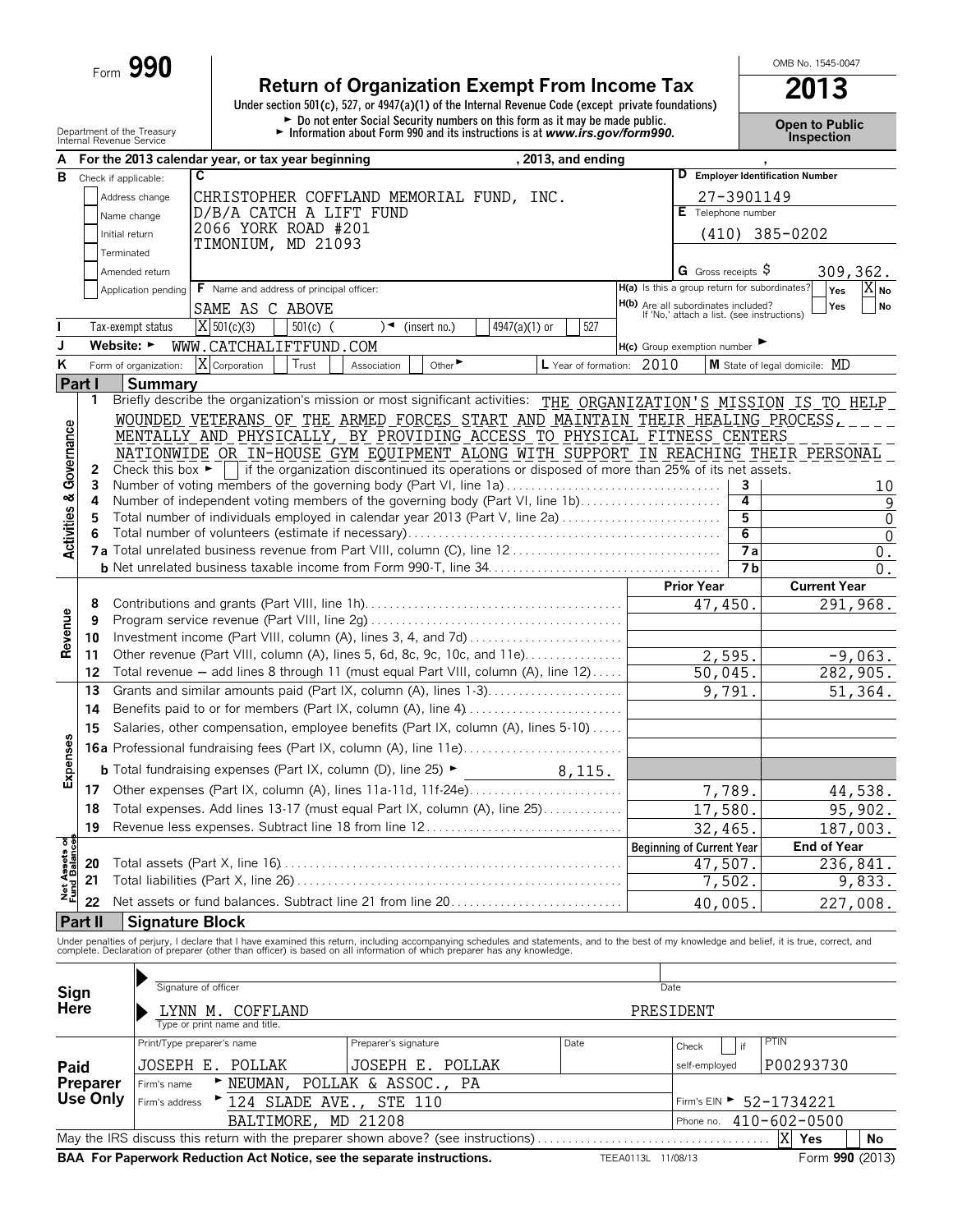|                 | Form 990 (2013)     |                                                      | CHRISTOPHER COFFLAND MEMORIAL FUND, INC.                                                                             |                                                                                                                                                                                                                                                                                    | 27-3901149 | Page 2          |
|-----------------|---------------------|------------------------------------------------------|----------------------------------------------------------------------------------------------------------------------|------------------------------------------------------------------------------------------------------------------------------------------------------------------------------------------------------------------------------------------------------------------------------------|------------|-----------------|
| <b>Part III</b> |                     |                                                      | <b>Statement of Program Service Accomplishments</b>                                                                  |                                                                                                                                                                                                                                                                                    |            | X               |
| $\mathbf{1}$    |                     | Briefly describe the organization's mission:         |                                                                                                                      |                                                                                                                                                                                                                                                                                    |            |                 |
|                 | SEE SCHEDULE O      |                                                      |                                                                                                                      |                                                                                                                                                                                                                                                                                    |            |                 |
|                 |                     |                                                      |                                                                                                                      |                                                                                                                                                                                                                                                                                    |            |                 |
|                 |                     |                                                      |                                                                                                                      |                                                                                                                                                                                                                                                                                    |            |                 |
|                 |                     |                                                      | 2 Did the organization undertake any significant program services during the year which were not listed on the prior |                                                                                                                                                                                                                                                                                    |            |                 |
|                 | Form 990 or 990-EZ? |                                                      |                                                                                                                      |                                                                                                                                                                                                                                                                                    | Yes        | X<br>No         |
|                 |                     | If 'Yes,' describe these new services on Schedule O. |                                                                                                                      |                                                                                                                                                                                                                                                                                    |            |                 |
| 3               |                     | If 'Yes,' describe these changes on Schedule O.      |                                                                                                                      | Did the organization cease conducting, or make significant changes in how it conducts, any program services?                                                                                                                                                                       | Yes        | X<br>No         |
| 4               |                     |                                                      | others, the total expenses, and revenue, if any, for each program service reported.                                  | Describe the organization's program service accomplishments for each of its three largest program services, as measured by expenses.<br>Section 501(c)(3) and 501(c)(4) organizations and section 4947(a)(1) trusts are required to report the amount of grants and allocations to |            |                 |
|                 | $4a$ (Code:         | ) (Expenses $$$                                      |                                                                                                                      | $73,064$ , including grants of $\sim$ 51, 364, ) (Revenue                                                                                                                                                                                                                          | \$         |                 |
|                 |                     |                                                      |                                                                                                                      | CATCH A LIFT (CAL) IS DEDICATED TO HELPING WOUNDED VETERANS IN THEIR HEALING PROCESS                                                                                                                                                                                               |            |                 |
|                 |                     |                                                      |                                                                                                                      | BY PROVIDING THEM WITH ACCESS TO PHYSICAL FITNESS CENTERS AROUND THE US. CAL PROVIDED<br>GYM MEMBERSHIPS FOR WOUNDED VETERANS OF THE ARMED FORCES THAT FOUGHT IN THE IRAQ AND                                                                                                      |            |                 |
|                 |                     |                                                      |                                                                                                                      | AFGHANISTAN WARS. FOR VETERANS THAT ARE HOME BOUND AND CANNOT GO OUT TO THE GYM,                                                                                                                                                                                                   |            |                 |
|                 |                     |                                                      |                                                                                                                      | CATCH A LIFT PURCHASED HOME GYM EQUIPMENT THAT THE VETERANS COULD USE IN THEIR HOME                                                                                                                                                                                                |            |                 |
|                 |                     |                                                      |                                                                                                                      |                                                                                                                                                                                                                                                                                    |            |                 |
|                 |                     |                                                      |                                                                                                                      |                                                                                                                                                                                                                                                                                    |            |                 |
|                 |                     |                                                      |                                                                                                                      |                                                                                                                                                                                                                                                                                    |            |                 |
|                 |                     |                                                      |                                                                                                                      |                                                                                                                                                                                                                                                                                    |            |                 |
|                 |                     |                                                      |                                                                                                                      |                                                                                                                                                                                                                                                                                    |            |                 |
|                 |                     |                                                      |                                                                                                                      |                                                                                                                                                                                                                                                                                    |            |                 |
|                 | $4b$ (Code:         | ) (Expenses $\sqrt{5}$                               | including grants of $\sqrt{5}$                                                                                       | ) (Revenue                                                                                                                                                                                                                                                                         |            |                 |
|                 |                     |                                                      |                                                                                                                      |                                                                                                                                                                                                                                                                                    |            |                 |
|                 |                     |                                                      |                                                                                                                      |                                                                                                                                                                                                                                                                                    |            |                 |
|                 |                     |                                                      |                                                                                                                      |                                                                                                                                                                                                                                                                                    |            |                 |
|                 |                     |                                                      |                                                                                                                      |                                                                                                                                                                                                                                                                                    |            |                 |
|                 |                     |                                                      |                                                                                                                      |                                                                                                                                                                                                                                                                                    |            |                 |
|                 |                     |                                                      |                                                                                                                      |                                                                                                                                                                                                                                                                                    |            |                 |
|                 |                     |                                                      |                                                                                                                      |                                                                                                                                                                                                                                                                                    |            |                 |
|                 |                     |                                                      |                                                                                                                      |                                                                                                                                                                                                                                                                                    |            |                 |
|                 |                     |                                                      |                                                                                                                      |                                                                                                                                                                                                                                                                                    |            |                 |
|                 |                     |                                                      |                                                                                                                      |                                                                                                                                                                                                                                                                                    |            |                 |
|                 | 4c (Code:           | ) (Expenses \$                                       | including grants of $\sqrt{5}$                                                                                       | ) (Revenue \$                                                                                                                                                                                                                                                                      |            |                 |
|                 |                     |                                                      |                                                                                                                      |                                                                                                                                                                                                                                                                                    |            |                 |
|                 |                     |                                                      |                                                                                                                      |                                                                                                                                                                                                                                                                                    |            |                 |
|                 |                     |                                                      |                                                                                                                      |                                                                                                                                                                                                                                                                                    |            |                 |
|                 |                     |                                                      |                                                                                                                      |                                                                                                                                                                                                                                                                                    |            |                 |
|                 |                     |                                                      |                                                                                                                      |                                                                                                                                                                                                                                                                                    |            |                 |
|                 |                     |                                                      |                                                                                                                      |                                                                                                                                                                                                                                                                                    |            |                 |
|                 |                     |                                                      |                                                                                                                      |                                                                                                                                                                                                                                                                                    |            |                 |
|                 |                     |                                                      |                                                                                                                      |                                                                                                                                                                                                                                                                                    |            |                 |
|                 |                     |                                                      |                                                                                                                      |                                                                                                                                                                                                                                                                                    |            |                 |
|                 |                     |                                                      |                                                                                                                      |                                                                                                                                                                                                                                                                                    |            |                 |
|                 |                     | 4d Other program services. (Describe in Schedule O.) |                                                                                                                      |                                                                                                                                                                                                                                                                                    |            |                 |
|                 | (Expenses           | \$                                                   | including grants of $\frac{1}{2}$                                                                                    | ) (Revenue \$                                                                                                                                                                                                                                                                      |            |                 |
| <b>BAA</b>      |                     | 4 e Total program service expenses ▶                 | 73,064.<br>TEEA0102L 07/02/13                                                                                        |                                                                                                                                                                                                                                                                                    |            | Form 990 (2013) |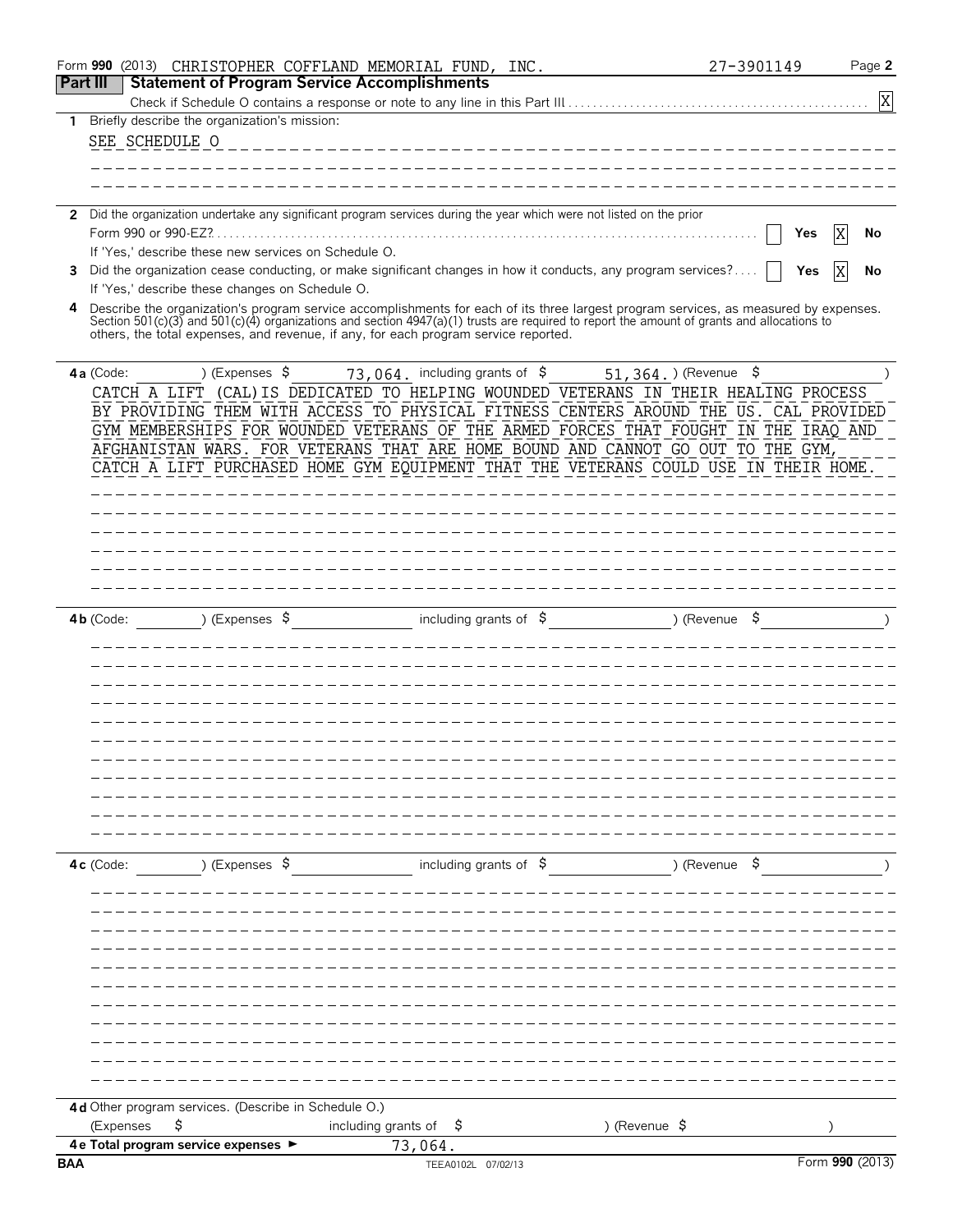### Form **990** (2013) CHRISTOPHER COFFLAND MEMORIAL FUND, INC.  $27-3901149$  Page 3 **Part IV Checklist of Required Schedules**

**1** Is the organization described in section 501(c)(3) or 4947(a)(1) (other than a private foundation)? *If 'Yes,' complete*

Schedule  $A$ 

| 2          | Is the organization required to complete Schedule B, Schedule of Contributors (see instructions)?                                                                                                                                                 | $\overline{2}$  | X |                 |
|------------|---------------------------------------------------------------------------------------------------------------------------------------------------------------------------------------------------------------------------------------------------|-----------------|---|-----------------|
| 3          | Did the organization engage in direct or indirect political campaign activities on behalf of or in opposition to candidates                                                                                                                       | $\mathbf{3}$    |   | Χ               |
| 4          | Section 501(c)(3) organizations. Did the organization engage in lobbying activities, or have a section 501(h) election                                                                                                                            | 4               |   | Χ               |
| 5          | Is the organization a section 501(c)(4), 501(c)(5), or 501(c)(6) organization that receives membership dues,<br>assessments, or similar amounts as defined in Revenue Procedure 98-19? If 'Yes,' complete Schedule C, Part III                    | 5               |   | Χ               |
| 6          | Did the organization maintain any donor advised funds or any similar funds or accounts for which donors have the right to provide advice on the distribution or investment of amounts in such funds or accounts? If 'Yes,' com                    | 6               |   | X               |
| 7          | Did the organization receive or hold a conservation easement, including easements to preserve open space, the<br>environment, historic land areas, or historic structures? If 'Yes,' complete Schedule D, Part II                                 | $\overline{7}$  |   | X               |
| 8          | Did the organization maintain collections of works of art, historical treasures, or other similar assets? If 'Yes,'                                                                                                                               | 8               |   | Χ               |
| 9          | Did the organization report an amount in Part X, line 21, for escrow or custodial account liability; serve as a custodian<br>for amounts not listed in Part X; or provide credit counseling, debt management, credit repair, or debt negotiation  | 9               |   | Χ               |
| 10         | Did the organization, directly or through a related organization, hold assets in temporarily restricted endowments,<br>permanent endowments, or quasi-endowments? If 'Yes,' complete Schedule D, Part V.                                          | 10              |   | Χ               |
|            | 11 If the organization's answer to any of the following questions is 'Yes', then complete Schedule D, Parts VI, VII, VIII, IX,<br>or X as applicable.                                                                                             |                 |   |                 |
|            | a Did the organization report an amount for land, buildings and equipment in Part X, line 10? If 'Yes,' complete Schedule                                                                                                                         | 11a             | Χ |                 |
|            | <b>b</b> Did the organization report an amount for investments - other securities in Part X, line 12 that is 5% or more of its total                                                                                                              | 11 <sub>b</sub> |   | Χ               |
|            | c Did the organization report an amount for investments - program related in Part X, line 13 that is 5% or more of its total                                                                                                                      | 11c             |   | X               |
|            | d Did the organization report an amount for other assets in Part X, line 15 that is 5% or more of its total assets reported                                                                                                                       | 11 <sub>d</sub> |   | Χ               |
|            | e Did the organization report an amount for other liabilities in Part X, line 25? If 'Yes,' complete Schedule D, Part X                                                                                                                           | 11e             |   | X               |
|            | f Did the organization's separate or consolidated financial statements for the tax year include a footnote that addresses<br>the organization's liability for uncertain tax positions under FIN 48 (ASC 740)? If 'Yes,' complete                  | 11f             |   | Χ               |
|            | 12 a Did the organization obtain separate, independent audited financial statements for the tax year? If 'Yes,' complete                                                                                                                          | 12a             | Χ |                 |
|            | <b>b</b> Was the organization included in consolidated, independent audited financial statements for the tax year? If 'Yes,' and if the organization answered 'No' to line 12a, then completing Schedule D, Parts XI and XII is opt               | 12 <sub>b</sub> |   | X               |
|            |                                                                                                                                                                                                                                                   | 13              |   | X               |
|            |                                                                                                                                                                                                                                                   | 14a             |   | $\mathbf X$     |
|            | <b>b</b> Did the organization have aggregate revenues or expenses of more than \$10,000 from grantmaking, fundraising,<br>business, investment, and program service activities outside the United States, or aggregate foreign investments valued | 14b             |   | Χ               |
|            | 15 Did the organization report on Part IX, column (A), line 3, more than \$5,000 of grants or other assistance to or for any                                                                                                                      | 15              |   | X               |
| 16         | Did the organization report on Part IX, column (A), line 3, more than \$5,000 of aggregate grants or other assistance to                                                                                                                          | 16              |   | X               |
| 17         | Did the organization report a total of more than \$15,000 of expenses for professional fundraising services on Part IX,                                                                                                                           | 17              |   | X               |
| 18         | Did the organization report more than \$15,000 total of fundraising event gross income and contributions on Part VIII,                                                                                                                            | 18              | Χ |                 |
| 19         | Did the organization report more than \$15,000 of gross income from gaming activities on Part VIII, line 9a? If 'Yes,'                                                                                                                            | 19              |   | Χ               |
|            |                                                                                                                                                                                                                                                   | 20              |   | X               |
|            | b If 'Yes' to line 20a, did the organization attach a copy of its audited financial statements to this return?                                                                                                                                    | 20 <sub>b</sub> |   |                 |
| <b>BAA</b> | TEEA0103L 11/08/13                                                                                                                                                                                                                                |                 |   | Form 990 (2013) |

**Yes No**

X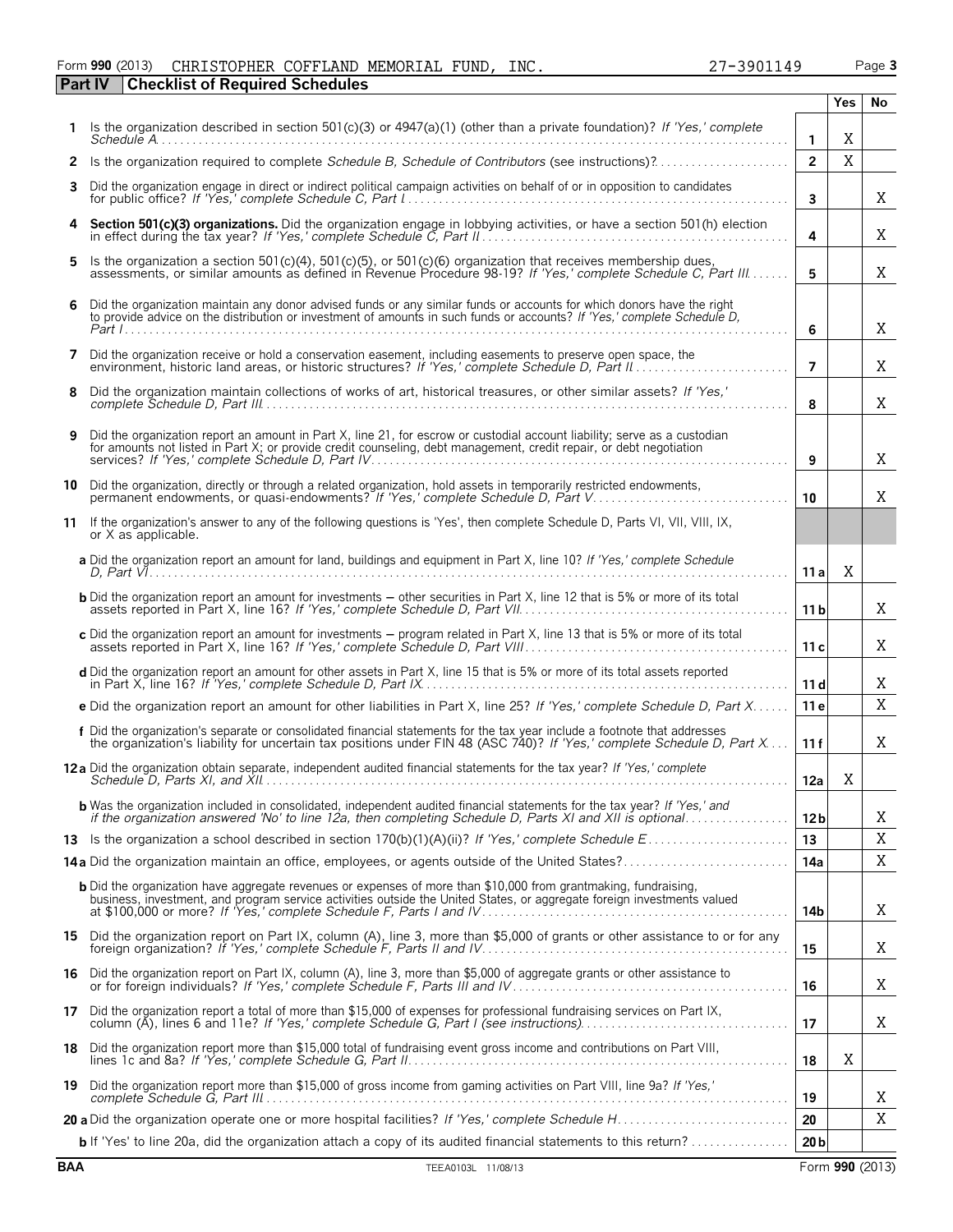|  | ISTOPHER COFFLAND MEMORIAL FUND, INC. |  | $27 - 39$ |
|--|---------------------------------------|--|-----------|
|  | of Required Schedules (continued)     |  |           |
|  |                                       |  |           |

|            |                                                                                                                                                                                                                                                              |                 | <b>Yes</b> | No              |
|------------|--------------------------------------------------------------------------------------------------------------------------------------------------------------------------------------------------------------------------------------------------------------|-----------------|------------|-----------------|
| 21         | Did the organization report more than \$5,000 of grants or other assistance to any domestic organizations or<br>government on Part IX, column (A), line 1? If 'Yes,' complete Schedule I, Parts 1 and II                                                     | 21              |            | Χ               |
|            | 22 Did the organization report more than \$5,000 of grants or other assistance to individuals in the United States on Part                                                                                                                                   | 22              | X          |                 |
| 23         | Did the organization answer 'Yes' to Part VII, Section A, line 3, 4, or 5 about compensation of the organization's current<br>and former officers, directors, trustees, key employees, and highest compensated employees? If 'Yes,' complete                 | 23              |            | X               |
|            | 24 a Did the organization have a tax-exempt bond issue with an outstanding principal amount of more than \$100,000 as of<br>the last day of the year, that was issued after December 31, 2002? If 'Yes,' answer lines 24b through 24d and                    | 24a             |            | X               |
|            |                                                                                                                                                                                                                                                              | 24 <sub>b</sub> |            |                 |
|            | c Did the organization maintain an escrow account other than a refunding escrow at any time during the year to defease                                                                                                                                       | 24c             |            |                 |
|            | d Did the organization act as an 'on behalf of' issuer for bonds outstanding at any time during the year?                                                                                                                                                    | 24d             |            |                 |
|            | 25 a Section 501(c)(3) and 501(c)(4) organizations. Did the organization engage in an excess benefit transaction with a                                                                                                                                      | 25a             |            | Χ               |
|            | <b>b</b> Is the organization aware that it engaged in an excess benefit transaction with a disqualified person in a prior year, and<br>that the transaction has not been reported on any of the organization's prior Forms 990 or 990-EZ? If 'Yes,' complete | 25 <sub>b</sub> |            | X               |
| 26         | Did the organization report any amount on Part X, line 5, 6, or 22 for receivables from or payables to any current or<br>former officers, directors, trustees, key employees, highest compensated employees, or disqualified persons?                        | 26              |            | X               |
|            | 27 Did the organization provide a grant or other assistance to an officer, director, trustee, key employee, substantial<br>contributor or employee thereof, a grant selection committee member, or to a 35% controlled entity or family member               | 27              |            | Χ               |
| 28         | Was the organization a party to a business transaction with one of the following parties (see Schedule L, Part IV<br>instructions for applicable filing thresholds, conditions, and exceptions):                                                             |                 |            |                 |
|            | a A current or former officer, director, trustee, or key employee? If 'Yes,' complete Schedule L, Part IV                                                                                                                                                    | 28a             |            | Χ               |
|            | <b>b</b> A family member of a current or former officer, director, trustee, or key employee? If 'Yes,' complete                                                                                                                                              | 28 <sub>b</sub> |            | Χ               |
|            | c An entity of which a current or former officer, director, trustee, or key employee (or a family member thereof) was an                                                                                                                                     | 28c             |            | X               |
| 29         | Did the organization receive more than \$25,000 in non-cash contributions? If 'Yes,' complete Schedule M                                                                                                                                                     | 29              |            | $\overline{X}$  |
| 30         | Did the organization receive contributions of art, historical treasures, or other similar assets, or qualified conservation                                                                                                                                  | 30              |            | Χ               |
| 31         | Did the organization liquidate, terminate, or dissolve and cease operations? If 'Yes,' complete Schedule N, Part I                                                                                                                                           | 31              |            | $\overline{X}$  |
| 32         | Did the organization sell, exchange, dispose of, or transfer more than 25% of its net assets? If 'Yes,' complete                                                                                                                                             | 32 <sub>2</sub> |            | Χ               |
|            | Did the organization own 100% of an entity disregarded as separate from the organization under Regulations sections                                                                                                                                          | 33              |            | Χ               |
| 34         | Was the organization related to any tax-exempt or taxable entity? If 'Yes,' complete Schedule R, Parts II, III, IV,                                                                                                                                          | 34              |            | X               |
|            |                                                                                                                                                                                                                                                              | 35a             |            | $\overline{X}$  |
|            | <b>b</b> If 'Yes' to line 35a, did the organization receive any payment from or engage in any transaction with a controlled entity within the meaning of section 512(b)(13)? If 'Yes,' complete Schedule R, Part V, line 2                                   | 35 <sub>b</sub> |            |                 |
| 36         | Section 501(c)(3) organizations. Did the organization make any transfers to an exempt non-charitable related                                                                                                                                                 | 36              |            | Χ               |
| 37         | Did the organization conduct more than 5% of its activities through an entity that is not a related organization and that is                                                                                                                                 | 37              |            | Χ               |
| 38         | Did the organization complete Schedule O and provide explanations in Schedule O for Part VI, lines 11b and 19?                                                                                                                                               | 38              | X          |                 |
| <b>BAA</b> |                                                                                                                                                                                                                                                              |                 |            | Form 990 (2013) |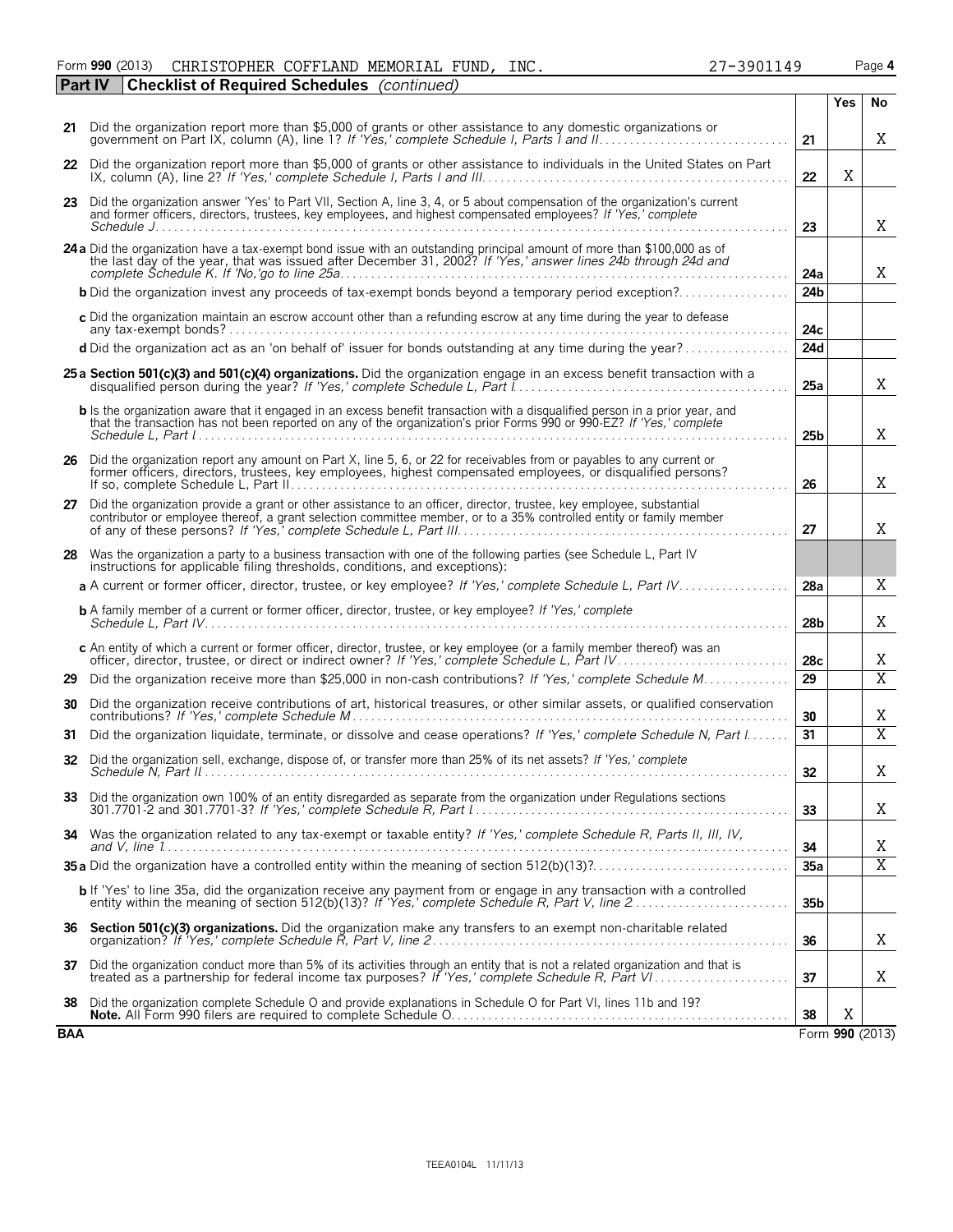| CHRISTOPHER COFFLAND MEMORIAL FUND, INC.<br>27-3901149<br>Form 990 (2013)                                                                                                                                                                        |                 |            | Page 5 |
|--------------------------------------------------------------------------------------------------------------------------------------------------------------------------------------------------------------------------------------------------|-----------------|------------|--------|
| Part V<br><b>Statements Regarding Other IRS Filings and Tax Compliance</b>                                                                                                                                                                       |                 |            |        |
| Check if Schedule O contains a response or note to any line in this Part V                                                                                                                                                                       |                 |            |        |
|                                                                                                                                                                                                                                                  |                 | <b>Yes</b> | No     |
| <b>1a</b> Enter the number reported in Box 3 of Form 1096. Enter -0- if not applicable<br>1a<br>0                                                                                                                                                |                 |            |        |
| <b>b</b> Enter the number of Forms W-2G included in line 1a. Enter -0- if not applicable $\ldots$<br>1 <sub>b</sub><br>$\Omega$                                                                                                                  |                 |            |        |
| c Did the organization comply with backup withholding rules for reportable payments to vendors and reportable gaming                                                                                                                             | 1 с             |            |        |
| 2a Enter the number of employees reported on Form W-3, Transmittal of Wage and Tax State-                                                                                                                                                        |                 |            |        |
| ments, filed for the calendar year ending with or within the year covered by this return<br>2a<br>0                                                                                                                                              |                 |            |        |
| <b>b</b> If at least one is reported on line 2a, did the organization file all required federal employment tax returns?                                                                                                                          | 2 <sub>b</sub>  |            |        |
| Note. If the sum of lines 1a and 2a is greater than 250, you may be required to e-file (see instructions)                                                                                                                                        |                 |            |        |
|                                                                                                                                                                                                                                                  | 3a              |            | X      |
|                                                                                                                                                                                                                                                  | 3 <sub>b</sub>  |            |        |
| 4a At any time during the calendar year, did the organization have an interest in, or a signature or other authority over, a<br>financial account in a foreign country (such as a bank account, securities account, or other financial account)? | 4a              |            | Χ      |
| <b>b</b> If 'Yes,' enter the name of the foreign country: ►                                                                                                                                                                                      |                 |            |        |
| See instructions for filing requirements for Form TD F 90-22.1, Report of Foreign Bank and Financial Accounts.                                                                                                                                   |                 |            |        |
| <b>5a</b> Was the organization a party to a prohibited tax shelter transaction at any time during the tax year?                                                                                                                                  | 5 a             |            | Χ      |
| <b>b</b> Did any taxable party notify the organization that it was or is a party to a prohibited tax shelter transaction?                                                                                                                        | 5 b             |            | Χ      |
|                                                                                                                                                                                                                                                  | 5с              |            |        |
|                                                                                                                                                                                                                                                  |                 |            |        |
| 6 a Does the organization have annual gross receipts that are normally greater than \$100,000, and did the organization solicit any contributions that were not tax deductible as charitable contributions?                                      | 6 a             |            | Χ      |
| b If 'Yes,' did the organization include with every solicitation an express statement that such contributions or gifts were                                                                                                                      | 6b              |            |        |
| 7 Organizations that may receive deductible contributions under section 170(c).                                                                                                                                                                  |                 |            |        |
| a Did the organization receive a payment in excess of \$75 made partly as a contribution and partly for goods and                                                                                                                                |                 |            |        |
|                                                                                                                                                                                                                                                  | 7а              |            | Χ      |
|                                                                                                                                                                                                                                                  | 7 <sub>b</sub>  |            |        |
| c Did the organization sell, exchange, or otherwise dispose of tangible personal property for which it was required to file                                                                                                                      | 7 с             |            | Χ      |
| - 7 d                                                                                                                                                                                                                                            |                 |            |        |
| e Did the organization receive any funds, directly or indirectly, to pay premiums on a personal benefit contract?                                                                                                                                | 7e              |            | Χ      |
| f Did the organization, during the year, pay premiums, directly or indirectly, on a personal benefit contract?                                                                                                                                   | 7f              |            | Χ      |
| q If the organization received a contribution of qualified intellectual property, did the organization file Form 8899                                                                                                                            |                 |            |        |
|                                                                                                                                                                                                                                                  | 7g              |            |        |
| h If the organization received a contribution of cars, boats, airplanes, or other vehicles, did the organization file a                                                                                                                          | 7 h             |            |        |
|                                                                                                                                                                                                                                                  |                 |            |        |
| Sponsoring organizations maintaining donor advised funds and section 509(a)(3) supporting organizations. Did the supporting organization, or a donor advised fund maintained by a sponsoring organization, have excess busines                   | 8               |            |        |
| 9 Sponsoring organizations maintaining donor advised funds.                                                                                                                                                                                      |                 |            |        |
|                                                                                                                                                                                                                                                  | 9a              |            |        |
|                                                                                                                                                                                                                                                  | 9 <sub>b</sub>  |            |        |
| 10 Section 501(c)(7) organizations. Enter:                                                                                                                                                                                                       |                 |            |        |
| a Initiation fees and capital contributions included on Part VIII, line 12<br>10a                                                                                                                                                                |                 |            |        |
| <b>b</b> Gross receipts, included on Form 990, Part VIII, line 12, for public use of club facilities<br>10 <sub>b</sub>                                                                                                                          |                 |            |        |
| 11 Section 501(c)(12) organizations. Enter:                                                                                                                                                                                                      |                 |            |        |
| 11a                                                                                                                                                                                                                                              |                 |            |        |
| <b>b</b> Gross income from other sources (Do not net amounts due or paid to other sources                                                                                                                                                        |                 |            |        |
| 11 <sub>b</sub>                                                                                                                                                                                                                                  |                 |            |        |
| 12a Section 4947(a)(1) non-exempt charitable trusts. Is the organization filing Form 990 in lieu of Form 1041?                                                                                                                                   | 12a             |            |        |
| <b>b</b> If 'Yes,' enter the amount of tax-exempt interest received or accrued during the year<br>12 <sub>b</sub>                                                                                                                                |                 |            |        |
| 13 Section 501(c)(29) qualified nonprofit health insurance issuers.                                                                                                                                                                              |                 |            |        |
| a Is the organization licensed to issue qualified health plans in more than one state?                                                                                                                                                           | 13a             |            |        |
| Note. See the instructions for additional information the organization must report on Schedule O.                                                                                                                                                |                 |            |        |
| <b>b</b> Enter the amount of reserves the organization is required to maintain by the states in                                                                                                                                                  |                 |            |        |
| which the organization is licensed to issue qualified health plans<br>13 <sub>b</sub>                                                                                                                                                            |                 |            |        |
| 13c                                                                                                                                                                                                                                              |                 |            |        |
| 14a Did the organization receive any payments for indoor tanning services during the tax year?                                                                                                                                                   | 14a             |            | X      |
| <b>b</b> If 'Yes,' has it filed a Form 720 to report these payments? If 'No,' provide an explanation in Schedule O                                                                                                                               | 14 <sub>b</sub> |            |        |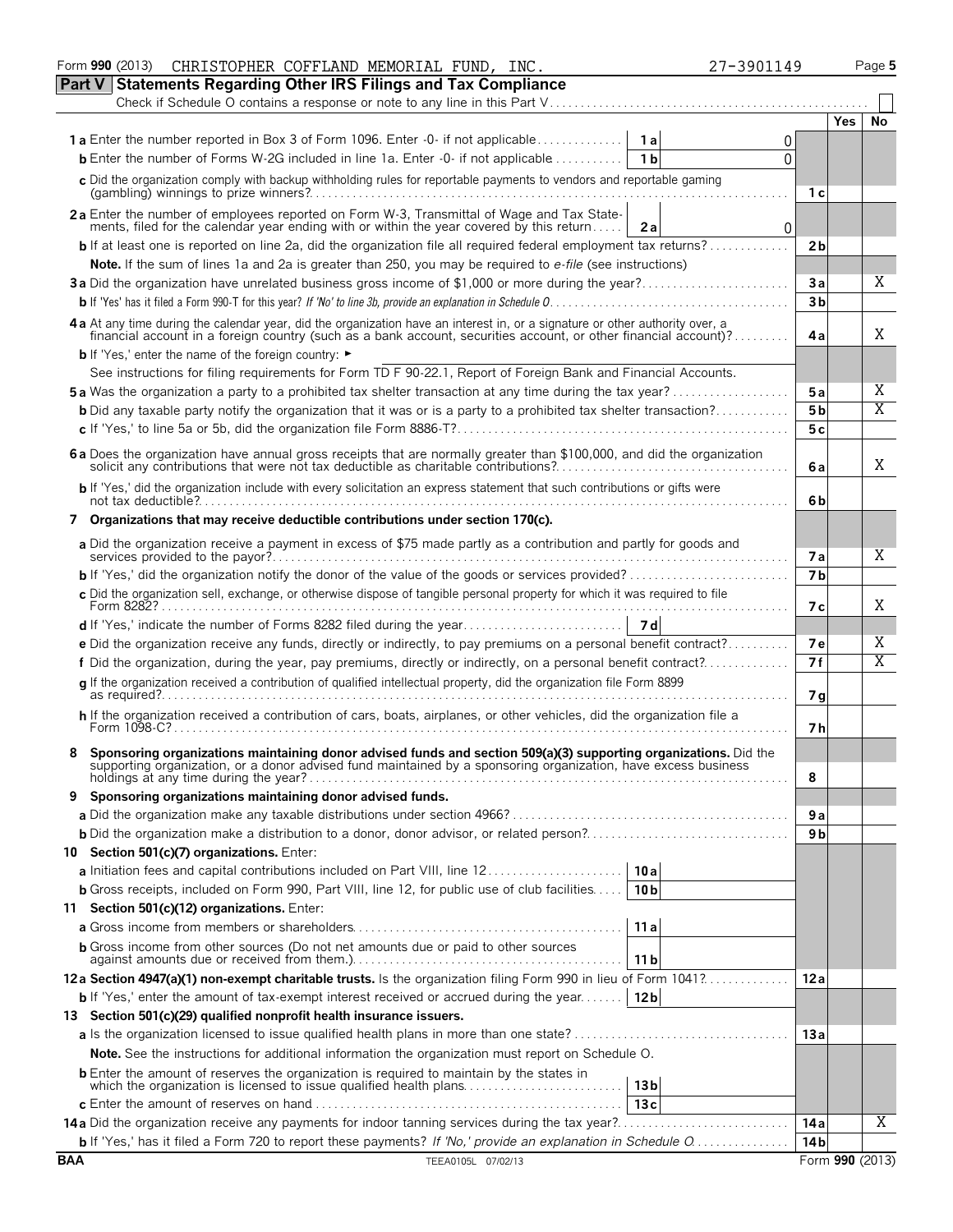**Part VI Governance, Management and Disclosure** *For each 'Yes' response to lines 2 through 7b below, and for a 'No' response to line 8a, 8b, or 10b below, describe the circumstances, processes, or changes in Schedule O. See instructions.*

|  | Check if Schedule O contains a response or note to any line in this Part VI |  |
|--|-----------------------------------------------------------------------------|--|

|--|--|--|

|     | <b>Section A. Governing Body and Management</b>                                                                                                                                                                                           |                 |                |                     |  |  |  |  |  |
|-----|-------------------------------------------------------------------------------------------------------------------------------------------------------------------------------------------------------------------------------------------|-----------------|----------------|---------------------|--|--|--|--|--|
|     |                                                                                                                                                                                                                                           |                 | Yes            | No                  |  |  |  |  |  |
|     | 1a Enter the number of voting members of the governing body at the end of the tax year<br>1а<br>10                                                                                                                                        |                 |                |                     |  |  |  |  |  |
|     | If there are material differences in voting rights among members                                                                                                                                                                          |                 |                |                     |  |  |  |  |  |
|     | of the governing body, or if the governing body delegated broad<br>authority to an executive committee or similar committee, explain in Schedule O.                                                                                       |                 |                |                     |  |  |  |  |  |
|     | <b>b</b> Enter the number of voting members included in line 1a, above, who are independent $\mid$ 1b<br>9                                                                                                                                |                 |                |                     |  |  |  |  |  |
|     | 2 Did any officer, director, trustee, or key employee have a family relationship or a business relationship with any other                                                                                                                | 2               |                | X                   |  |  |  |  |  |
| 3   | Did the organization delegate control over management duties customarily performed by or under the direct supervision<br>of officers, directors or trustees, or key employees to a management company or other person?                    | $\mathbf{3}$    |                | X                   |  |  |  |  |  |
|     | Did the organization make any significant changes to its governing documents                                                                                                                                                              | 4               |                |                     |  |  |  |  |  |
| 5   |                                                                                                                                                                                                                                           | 5               |                | Χ<br>$\overline{X}$ |  |  |  |  |  |
| 6   | Did the organization become aware during the year of a significant diversion of the organization's assets?                                                                                                                                |                 |                |                     |  |  |  |  |  |
|     | 7a Did the organization have members, stockholders, or other persons who had the power to elect or appoint one or more                                                                                                                    |                 |                |                     |  |  |  |  |  |
|     | <b>b</b> Are any governance decisions of the organization reserved to (or subject to approval by) members,                                                                                                                                |                 |                |                     |  |  |  |  |  |
| 8   | Did the organization contemporaneously document the meetings held or written actions undertaken during the year by<br>the following:                                                                                                      |                 |                |                     |  |  |  |  |  |
|     |                                                                                                                                                                                                                                           | 8 a             | Χ              |                     |  |  |  |  |  |
|     |                                                                                                                                                                                                                                           |                 |                |                     |  |  |  |  |  |
|     | Is there any officer, director, trustee, or key employee listed in Part VII, Section A, who cannot be reached at the<br>9                                                                                                                 |                 |                |                     |  |  |  |  |  |
|     | Section B. Policies (This Section B requests information about policies not required by the Internal Revenue Code.)                                                                                                                       |                 |                |                     |  |  |  |  |  |
|     |                                                                                                                                                                                                                                           |                 | <b>Yes</b>     | No                  |  |  |  |  |  |
|     |                                                                                                                                                                                                                                           | 10a             |                | X                   |  |  |  |  |  |
|     | b If 'Yes,' did the organization have written policies and procedures governing the activities of such chapters, affiliates, and branches to ensure their                                                                                 | 10 <sub>b</sub> |                |                     |  |  |  |  |  |
|     |                                                                                                                                                                                                                                           | 11a             | $\overline{X}$ |                     |  |  |  |  |  |
|     | <b>b</b> Describe in Schedule O the process, if any, used by the organization to review this Form 990. SEE SCHEDULE O                                                                                                                     |                 |                |                     |  |  |  |  |  |
|     |                                                                                                                                                                                                                                           | 12a             |                | $\overline{X}$      |  |  |  |  |  |
|     | <b>b</b> Were officers, directors, or trustees, and key employees required to disclose annually interests that could give rise                                                                                                            | 12 b            |                |                     |  |  |  |  |  |
|     | c Did the organization regularly and consistently monitor and enforce compliance with the policy? If 'Yes,' describe in                                                                                                                   | 12c             |                |                     |  |  |  |  |  |
|     |                                                                                                                                                                                                                                           | 13              |                | Χ                   |  |  |  |  |  |
|     |                                                                                                                                                                                                                                           | 14              |                | $\overline{X}$      |  |  |  |  |  |
|     | 15 Did the process for determining compensation of the following persons include a review and approval by independent<br>persons, comparability data, and contemporaneous substantiation of the deliberation and decision?                |                 |                |                     |  |  |  |  |  |
|     |                                                                                                                                                                                                                                           | 15 a            |                | Χ                   |  |  |  |  |  |
|     |                                                                                                                                                                                                                                           | 15 <sub>b</sub> |                | $\overline{X}$      |  |  |  |  |  |
|     | If 'Yes' to line 15a or 15b, describe the process in Schedule O. (See instructions.)                                                                                                                                                      |                 |                |                     |  |  |  |  |  |
|     | <b>16a</b> Did the organization invest in, contribute assets to, or participate in a joint venture or similar arrangement with a                                                                                                          | 16 a            |                | Χ                   |  |  |  |  |  |
|     | <b>b</b> If 'Yes,' did the organization follow a written policy or procedure requiring the organization to evaluate its<br>participation in joint venture arrangements under applicable federal tax law, and taken steps to safeguard the | 16 b            |                |                     |  |  |  |  |  |
|     | <b>Section C. Disclosure</b>                                                                                                                                                                                                              |                 |                |                     |  |  |  |  |  |
| 17  | List the states with which a copy of this Form 990 is required to be filed ►<br>NONE<br>____________________                                                                                                                              |                 |                |                     |  |  |  |  |  |
| 18  | Section 6104 requires an organization to make its Forms 1023 (or 1024 if applicable), 990, and 990-T (501(c)(3)s only) available for public<br>inspection. Indicate how you make these available. Check all that apply.                   |                 |                |                     |  |  |  |  |  |
|     | Own website<br>X Another's website<br>X Upon request<br>Other (explain in Schedule O)                                                                                                                                                     |                 |                |                     |  |  |  |  |  |
| 19  | Describe in Schedule O whether (and if so, how) the organization makes its governing documents, conflict of interest policy, and financial statements available to<br>the public during the tax year.<br>SEE SCHEDULE O                   |                 |                |                     |  |  |  |  |  |
| 20  | State the name, physical address, and telephone number of the person who possesses the books and records of the organization:                                                                                                             |                 |                |                     |  |  |  |  |  |
|     | NILLIAM D. FRANKLIN 36 SOUTH CHARLES STREET, SUITE 2000 BALTIMORE MD 21201 (410) 385-                                                                                                                                                     |                 |                |                     |  |  |  |  |  |
| BAA | TEEA0106L 07/02/13                                                                                                                                                                                                                        | Form 990 (2013) |                |                     |  |  |  |  |  |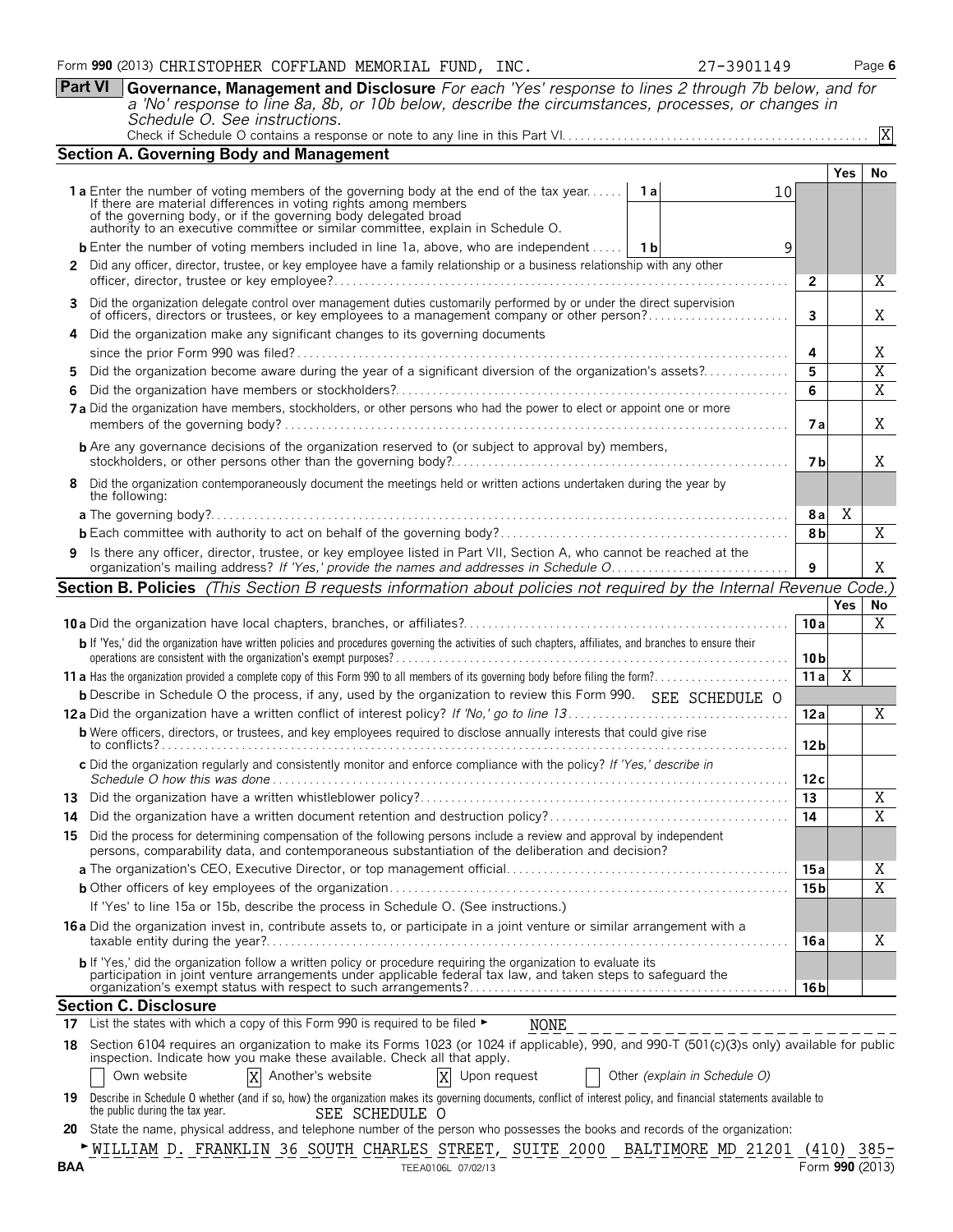| Form 990 (2013) CHRISTOPHER COFFLAND MEMORIAL FUND, INC.                                                                                                                                                                    | 27-3901149 | Page 7 |  |  |  |  |  |
|-----------------------------------------------------------------------------------------------------------------------------------------------------------------------------------------------------------------------------|------------|--------|--|--|--|--|--|
| Part VII   Compensation of Officers, Directors, Trustees, Key Employees, Highest Compensated Employees, and<br>Independent Contractors                                                                                      |            |        |  |  |  |  |  |
|                                                                                                                                                                                                                             |            |        |  |  |  |  |  |
| Section A. Officers, Directors, Trustees, Key Employees, and Highest Compensated Employees                                                                                                                                  |            |        |  |  |  |  |  |
| 1 a Complete this table for all persons required to be listed. Report compensation for the calendar year ending with or within the<br>organization's tax year.                                                              |            |        |  |  |  |  |  |
| • List all of the organization's current officers, directors, trustees (whether individuals or organizations), regardless of amount of<br>compensation. Enter -0- in columns (D), (E), and (F) if no compensation was paid. |            |        |  |  |  |  |  |

? List all of the organization's **current** key employees, if any. See instructions for definition of 'key employee.'

? List the organization's five **current** highest compensated employees (other than an officer, director, trustee, or key employee) who received reportable compensation (Box 5 of Form W-2 and/or Box 7 of Form 1099-MISC) of more than \$100,000 from the organization and any related organizations.

? List all of the organization's **former** officers, key employees, and highest compensated employees who received more than \$100,000 of reportable compensation from the organization and any related organizations.

? List all of the organization's **former directors or trustees** that received, in the capacity as a former director or trustee of the

organization, more than \$10,000 of reportable compensation from the organization and any related organizations.

List persons in the following order: individual trustees or directors; institutional trustees; officers; key employees; highest compensated employees; and former such persons.

Check this box if neither the organization nor any related organization compensated any current officer, director, or trustee. X

|                       |                         |                                                                                          | (C)                               |                       |         |                 |                                                                                                          |        |                                        |                                          |                                                                          |
|-----------------------|-------------------------|------------------------------------------------------------------------------------------|-----------------------------------|-----------------------|---------|-----------------|----------------------------------------------------------------------------------------------------------|--------|----------------------------------------|------------------------------------------|--------------------------------------------------------------------------|
| (A)<br>Name and Title |                         | (B)<br>Average<br>hours per                                                              |                                   |                       |         |                 | Position (do not check more than<br>one box, unless person is both an<br>officer and a director/trustee) |        | (D)<br>Reportable<br>compensation from | (E)<br>Reportable<br>compensation from   | (F)<br>Estimated<br>amount of other                                      |
|                       |                         | week (list<br>any hours<br>for related<br>organiza-<br>tions<br>below<br>dotted<br>line) | Individual trustee<br>or director | Institutional trustee | Officer | Кeу<br>employee | Highest compensated<br>employee                                                                          | Former | the organization<br>(W-2/1099-MISC)    | related organizations<br>(W-2/1099-MISC) | compensation<br>from the<br>organization<br>and related<br>organizations |
|                       | (1) MIKE COGDALL        | 0                                                                                        |                                   |                       |         |                 |                                                                                                          |        |                                        |                                          |                                                                          |
|                       | <b>DIRECTOR</b>         | 2                                                                                        |                                   |                       |         |                 |                                                                                                          |        | $\mathbf{0}$ .                         | 0.                                       | $\boldsymbol{0}$ .                                                       |
|                       | (2) MARY BECKER         | 0                                                                                        |                                   |                       |         |                 |                                                                                                          |        |                                        |                                          |                                                                          |
|                       | <b>DIRECTOR</b>         | $\overline{2}$                                                                           |                                   |                       |         |                 |                                                                                                          |        | $\mathbf 0$ .                          | $\mathbf{0}$ .                           | $\boldsymbol{0}$ .                                                       |
|                       | (3) LYNN M. COFFLAND    | 0                                                                                        |                                   |                       |         |                 |                                                                                                          |        |                                        |                                          |                                                                          |
|                       | PRESIDENT               | 40                                                                                       | Χ                                 |                       | X       |                 |                                                                                                          |        | $\mathbf 0$ .                          | 0.                                       | $\boldsymbol{0}$ .                                                       |
|                       | (4) DAVID L. COFFLAND   | $\mathbf 0$                                                                              |                                   |                       |         |                 |                                                                                                          |        |                                        |                                          |                                                                          |
|                       | VICE PRESIDENT          | 10                                                                                       | Χ                                 |                       |         |                 |                                                                                                          |        | $\theta$ .                             | 0.                                       | $\boldsymbol{0}$ .                                                       |
|                       | (5) WILLIAM A. MCCOMAS  | 0                                                                                        |                                   |                       |         |                 |                                                                                                          |        |                                        |                                          |                                                                          |
|                       | SECRETARY               | 10                                                                                       | X                                 |                       |         |                 |                                                                                                          |        | $\mathbf 0$ .                          | 0.                                       | $\boldsymbol{0}$ .                                                       |
|                       | (6) WILLIAM D. FRANKLIN | 0                                                                                        |                                   |                       |         |                 |                                                                                                          |        |                                        |                                          |                                                                          |
|                       | TREASURER               | 20                                                                                       | Χ                                 |                       |         |                 |                                                                                                          |        | $\mathbf{0}$ .                         | $\mathbf 0$ .                            | $\boldsymbol{0}$ .                                                       |
|                       | (7) JESSICA L. CLINE    | $\mathbf 0$                                                                              |                                   |                       |         |                 |                                                                                                          |        |                                        |                                          |                                                                          |
|                       | <b>DIRECTOR</b>         | 2                                                                                        | Χ                                 |                       |         |                 |                                                                                                          |        | $\overline{0}$ .                       | 0.                                       | 0.                                                                       |
|                       | (8) DANIEL L. GUILL     | 0                                                                                        |                                   |                       |         |                 |                                                                                                          |        |                                        |                                          |                                                                          |
|                       | <b>DIRECTOR</b>         | 2                                                                                        | Χ                                 |                       |         |                 |                                                                                                          |        | $\mathbf 0$ .                          | 0.                                       | $\boldsymbol{0}$ .                                                       |
|                       | (9) SHARON A. KROUPA    | 0                                                                                        |                                   |                       |         |                 |                                                                                                          |        |                                        |                                          |                                                                          |
|                       | <b>DIRECTOR</b>         | 5                                                                                        | Χ                                 |                       |         |                 |                                                                                                          |        | $0$ .                                  | 0.                                       | 0.                                                                       |
|                       | (10) JOHN D. NOZEMACK   | 0                                                                                        |                                   |                       |         |                 |                                                                                                          |        |                                        |                                          |                                                                          |
|                       | <b>DIRECTOR</b>         | 2                                                                                        | X                                 |                       |         |                 |                                                                                                          |        | 0.                                     | 0.                                       | $\boldsymbol{0}$ .                                                       |
| (11)                  |                         |                                                                                          |                                   |                       |         |                 |                                                                                                          |        |                                        |                                          |                                                                          |
| (12)                  |                         |                                                                                          |                                   |                       |         |                 |                                                                                                          |        |                                        |                                          |                                                                          |
| (13)                  |                         |                                                                                          |                                   |                       |         |                 |                                                                                                          |        |                                        |                                          |                                                                          |
| (14)                  |                         |                                                                                          |                                   |                       |         |                 |                                                                                                          |        |                                        |                                          |                                                                          |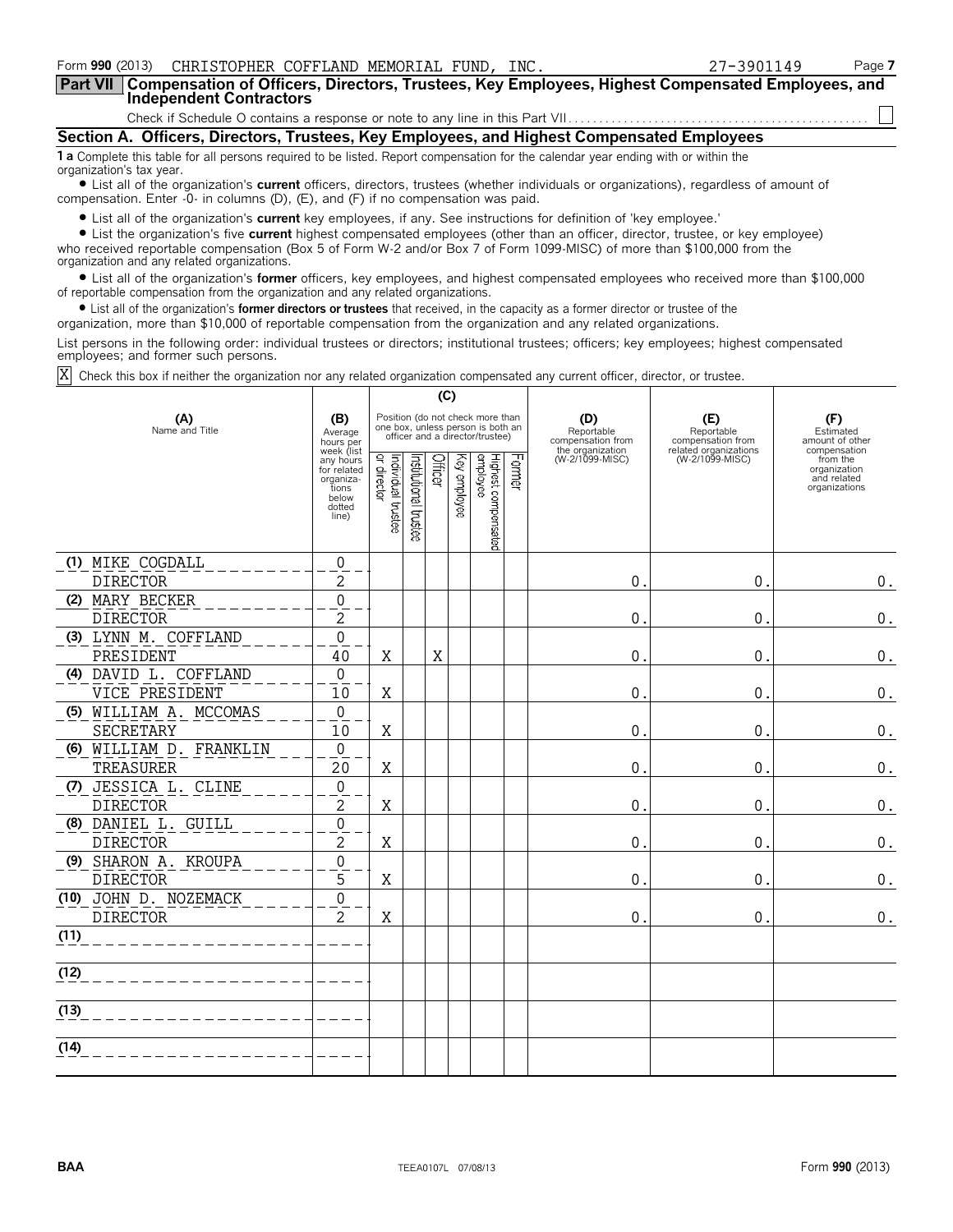|      | Form 990 (2013) CHRISTOPHER COFFLAND MEMORIAL FUND, INC.                                                        |                                                                                                 |                    |                                                                                                             |         |              |                                 |        |                                        | 27-3901149                                                                         | Page 8                                                                   |
|------|-----------------------------------------------------------------------------------------------------------------|-------------------------------------------------------------------------------------------------|--------------------|-------------------------------------------------------------------------------------------------------------|---------|--------------|---------------------------------|--------|----------------------------------------|------------------------------------------------------------------------------------|--------------------------------------------------------------------------|
|      | Part VII Section A. Officers, Directors, Trustees, Key Employees, and Highest Compensated Employees (continued) |                                                                                                 |                    |                                                                                                             |         |              |                                 |        |                                        |                                                                                    |                                                                          |
|      |                                                                                                                 | (B)                                                                                             |                    |                                                                                                             | (C)     |              |                                 |        |                                        |                                                                                    |                                                                          |
|      | (A)<br>Name and title                                                                                           | Average<br>hours<br>per                                                                         |                    | Position<br>(do not check more than one<br>box, unless person is both an<br>officer and a director/trustee) |         |              |                                 |        | (D)<br>Reportable<br>compensation from | (E)<br>Reportable<br>compensation from<br>related organizations<br>(W-2/1099-MISC) | (F)<br>Estimated<br>amount of other                                      |
|      |                                                                                                                 | week<br>(list any<br>hours<br>for<br>related<br>organiza<br>- tions<br>below<br>dotted<br>line) | Individual trustee | nstitutional trustee                                                                                        | Officer | Key employee | Highest compensated<br>employee | Former | the organization<br>(W-2/1099-MISC)    |                                                                                    | compensation<br>from the<br>organization<br>and related<br>organizations |
| (15) |                                                                                                                 |                                                                                                 |                    |                                                                                                             |         |              |                                 |        |                                        |                                                                                    |                                                                          |
| (16) |                                                                                                                 |                                                                                                 |                    |                                                                                                             |         |              |                                 |        |                                        |                                                                                    |                                                                          |
| (17) |                                                                                                                 |                                                                                                 |                    |                                                                                                             |         |              |                                 |        |                                        |                                                                                    |                                                                          |
| (18) |                                                                                                                 |                                                                                                 |                    |                                                                                                             |         |              |                                 |        |                                        |                                                                                    |                                                                          |
| (19) |                                                                                                                 |                                                                                                 |                    |                                                                                                             |         |              |                                 |        |                                        |                                                                                    |                                                                          |
| (20) |                                                                                                                 |                                                                                                 |                    |                                                                                                             |         |              |                                 |        |                                        |                                                                                    |                                                                          |
| (21) |                                                                                                                 |                                                                                                 |                    |                                                                                                             |         |              |                                 |        |                                        |                                                                                    |                                                                          |
| (22) |                                                                                                                 |                                                                                                 |                    |                                                                                                             |         |              |                                 |        |                                        |                                                                                    |                                                                          |
| (23) |                                                                                                                 |                                                                                                 |                    |                                                                                                             |         |              |                                 |        |                                        |                                                                                    |                                                                          |
| (24) |                                                                                                                 |                                                                                                 |                    |                                                                                                             |         |              |                                 |        |                                        |                                                                                    |                                                                          |

| (25)                                                                                                                                      |  |  |  |  |  |
|-------------------------------------------------------------------------------------------------------------------------------------------|--|--|--|--|--|
|                                                                                                                                           |  |  |  |  |  |
| 1 b Sub-total                                                                                                                             |  |  |  |  |  |
|                                                                                                                                           |  |  |  |  |  |
|                                                                                                                                           |  |  |  |  |  |
| Total number of individuals (including but not limited to those listed above) who received more than \$100,000 of reportable compensation |  |  |  |  |  |

| 2 Total number of individuals (including but not limited to those listed above) who received more than \$100,000 of reportable compensation |  |  |  |
|---------------------------------------------------------------------------------------------------------------------------------------------|--|--|--|
| from the organization $\blacktriangleright$ 0                                                                                               |  |  |  |

|                                                                                                                                                                                                               | Yes. |  |
|---------------------------------------------------------------------------------------------------------------------------------------------------------------------------------------------------------------|------|--|
|                                                                                                                                                                                                               |      |  |
| 4 For any individual listed on line 1a, is the sum of reportable compensation and other compensation from the organization and related organizations greater than \$150,000? If 'Yes' complete Schedule J for |      |  |
| such individual                                                                                                                                                                                               |      |  |
| 5 Did any person listed on line 1a receive or accrue compensation from any unrelated organization or individual<br>for services rendered to the organization? If 'Yes,' complete Schedule J for such person   |      |  |
|                                                                                                                                                                                                               |      |  |

# **Section B. Independent Contractors**

1 Complete this table for your five highest compensated independent contractors that received more than \$100,000 of compensation from the organization. Report compensation for the calendar year ending with or within the or

| (A)<br>Name and business address                                                                                   | (B)<br>Description of services | (C)<br>Compensation |
|--------------------------------------------------------------------------------------------------------------------|--------------------------------|---------------------|
|                                                                                                                    |                                |                     |
|                                                                                                                    |                                |                     |
|                                                                                                                    |                                |                     |
|                                                                                                                    |                                |                     |
|                                                                                                                    |                                |                     |
| 2 Total number of independent contractors (including but not limited to those listed above) who received more than |                                |                     |
| \$100,000 of compensation from the organization $\blacktriangleright$ 0                                            |                                |                     |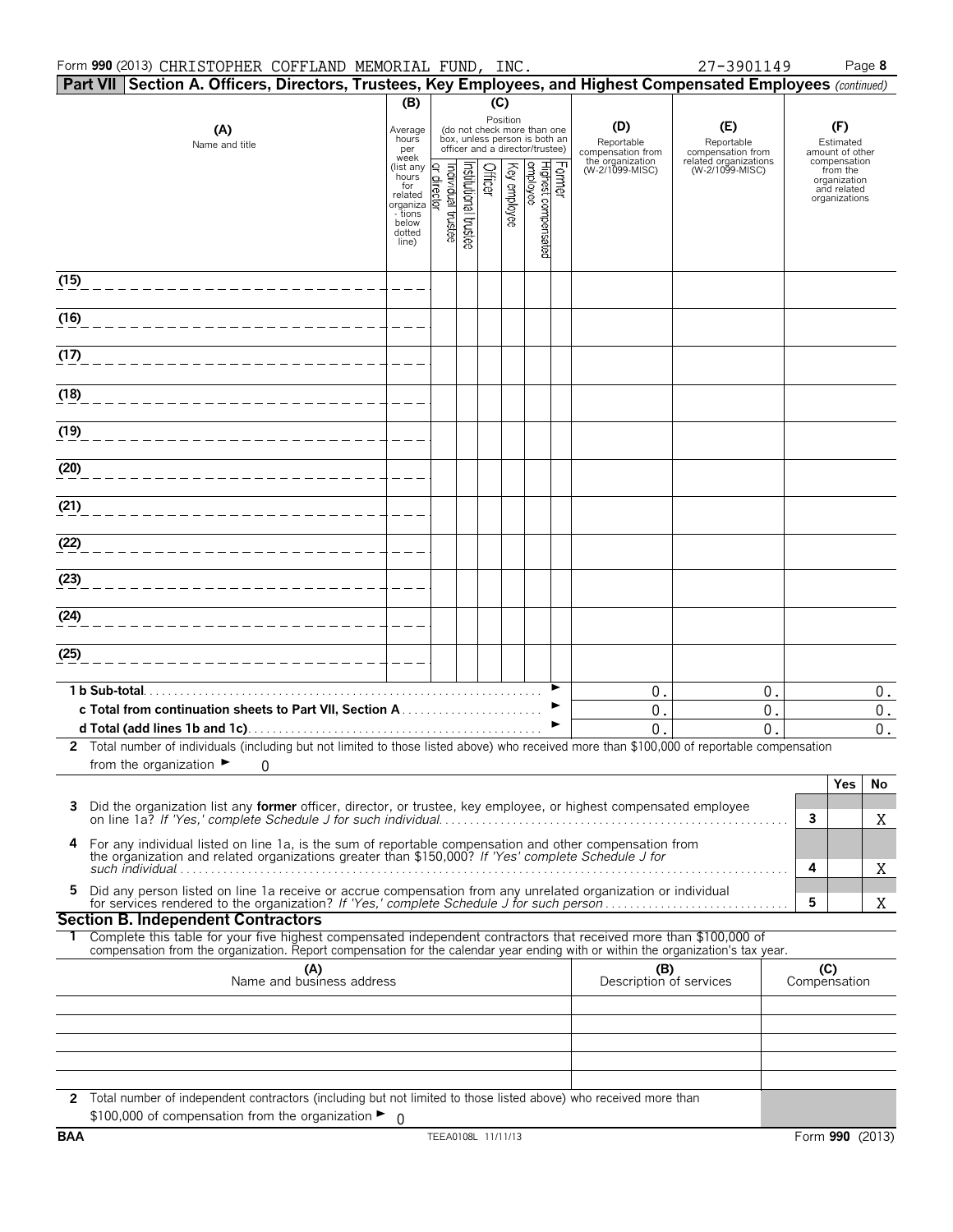# **Part VIII Statement of Revenue**

|                                                                                                               |      |                                                                                            |                       | (A)<br>Total revenue | (B)<br>Related or<br>exempt<br>function<br>revenue | (C)<br>Unrelated<br>business<br>revenue | (D)<br>Revenue<br>excluded from tax<br>under sections<br>512-514 |
|---------------------------------------------------------------------------------------------------------------|------|--------------------------------------------------------------------------------------------|-----------------------|----------------------|----------------------------------------------------|-----------------------------------------|------------------------------------------------------------------|
|                                                                                                               |      | <b>1a</b> Federated campaigns<br>1а                                                        |                       |                      |                                                    |                                         |                                                                  |
|                                                                                                               |      | 1 <sub>b</sub><br><b>b</b> Membership dues                                                 |                       |                      |                                                    |                                         |                                                                  |
|                                                                                                               |      | c Fundraising events<br>1 <sub>c</sub>                                                     | 104,364.              |                      |                                                    |                                         |                                                                  |
|                                                                                                               |      | d Related organizations<br>1 <sub>d</sub>                                                  |                       |                      |                                                    |                                         |                                                                  |
|                                                                                                               |      | e Government grants (contributions)<br>1 e                                                 |                       |                      |                                                    |                                         |                                                                  |
| PROGRAM SERVICE REVENUE   CONTRIBUTIONS, GIFTS, GRANTS<br>PROGRAM SERVICE REVENUE   AND OTHER SIMILAR AMOUNTS |      | f All other contributions, gifts, grants, and<br>similar amounts not included above<br>1 f | 187,604.              |                      |                                                    |                                         |                                                                  |
|                                                                                                               |      | g Noncash contributions included in lines 1a-1f: \$                                        | $\blacktriangleright$ |                      |                                                    |                                         |                                                                  |
|                                                                                                               |      |                                                                                            | <b>Business Code</b>  | 291,968.             |                                                    |                                         |                                                                  |
|                                                                                                               | 2a   |                                                                                            |                       |                      |                                                    |                                         |                                                                  |
|                                                                                                               | b    |                                                                                            |                       |                      |                                                    |                                         |                                                                  |
|                                                                                                               |      |                                                                                            |                       |                      |                                                    |                                         |                                                                  |
|                                                                                                               |      |                                                                                            |                       |                      |                                                    |                                         |                                                                  |
|                                                                                                               |      |                                                                                            |                       |                      |                                                    |                                         |                                                                  |
|                                                                                                               |      | All other program service revenue                                                          |                       |                      |                                                    |                                         |                                                                  |
|                                                                                                               |      |                                                                                            |                       |                      |                                                    |                                         |                                                                  |
|                                                                                                               | 3    |                                                                                            |                       |                      |                                                    |                                         |                                                                  |
|                                                                                                               |      |                                                                                            |                       |                      |                                                    |                                         |                                                                  |
|                                                                                                               | 4    | Income from investment of tax-exempt bond proceeds▶                                        |                       |                      |                                                    |                                         |                                                                  |
|                                                                                                               |      |                                                                                            |                       |                      |                                                    |                                         |                                                                  |
|                                                                                                               |      | (i) Real                                                                                   | (ii) Personal         |                      |                                                    |                                         |                                                                  |
|                                                                                                               |      | 6a Gross rents                                                                             |                       |                      |                                                    |                                         |                                                                  |
|                                                                                                               |      | <b>b</b> Less: rental expenses                                                             |                       |                      |                                                    |                                         |                                                                  |
|                                                                                                               |      | <b>c</b> Rental income or (loss) $\ldots$                                                  |                       |                      |                                                    |                                         |                                                                  |
|                                                                                                               |      |                                                                                            |                       |                      |                                                    |                                         |                                                                  |
|                                                                                                               |      | (i) Securities<br>7 a Gross amount from sales of                                           | (ii) Other            |                      |                                                    |                                         |                                                                  |
|                                                                                                               |      | assets other than inventory                                                                |                       |                      |                                                    |                                         |                                                                  |
|                                                                                                               |      | <b>b</b> Less: cost or other basis                                                         |                       |                      |                                                    |                                         |                                                                  |
|                                                                                                               |      | and sales expenses                                                                         |                       |                      |                                                    |                                         |                                                                  |
|                                                                                                               |      | c Gain or $(loss)$                                                                         |                       |                      |                                                    |                                         |                                                                  |
|                                                                                                               |      |                                                                                            |                       |                      |                                                    |                                         |                                                                  |
|                                                                                                               |      | 8a Gross income from fundraising events                                                    |                       |                      |                                                    |                                         |                                                                  |
|                                                                                                               |      | (not including $\frac{$104,364}{$\cdot$}$ of contributions reported on line 1c).           |                       |                      |                                                    |                                         |                                                                  |
|                                                                                                               |      |                                                                                            |                       |                      |                                                    |                                         |                                                                  |
|                                                                                                               |      | See Part IV, line 18. a                                                                    | 17,394.               |                      |                                                    |                                         |                                                                  |
| <b>OTHER REVENUE</b>                                                                                          |      | <b>b</b> Less: direct expenses <b>b</b>                                                    | 26,457.               |                      |                                                    |                                         |                                                                  |
|                                                                                                               |      |                                                                                            |                       | $-9,063.$            |                                                    |                                         |                                                                  |
|                                                                                                               |      | 9a Gross income from gaming activities.<br>See Part IV, line 19. <b>a</b>                  |                       |                      |                                                    |                                         |                                                                  |
|                                                                                                               |      | <b>b</b> Less: direct expenses <b>b</b>                                                    |                       |                      |                                                    |                                         |                                                                  |
|                                                                                                               |      | c Net income or (loss) from gaming activities                                              |                       |                      |                                                    |                                         |                                                                  |
|                                                                                                               |      |                                                                                            |                       |                      |                                                    |                                         |                                                                  |
|                                                                                                               |      | 10a Gross sales of inventory, less returns                                                 |                       |                      |                                                    |                                         |                                                                  |
|                                                                                                               |      | <b>b</b> Less: cost of goods sold <b>b</b>                                                 |                       |                      |                                                    |                                         |                                                                  |
|                                                                                                               |      | <b>c</b> Net income or (loss) from sales of inventory                                      |                       |                      |                                                    |                                         |                                                                  |
|                                                                                                               |      | Miscellaneous Revenue                                                                      | <b>Business Code</b>  |                      |                                                    |                                         |                                                                  |
|                                                                                                               | 11 a | _______________                                                                            |                       |                      |                                                    |                                         |                                                                  |
|                                                                                                               | b    |                                                                                            |                       |                      |                                                    |                                         |                                                                  |
|                                                                                                               |      |                                                                                            |                       |                      |                                                    |                                         |                                                                  |
|                                                                                                               |      | <b>d</b> All other revenue $\ldots$ , $\ldots$                                             |                       |                      |                                                    |                                         |                                                                  |
|                                                                                                               |      | e Total. Add lines 11a-11d                                                                 | $\blacktriangleright$ |                      |                                                    |                                         |                                                                  |
|                                                                                                               |      |                                                                                            |                       | 282,905.             | $\overline{0}$ .                                   | 0.                                      | $0$ .                                                            |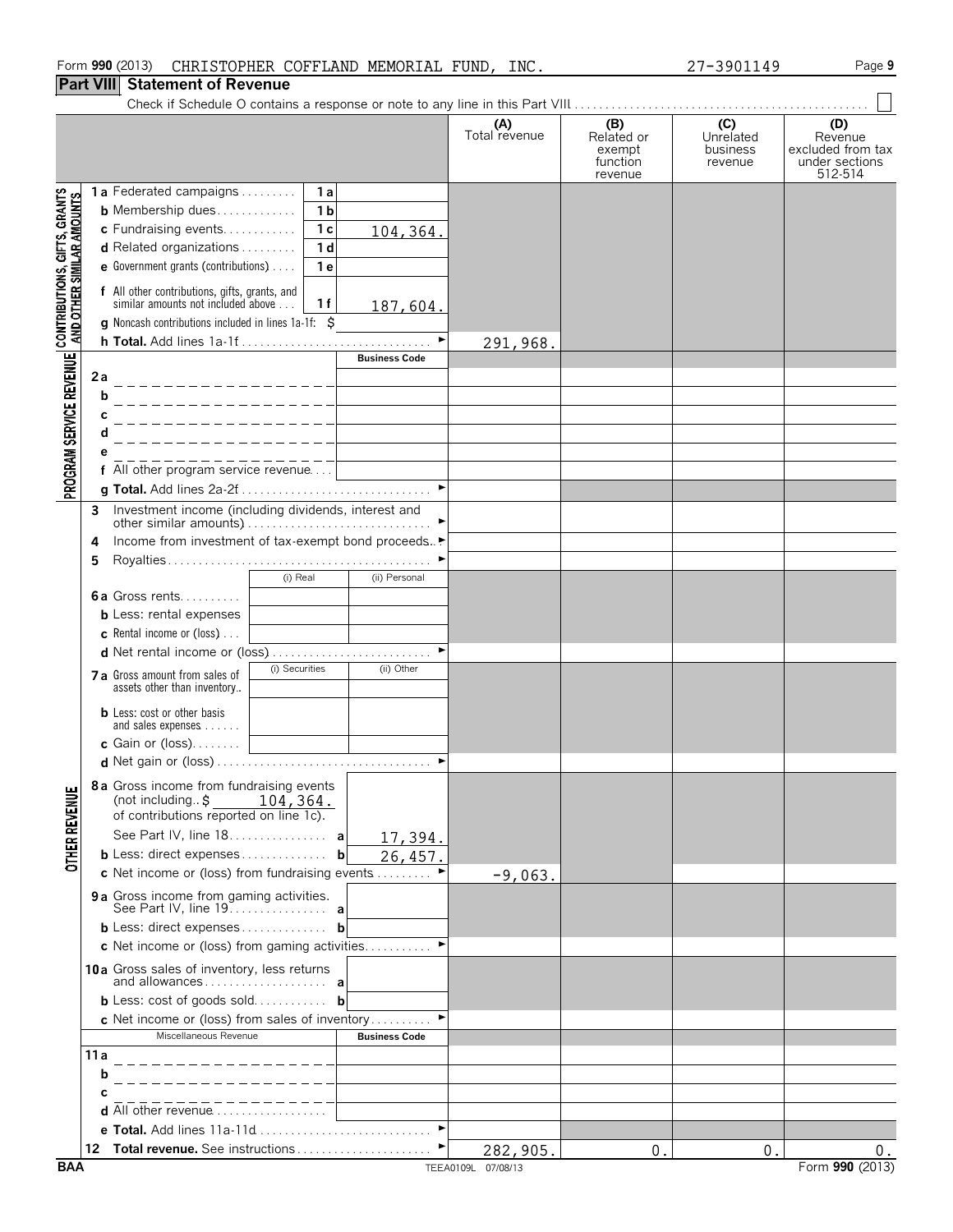**Part IX Statement of Functional Expenses** 

#### *Section 501(c)(3) and 501(c)(4) organizations must complete all columns. All other organizations must complete column (A).* Check if Schedule O contains a response or note to any line in this Part IX.. **(A) (B) (B) (C) (C) (D)**<br> **6b, 7b, 8b, 9b, and 10b of Part VIII. Expenses Program service** Management and Fundraising **6b, 7b, 8b, 9b, and 10b of Part VIII. expenses Program service Program service P 1** Grants and other assistance to governments and organizations in the United States. See Part IV, line 21 . . . . . . . . . . . . . . . . . . . . . . . . . . . . Grants and other assistance to individuals in **2** the United States. See Part IV, line 22 . . . . . . **3** Grants and other assistance to governments, organizations, and individuals outside the United States. See Part IV, lines 15 and 16. **4** Benefits paid to or for members. . . . . . . . . . . . . Compensation of current officers, directors, **5** trustees, and key employees.............. Compensation not included above, to **6** disqualified persons (as defined under section 4958(f)(1)) and persons described in section 4958(c)(3)(B). . . . . . . . . . . . . . . . . . . . **7** Other salaries and wages . . . . . . . . . . . . . . . . Pension plan accruals and contributions **8** (include section 401(k) and 403(b) employer contributions). . . . . . . . . . . . . . . . . . . . . . . . . . . . . . **9** Other employee benefits . . . . . . . . **10** Payroll taxes . . . . . . . . . . . . . . . . . . . . . . . . . . . . . . **11** Fees for services (non-employees): **a** Management . . . . . . . . . . . . . . . . . . . . . . . . . . . . . . **b** Legal. . . . . . . . . . . . . . . . . . . . . . . . . . . . . . . . . . . . . . **c** Accounting. . . . . . . . . . . . . . . . . . . . . . . . . . . . . . . . **d** Lobbying. . . . . . . . . . . . . . . . . . . . . . . . . . . . . . . . . . **e** Professional fundraising services. See Part IV, line 17. . . **f** Investment management fees. . . . . . . . . . . . . . . **g** Other. (If line 11g amt exceeds 10% of line 25, column (A) amount, list line 11g expenses on Schedule  $0$ )..... 12 Advertising and promotion................. **13** Office expenses. . . . . . . . . . . . . . . . . . . . . . . . . . . . **14** Information technology................. **15** Royalties. . . . . . . . . . . . . . . . . . . . . . . . . . . . . . . . . . **16** Occupancy . . . . . . . . . . . . . . . . **17** Travel. . . . . . . . . . . . . . . . . . . . . . . . . . . . . . . . . . . . . **18** Payments of travel or entertainment expenses for any federal, state, or local public officials. . . . . . . . . . . . . . . . . . . . . . . . . . . . . **19** Conferences, conventions, and meetings.... **20** Interest. . . . . . . . . . . . . . . . . . . . . . . . . . . . . . . . . . . . **21** Payments to affiliates. . . . . . . . . . . . . . . . . . . . . . **22** Depreciation, depletion, and amortization. . . . **23** Insurance . . . . . . . . . . . . . . . . . . . . . . . . . . . . . . . . . **24** Other expenses. Itemize expenses not covered above (List miscellaneous expenses in line 24e. If line 24e amount exceeds 10% of line 25, column (A) amount, list line 24e expenses on Schedule O.).................. **a** VETERANS GYM DATABASE/WEBSITE **b** WELCOME KITS **c** POSTAGE AND SHIPPING **d** BANK AND CREDIT CARD FEES**e** All other expenses. . . . . . . . . . . . . . . . . . . . . . . . . **25 Total functional expenses.** Add lines 1 through 24e. . . . **26 Joint costs.** Complete this line only if the organization reported in column (B) joint costs from a combined educational campaign and fundraising solicitation.<br>Check here  $\blacktriangleright \Box$  if following  $\Box$  if following SOP 98-2 (ASC 958-720). . . . . . . . . . . . . . . . . 51,364. 51,364.  $0.$  0. 0. 0. 0.  $0.$  0. 0. 0. 0. 11,287. 2,822. 8,465 524. 524. 4,743. 4,743. 5,197. 5,197. 2,262. 2,262. 48. 48. 377. 377. 467. 467.  $2,282.$  1,597. 685. 8,095. 8,095. 7,652. 7,652. 1,534. 1,534. 70. 70. 95,902. 73,064. 14,723. 8,115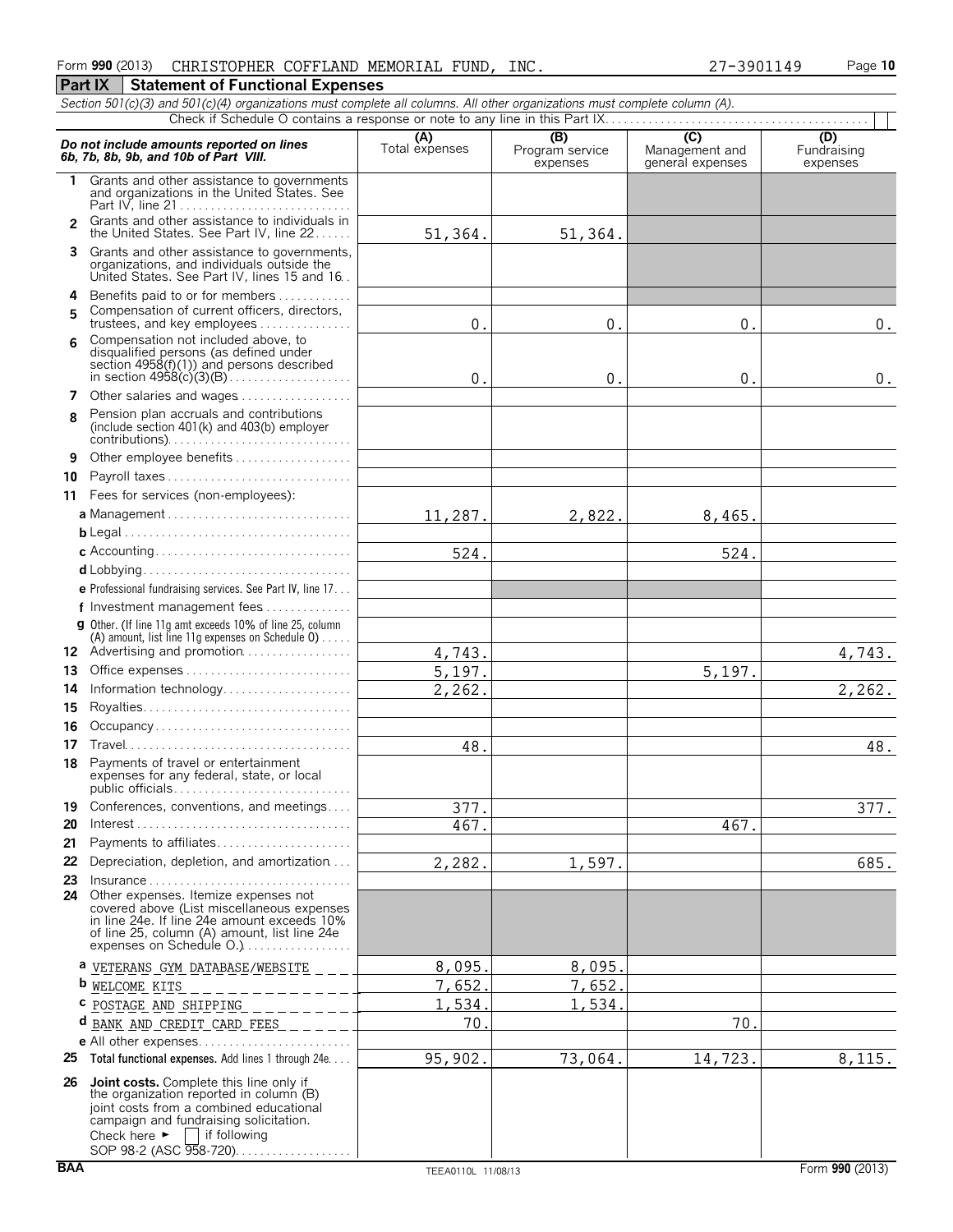#### Form **990** (2013) Page **11** CHRISTOPHER COFFLAND MEMORIAL FUND, INC. 27-3901149 **Part X Balance Sheet**

|                       | $1$ all $\Lambda$ | <b>Dalative Sticel</b>                                                                                                                                                                                                                                                                                               |  |        |                          |                         |                    |  |  |
|-----------------------|-------------------|----------------------------------------------------------------------------------------------------------------------------------------------------------------------------------------------------------------------------------------------------------------------------------------------------------------------|--|--------|--------------------------|-------------------------|--------------------|--|--|
|                       |                   |                                                                                                                                                                                                                                                                                                                      |  |        | (A)<br>Beginning of year |                         | (B)<br>End of year |  |  |
|                       | 1                 |                                                                                                                                                                                                                                                                                                                      |  |        | 41,231.                  | $\mathbf{1}$            | 162,847.           |  |  |
|                       | 2                 |                                                                                                                                                                                                                                                                                                                      |  |        |                          |                         |                    |  |  |
|                       | 3                 |                                                                                                                                                                                                                                                                                                                      |  |        |                          | $\overline{\mathbf{3}}$ | 70,000.            |  |  |
|                       | 4                 |                                                                                                                                                                                                                                                                                                                      |  |        | 4                        |                         |                    |  |  |
|                       | 5                 | Loans and other receivables from current and former officers, directors,<br>trustees, key employees, and highest compensated employees. Complete                                                                                                                                                                     |  | 5      |                          |                         |                    |  |  |
|                       | 6                 | Loans and other receivables from other disqualified persons (as defined under<br>section 4958(f)(1)), persons described in section 4958(c)(3)(B), and contributing<br>employers and sponsoring organizations of section 501(c)(9) voluntary employees'<br>beneficiary organizations (see instructions). Complete Par |  | 6      |                          |                         |                    |  |  |
|                       | 7                 |                                                                                                                                                                                                                                                                                                                      |  |        |                          | 7                       |                    |  |  |
| <b>ASSETS</b>         | 8                 |                                                                                                                                                                                                                                                                                                                      |  |        |                          | 8                       |                    |  |  |
|                       | 9                 |                                                                                                                                                                                                                                                                                                                      |  |        |                          | 9                       |                    |  |  |
|                       |                   | 10a Land, buildings, and equipment: cost or other basis.                                                                                                                                                                                                                                                             |  | 6,847. |                          |                         |                    |  |  |
|                       |                   |                                                                                                                                                                                                                                                                                                                      |  | 2,853. | 6,276.                   | 10c                     | 3,994.             |  |  |
|                       | 11                |                                                                                                                                                                                                                                                                                                                      |  |        |                          | 11                      |                    |  |  |
|                       | 12                |                                                                                                                                                                                                                                                                                                                      |  |        |                          | 12                      |                    |  |  |
|                       | 13                | Investments – program-related. See Part IV, line 11                                                                                                                                                                                                                                                                  |  |        |                          | 13                      |                    |  |  |
|                       | 14                |                                                                                                                                                                                                                                                                                                                      |  |        |                          | 14                      |                    |  |  |
|                       | 15                |                                                                                                                                                                                                                                                                                                                      |  | 15     |                          |                         |                    |  |  |
|                       | 16                |                                                                                                                                                                                                                                                                                                                      |  |        | 47,507.                  | 16                      | 236,841.           |  |  |
|                       | 17                |                                                                                                                                                                                                                                                                                                                      |  |        | 5,423.                   | 17                      | 9,833.             |  |  |
|                       | 18                |                                                                                                                                                                                                                                                                                                                      |  |        | 2,079.                   | 18                      |                    |  |  |
|                       | 19                |                                                                                                                                                                                                                                                                                                                      |  |        |                          | 19                      |                    |  |  |
|                       | 20                |                                                                                                                                                                                                                                                                                                                      |  |        |                          | 20                      |                    |  |  |
| A                     | 21                | Escrow or custodial account liability. Complete Part IV of Schedule D.                                                                                                                                                                                                                                               |  |        |                          | 21                      |                    |  |  |
| ┟                     | 22                | Loans and other payables to current and former officers, directors, trustees,<br>key employees, highest compensated employees, and disqualified persons.                                                                                                                                                             |  |        |                          | 22                      |                    |  |  |
| Т                     | 23                | Secured mortgages and notes payable to unrelated third parties                                                                                                                                                                                                                                                       |  |        |                          | 23                      |                    |  |  |
| E<br>S                | 24                | Unsecured notes and loans payable to unrelated third parties                                                                                                                                                                                                                                                         |  |        |                          | 24                      |                    |  |  |
|                       | 25                | Other liabilities (including federal income tax, payables to related third parties, and other liabilities not included on lines 17-24). Complete Part X of Schedule D.                                                                                                                                               |  |        |                          | 25                      |                    |  |  |
|                       | 26                |                                                                                                                                                                                                                                                                                                                      |  |        | 7,502.                   | $\overline{26}$         | 9,833.             |  |  |
| $\frac{N}{T}$         |                   | Organizations that follow SFAS 117 (ASC 958), check here $\blacktriangleright$ $\boxed{X}$ and complete<br>lines 27 through 29, and lines 33 and 34.                                                                                                                                                                 |  |        |                          |                         |                    |  |  |
|                       | 27                |                                                                                                                                                                                                                                                                                                                      |  |        | 40,005.                  | 27                      | 227,008.           |  |  |
| A<br>S<br>S<br>T<br>S | 28                |                                                                                                                                                                                                                                                                                                                      |  |        |                          | 28                      |                    |  |  |
|                       | 29                |                                                                                                                                                                                                                                                                                                                      |  |        |                          | 29                      |                    |  |  |
| ខ្ព                   |                   | Organizations that do not follow SFAS 117 (ASC 958), check here ►<br>and complete lines 30 through 34.                                                                                                                                                                                                               |  |        |                          |                         |                    |  |  |
| 5<br>D<br>D           | 30                | Capital stock or trust principal, or current funds                                                                                                                                                                                                                                                                   |  |        |                          | 30                      |                    |  |  |
|                       | 31                | Paid-in or capital surplus, or land, building, or equipment fund                                                                                                                                                                                                                                                     |  |        |                          | 31                      |                    |  |  |
| <b>BALANCES</b>       | 32                | Retained earnings, endowment, accumulated income, or other funds                                                                                                                                                                                                                                                     |  |        |                          | 32                      |                    |  |  |
|                       | 33                |                                                                                                                                                                                                                                                                                                                      |  |        | 40,005.                  | 33                      | 227,008.           |  |  |
|                       | 34                |                                                                                                                                                                                                                                                                                                                      |  |        | 47,507                   | 34                      | 236, 841.          |  |  |
| <b>BAA</b>            |                   |                                                                                                                                                                                                                                                                                                                      |  |        |                          |                         | Form 990 (2013)    |  |  |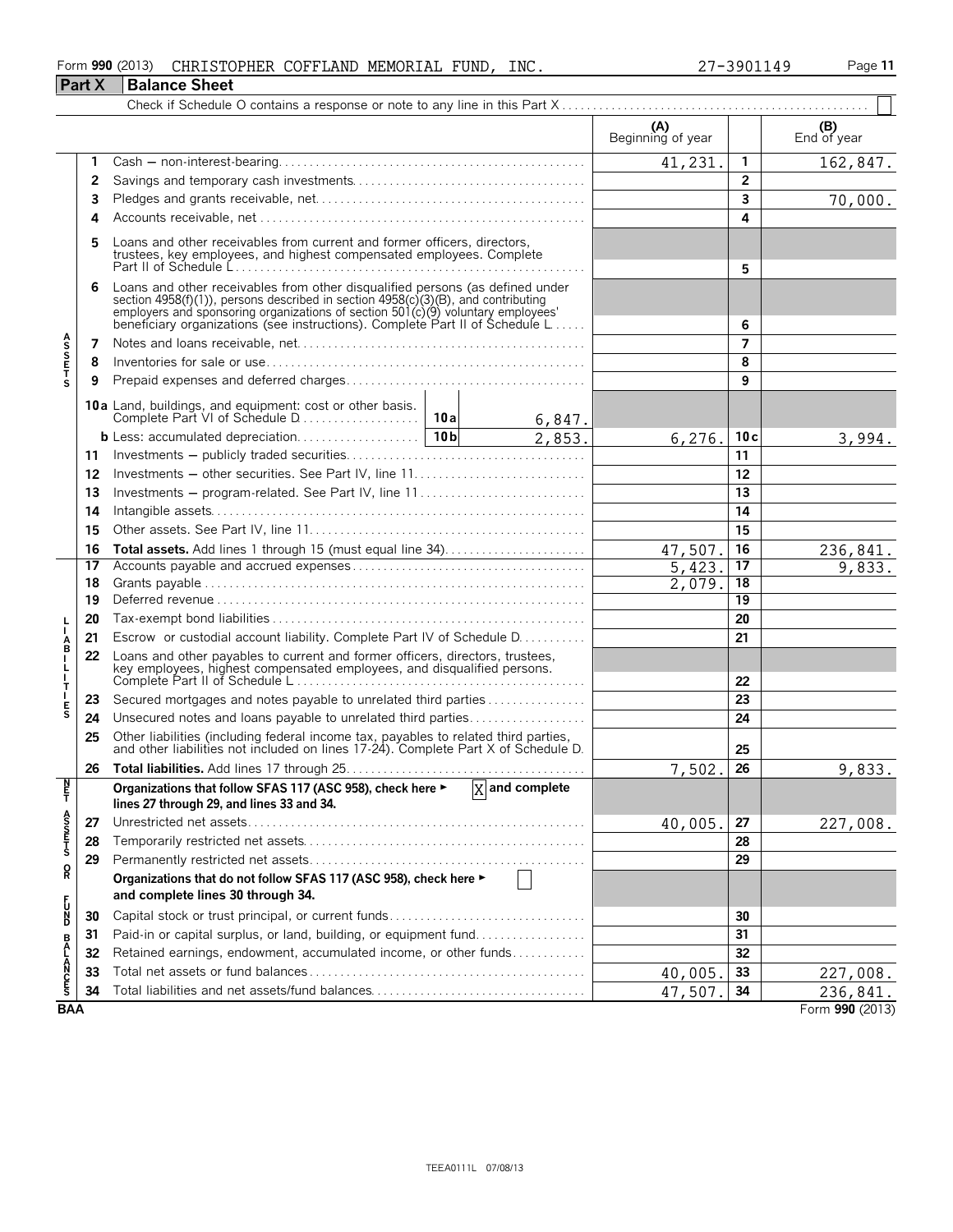|                | Form 990 (2013)<br>CHRISTOPHER COFFLAND MEMORIAL FUND, INC.                                                                                                                                                                   | 27-3901149     |                     | Page 12 |
|----------------|-------------------------------------------------------------------------------------------------------------------------------------------------------------------------------------------------------------------------------|----------------|---------------------|---------|
| <b>Part XI</b> | Reconciliation of Net Assets                                                                                                                                                                                                  |                |                     |         |
|                |                                                                                                                                                                                                                               |                |                     |         |
| 1.             |                                                                                                                                                                                                                               | $\overline{1}$ | 282,905.            |         |
| 2              |                                                                                                                                                                                                                               | $\overline{2}$ |                     | 95,902. |
| 3              |                                                                                                                                                                                                                               | 3              | 187,003.            |         |
| 4              | Net assets or fund balances at beginning of year (must equal Part X, line 33, column (A)).                                                                                                                                    | 4              |                     | 40,005. |
| 5              |                                                                                                                                                                                                                               | 5              |                     |         |
| 6              |                                                                                                                                                                                                                               | 6              |                     |         |
| 7              |                                                                                                                                                                                                                               |                |                     |         |
| 8              |                                                                                                                                                                                                                               | 8              |                     |         |
| 9              |                                                                                                                                                                                                                               | 9              |                     | 0.      |
| 10             | Net assets or fund balances at end of year. Combine lines 3 through 9 (must equal Part X, line 33,                                                                                                                            | 10             | 227,008.            |         |
|                | <b>Part XII Financial Statements and Reporting</b>                                                                                                                                                                            |                |                     |         |
|                |                                                                                                                                                                                                                               |                |                     |         |
|                |                                                                                                                                                                                                                               |                |                     |         |
|                | X Accrual<br>1 Accounting method used to prepare the Form 990:<br>  Cash<br>Other                                                                                                                                             |                | <b>Yes</b>          | No      |
|                | If the organization changed its method of accounting from a prior year or checked 'Other,' explain<br>in Schedule O.                                                                                                          |                |                     |         |
|                | 2a Were the organization's financial statements compiled or reviewed by an independent accountant?                                                                                                                            |                | 2a                  | X       |
|                | If 'Yes,' check a box below to indicate whether the financial statements for the year were compiled or reviewed on a<br>separate basis, consolidated basis, or both:                                                          |                |                     |         |
|                | Consolidated basis<br>Both consolidated and separate basis<br>Separate basis                                                                                                                                                  |                |                     |         |
|                | <b>b</b> Were the organization's financial statements audited by an independent accountant?                                                                                                                                   |                | X<br>2 <sub>b</sub> |         |
|                | If 'Yes,' check a box below to indicate whether the financial statements for the year were audited on a separate<br>basis, consolidated basis, or both:                                                                       |                |                     |         |
|                | X<br>Consolidated basis<br>Both consolidated and separate basis<br>Separate basis                                                                                                                                             |                |                     |         |
|                | c If 'Yes' to line 2a or 2b, does the organization have a committee that assumes responsibility for oversight of the audit,<br>review, or compilation of its financial statements and selection of an independent accountant? |                | X<br>2c             |         |
|                | If the organization changed either its oversight process or selection process during the tax year, explain<br>in Schedule O.                                                                                                  |                |                     |         |
|                | 3a As a result of a federal award, was the organization required to undergo an audit or audits as set forth in the Single                                                                                                     |                | За                  | X       |
|                | b If 'Yes,' did the organization undergo the required audit or audits? If the organization did not undergo the required audit                                                                                                 |                |                     |         |
|                | or audits, explain why in Schedule O and describe any steps taken to undergo such audits                                                                                                                                      |                | 3 <sub>b</sub>      |         |
| <b>BAA</b>     |                                                                                                                                                                                                                               |                | Form 990 (2013)     |         |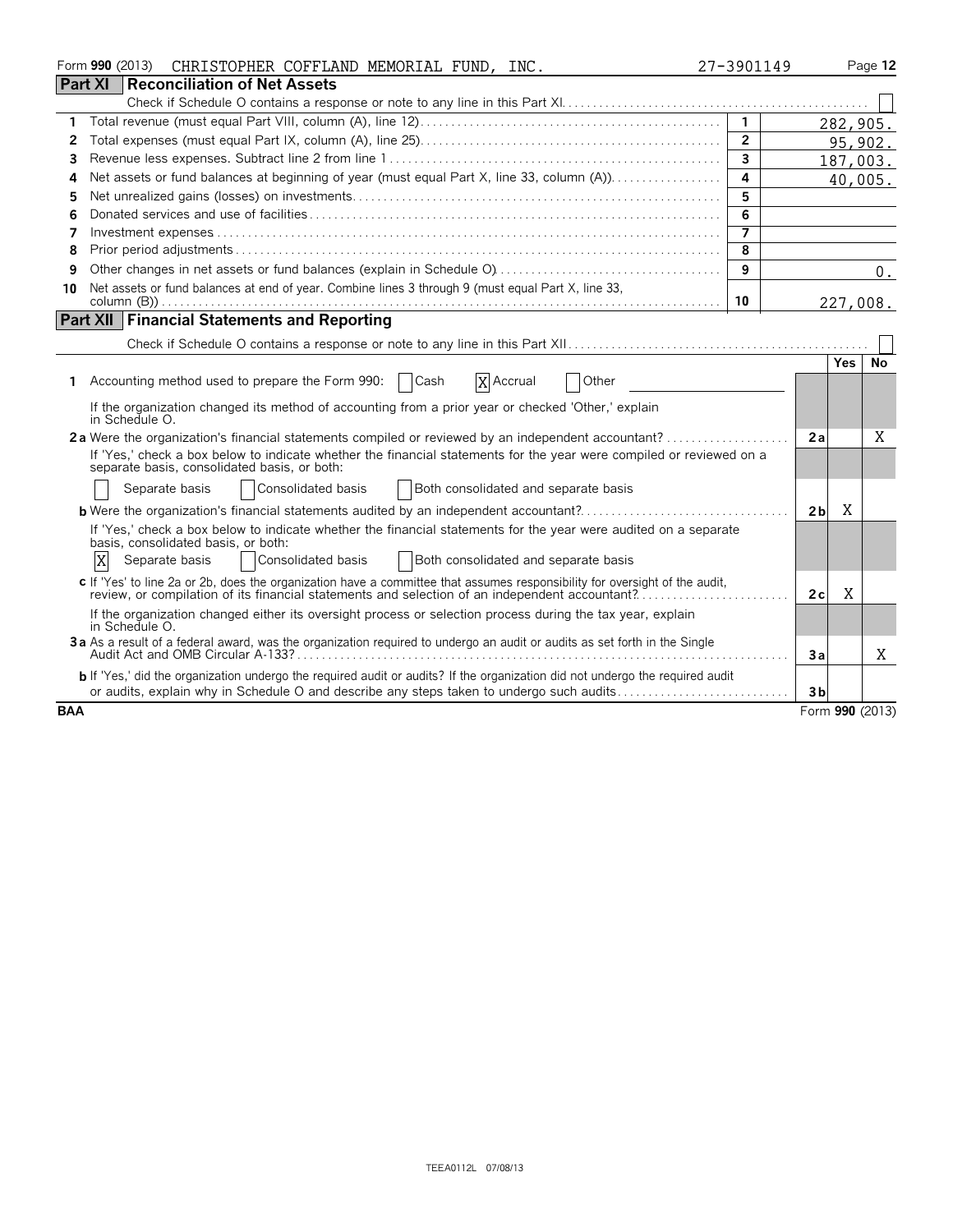|                                                        |                                                                                                                                                                                                                                                                                                                                                                                                                                                                                         |  |                                                                                                                                            | <b>Public Charity Status and Public Support</b>                                                                                                                                                                                                                                                                                                                      |     |                                                                                       |                                                                             |     |     |                                                                             | OMB No. 1545-0047                      |            |    |
|--------------------------------------------------------|-----------------------------------------------------------------------------------------------------------------------------------------------------------------------------------------------------------------------------------------------------------------------------------------------------------------------------------------------------------------------------------------------------------------------------------------------------------------------------------------|--|--------------------------------------------------------------------------------------------------------------------------------------------|----------------------------------------------------------------------------------------------------------------------------------------------------------------------------------------------------------------------------------------------------------------------------------------------------------------------------------------------------------------------|-----|---------------------------------------------------------------------------------------|-----------------------------------------------------------------------------|-----|-----|-----------------------------------------------------------------------------|----------------------------------------|------------|----|
| <b>SCHEDULE A</b>                                      | (Form 990 or 990-EZ)                                                                                                                                                                                                                                                                                                                                                                                                                                                                    |  | Complete if the organization is a section $501(c)(3)$ organization or a section<br>4947(a)(1) nonexempt charitable trust.                  |                                                                                                                                                                                                                                                                                                                                                                      |     |                                                                                       |                                                                             |     |     |                                                                             |                                        | 2013       |    |
| Department of the Treasury<br>Internal Revenue Service |                                                                                                                                                                                                                                                                                                                                                                                                                                                                                         |  | Attach to Form 990 or Form 990-EZ.<br>Information about Schedule A (Form 990 or 990-EZ) and its instructions is<br>at www.irs.gov/form990. |                                                                                                                                                                                                                                                                                                                                                                      |     |                                                                                       |                                                                             |     |     |                                                                             | <b>Open to Public</b>                  | Inspection |    |
| Name of the organization                               |                                                                                                                                                                                                                                                                                                                                                                                                                                                                                         |  | D/B/A CATCH A LIFT FUND                                                                                                                    | CHRISTOPHER COFFLAND MEMORIAL FUND, INC.                                                                                                                                                                                                                                                                                                                             |     |                                                                                       |                                                                             |     |     | 27-3901149                                                                  | <b>Employer identification number</b>  |            |    |
| Part I                                                 |                                                                                                                                                                                                                                                                                                                                                                                                                                                                                         |  |                                                                                                                                            | <b>Reason for Public Charity Status</b> (All organizations must complete this part.) See instructions.                                                                                                                                                                                                                                                               |     |                                                                                       |                                                                             |     |     |                                                                             |                                        |            |    |
|                                                        |                                                                                                                                                                                                                                                                                                                                                                                                                                                                                         |  |                                                                                                                                            | The organization is not a private foundation because it is: (For lines 1 through 11, check only one box.)                                                                                                                                                                                                                                                            |     |                                                                                       |                                                                             |     |     |                                                                             |                                        |            |    |
| 1<br>2                                                 |                                                                                                                                                                                                                                                                                                                                                                                                                                                                                         |  |                                                                                                                                            | A church, convention of churches or association of churches described in <b>section 170(b)(1)(A)(i)</b> .<br>A school described in section 170(b)(1)(A)(ii). (Attach Schedule E.)                                                                                                                                                                                    |     |                                                                                       |                                                                             |     |     |                                                                             |                                        |            |    |
| 3                                                      |                                                                                                                                                                                                                                                                                                                                                                                                                                                                                         |  |                                                                                                                                            | A hospital or a cooperative hospital service organization described in section 170(b)(1)(A)(iii).                                                                                                                                                                                                                                                                    |     |                                                                                       |                                                                             |     |     |                                                                             |                                        |            |    |
| 4                                                      |                                                                                                                                                                                                                                                                                                                                                                                                                                                                                         |  |                                                                                                                                            | A medical research organization operated in conjunction with a hospital described in section 170(b)(1)(A)(iii). Enter the hospital's                                                                                                                                                                                                                                 |     |                                                                                       |                                                                             |     |     |                                                                             |                                        |            |    |
|                                                        | name, city, and state:                                                                                                                                                                                                                                                                                                                                                                                                                                                                  |  |                                                                                                                                            |                                                                                                                                                                                                                                                                                                                                                                      |     |                                                                                       |                                                                             |     |     |                                                                             |                                        |            |    |
| 5                                                      |                                                                                                                                                                                                                                                                                                                                                                                                                                                                                         |  | 170(b)(1)(A)(iv). (Complete Part II.)                                                                                                      | An organization operated for the benefit of a college or university owned or operated by a governmental unit described in section                                                                                                                                                                                                                                    |     |                                                                                       |                                                                             |     |     |                                                                             |                                        |            |    |
| 6                                                      |                                                                                                                                                                                                                                                                                                                                                                                                                                                                                         |  |                                                                                                                                            | A federal, state, or local government or governmental unit described in section 170(b)(1)(A)(v).                                                                                                                                                                                                                                                                     |     |                                                                                       |                                                                             |     |     |                                                                             |                                        |            |    |
| $\overline{7}$                                         |                                                                                                                                                                                                                                                                                                                                                                                                                                                                                         |  | in section 170(b)(1)(A)(vi). (Complete Part II.)                                                                                           | An organization that normally receives a substantial part of its support from a governmental unit or from the general public described                                                                                                                                                                                                                               |     |                                                                                       |                                                                             |     |     |                                                                             |                                        |            |    |
| 8                                                      |                                                                                                                                                                                                                                                                                                                                                                                                                                                                                         |  |                                                                                                                                            | A community trust described in section 170(b)(1)(A)(vi). (Complete Part II.)                                                                                                                                                                                                                                                                                         |     |                                                                                       |                                                                             |     |     |                                                                             |                                        |            |    |
| 9                                                      | An organization that normally receives: (1) more than 33-1/3% of its support from contributions, membership fees, and gross receipts<br>X<br>from activities related to its exempt functions – subject to certain exceptions, and (2) no more than 33-1/3% of its support from gross<br>investment income and unrelated business taxable income (less section 511 tax) from businesses acquired by the organization after<br>June 30, 1975. See section 509(a)(2). (Complete Part III.) |  |                                                                                                                                            |                                                                                                                                                                                                                                                                                                                                                                      |     |                                                                                       |                                                                             |     |     |                                                                             |                                        |            |    |
| 10                                                     |                                                                                                                                                                                                                                                                                                                                                                                                                                                                                         |  |                                                                                                                                            | An organization organized and operated exclusively to test for public safety. See section 509(a)(4).                                                                                                                                                                                                                                                                 |     |                                                                                       |                                                                             |     |     |                                                                             |                                        |            |    |
| 11                                                     |                                                                                                                                                                                                                                                                                                                                                                                                                                                                                         |  |                                                                                                                                            | An organization organized and operated exclusively for the benefit of, to perform the functions of, or carry out the purposes of one or<br>more publicly supported organizations described in section 509(a)(1) or section 509(a)(2). See section 509(a)(3). Check the box that<br>describes the type of supporting organization and complete lines 11e through 11h. |     |                                                                                       |                                                                             |     |     |                                                                             |                                        |            |    |
| a                                                      | Type I                                                                                                                                                                                                                                                                                                                                                                                                                                                                                  |  | $b$   Type II                                                                                                                              | c   $ $ Type III – Functionally integrated                                                                                                                                                                                                                                                                                                                           |     |                                                                                       |                                                                             | d l |     |                                                                             | Type III - Non-functionally integrated |            |    |
| е                                                      | section 509(a)(2).                                                                                                                                                                                                                                                                                                                                                                                                                                                                      |  |                                                                                                                                            | By checking this box, I certify that the organization is not controlled directly or indirectly by one or more disqualified persons<br>other than foundation managers and other than one or more publicly supported organizations described in section 509(a)(1) or                                                                                                   |     |                                                                                       |                                                                             |     |     |                                                                             |                                        |            |    |
| f                                                      |                                                                                                                                                                                                                                                                                                                                                                                                                                                                                         |  |                                                                                                                                            | If the organization received a written determination from the IRS that is a Type I, Type II or Type III supporting organization,                                                                                                                                                                                                                                     |     |                                                                                       |                                                                             |     |     |                                                                             |                                        |            |    |
| g                                                      |                                                                                                                                                                                                                                                                                                                                                                                                                                                                                         |  |                                                                                                                                            | Since August 17, 2006, has the organization accepted any gift or contribution from any of the following persons?                                                                                                                                                                                                                                                     |     |                                                                                       |                                                                             |     |     |                                                                             |                                        | Yes        | No |
| (i)                                                    |                                                                                                                                                                                                                                                                                                                                                                                                                                                                                         |  |                                                                                                                                            | A person who directly or indirectly controls, either alone or together with persons described in (ii) and (iii)                                                                                                                                                                                                                                                      |     |                                                                                       |                                                                             |     |     |                                                                             | 11 g (i)                               |            |    |
|                                                        | (ii)                                                                                                                                                                                                                                                                                                                                                                                                                                                                                    |  |                                                                                                                                            |                                                                                                                                                                                                                                                                                                                                                                      |     |                                                                                       |                                                                             |     |     |                                                                             | 11 g (ii)                              |            |    |
|                                                        |                                                                                                                                                                                                                                                                                                                                                                                                                                                                                         |  |                                                                                                                                            |                                                                                                                                                                                                                                                                                                                                                                      |     |                                                                                       |                                                                             |     |     |                                                                             | 11 g (iii)                             |            |    |
| n                                                      |                                                                                                                                                                                                                                                                                                                                                                                                                                                                                         |  |                                                                                                                                            | Provide the following information about the supported organization(s).                                                                                                                                                                                                                                                                                               |     |                                                                                       |                                                                             |     |     |                                                                             |                                        |            |    |
|                                                        | (i) Name of supported<br>organization                                                                                                                                                                                                                                                                                                                                                                                                                                                   |  | $(ii)$ $EIN$                                                                                                                               | (iii) Type of organization<br>(described on lines 1-9<br>above or IRC section<br>(see instructions))                                                                                                                                                                                                                                                                 |     | (iv) Is the<br>organization in<br>column (i) listed in<br>your governing<br>document? | (v) Did you notify<br>the organization in<br>column (i) of your<br>support? |     |     | $(vi)$ is the<br>organization in<br>column (i)<br>organized in the<br>U.S.? | (vii) Amount of monetary               | support    |    |
|                                                        |                                                                                                                                                                                                                                                                                                                                                                                                                                                                                         |  |                                                                                                                                            |                                                                                                                                                                                                                                                                                                                                                                      | Yes | No.                                                                                   | <b>Yes</b>                                                                  | No  | Yes | No                                                                          |                                        |            |    |
| (A)                                                    |                                                                                                                                                                                                                                                                                                                                                                                                                                                                                         |  |                                                                                                                                            |                                                                                                                                                                                                                                                                                                                                                                      |     |                                                                                       |                                                                             |     |     |                                                                             |                                        |            |    |
|                                                        |                                                                                                                                                                                                                                                                                                                                                                                                                                                                                         |  |                                                                                                                                            |                                                                                                                                                                                                                                                                                                                                                                      |     |                                                                                       |                                                                             |     |     |                                                                             |                                        |            |    |
| (B)                                                    |                                                                                                                                                                                                                                                                                                                                                                                                                                                                                         |  |                                                                                                                                            |                                                                                                                                                                                                                                                                                                                                                                      |     |                                                                                       |                                                                             |     |     |                                                                             |                                        |            |    |
| (C)                                                    |                                                                                                                                                                                                                                                                                                                                                                                                                                                                                         |  |                                                                                                                                            |                                                                                                                                                                                                                                                                                                                                                                      |     |                                                                                       |                                                                             |     |     |                                                                             |                                        |            |    |
| (D)                                                    |                                                                                                                                                                                                                                                                                                                                                                                                                                                                                         |  |                                                                                                                                            |                                                                                                                                                                                                                                                                                                                                                                      |     |                                                                                       |                                                                             |     |     |                                                                             |                                        |            |    |
| (E)                                                    |                                                                                                                                                                                                                                                                                                                                                                                                                                                                                         |  |                                                                                                                                            |                                                                                                                                                                                                                                                                                                                                                                      |     |                                                                                       |                                                                             |     |     |                                                                             |                                        |            |    |
| Total                                                  |                                                                                                                                                                                                                                                                                                                                                                                                                                                                                         |  |                                                                                                                                            |                                                                                                                                                                                                                                                                                                                                                                      |     |                                                                                       |                                                                             |     |     |                                                                             |                                        |            |    |

BAA For Paperwork Reduction Act Notice, see the Instructions for Form 990 or 990-EZ. Schedule A (Form 990 or 990-EZ) 2013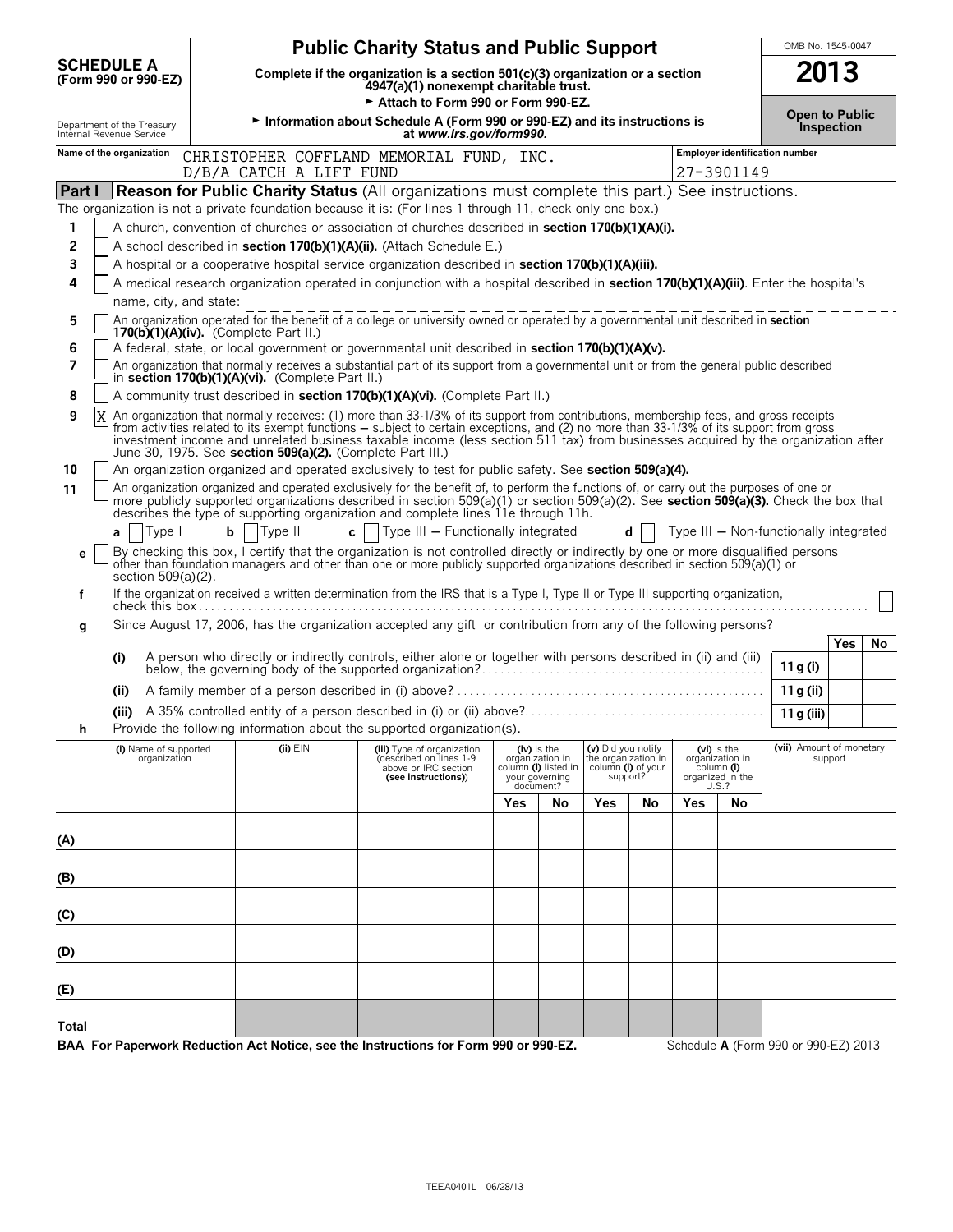# Schedule **A** (Form 990 or 990-EZ) 2013 CHRISTOPHER COFFLAND MEMORIAL FUND, INC. 27-3901149 Page 2

**Part II Support Schedule for Organizations Described in Sections 170(b)(1)(A)(iv) and 170(b)(1)(A)(vi)** (Complete only if you checked the box on line 5, 7, or 8 of Part I or if the organization failed to qualify under Part III. If the organization fails to qualify under the tests listed below, please complete Part III.)

|    | <b>Section A. Public Support</b>                                                                                                                                                                                                                                                                                                                                             |          |            |            |            |            |               |
|----|------------------------------------------------------------------------------------------------------------------------------------------------------------------------------------------------------------------------------------------------------------------------------------------------------------------------------------------------------------------------------|----------|------------|------------|------------|------------|---------------|
|    | Calendar year (or fiscal year<br>beginning in) $\rightarrow$                                                                                                                                                                                                                                                                                                                 | (a) 2009 | $(b)$ 2010 | $(c)$ 2011 | (d) $2012$ | (e) $2013$ | (f) Total     |
| 1. | Gifts, grants, contributions, and<br>membership fees received. (Do not<br>include any 'unusual grants.'). $\ldots$                                                                                                                                                                                                                                                           |          |            |            |            |            |               |
|    | 2 Tax revenues levied for the<br>organization's benefit and<br>either paid to or expended<br>on its behalf                                                                                                                                                                                                                                                                   |          |            |            |            |            |               |
| 3. | The value of services or<br>facilities furnished by a<br>governmental unit to the<br>organization without charge                                                                                                                                                                                                                                                             |          |            |            |            |            |               |
| 4  | <b>Total.</b> Add lines 1 through 3                                                                                                                                                                                                                                                                                                                                          |          |            |            |            |            |               |
| 5  | The portion of total<br>contributions by each person<br>(other than a governmental<br>unit or publicly supported<br>organization) included on line 1<br>that exceeds 2% of the amount<br>shown on line 11, column $(f)$                                                                                                                                                      |          |            |            |            |            |               |
|    | <b>Public support.</b> Subtract line 5<br>from line $4$                                                                                                                                                                                                                                                                                                                      |          |            |            |            |            |               |
|    | <b>Section B. Total Support</b>                                                                                                                                                                                                                                                                                                                                              |          |            |            |            |            |               |
|    | Calendar year (or fiscal year<br>beginning in) $\rightarrow$                                                                                                                                                                                                                                                                                                                 | (a) 2009 | $(b)$ 2010 | $(c)$ 2011 | $(d)$ 2012 | (e) $2013$ | (f) Total     |
|    | 7 Amounts from line 4                                                                                                                                                                                                                                                                                                                                                        |          |            |            |            |            |               |
| 8  | Gross income from interest,<br>dividends, payments received<br>on securities loans, rents,<br>royalties and income from<br>similar sources                                                                                                                                                                                                                                   |          |            |            |            |            |               |
| 9  | Net income from unrelated<br>business activities, whether or<br>not the business is regularly<br>carried on                                                                                                                                                                                                                                                                  |          |            |            |            |            |               |
| 10 | Other income. Do not include<br>gain or loss from the sale of<br>capital assets (Explain in                                                                                                                                                                                                                                                                                  |          |            |            |            |            |               |
|    | 11 Total support. Add lines 7                                                                                                                                                                                                                                                                                                                                                |          |            |            |            |            |               |
| 12 |                                                                                                                                                                                                                                                                                                                                                                              |          |            |            |            | 12         |               |
|    | 13 First five years. If the Form 990 is for the organization's first, second, third, fourth, or fifth tax year as a section 501(c)(3)<br>organization, check this box and stop here.                                                                                                                                                                                         |          |            |            |            |            |               |
|    | <b>Section C. Computation of Public Support Percentage</b>                                                                                                                                                                                                                                                                                                                   |          |            |            |            |            |               |
|    |                                                                                                                                                                                                                                                                                                                                                                              |          |            |            |            |            | %             |
|    |                                                                                                                                                                                                                                                                                                                                                                              |          |            |            |            | 15         | $\frac{9}{6}$ |
|    | 16a 33-1/3% support test - 2013. If the organization did not check the box on line 13, and the line 14 is 33-1/3% or more, check this box                                                                                                                                                                                                                                    |          |            |            |            |            |               |
|    | <b>b 33-1/3% support test - 2012.</b> If the organization did not check a box on line 13 or 16a, and line 15 is 33-1/3% or more, check this box                                                                                                                                                                                                                              |          |            |            |            |            |               |
|    | 17a 10%-facts-and-circumstances test - 2013. If the organization did not check a box on line 13, 16a, or 16b, and line 14 is 10%<br>or more, and if the organization meets the 'facts-and-circumstances' test, check this box and <b>stop here.</b> Explain in Part IV how<br>the organization meets the 'facts-and-circumstances' test. The organization qualifies as a p   |          |            |            |            |            |               |
|    | <b>b 10%-facts-and-circumstances test – 2012.</b> If the organization did not check a box on line 13, 16a, 16b, or 17a, and line 15 is 10%<br>or more, and if the organization meets the 'facts-and-circumstances' test, check this box and stop here. Explain in Part IV how the organization meets the 'facts-and-circumstances' test. The organization qualifies as a pub |          |            |            |            |            |               |
|    | 18 Private foundation. If the organization did not check a box on line 13, 16a, 16b, 17a, or 17b, check this box and see instructions ►                                                                                                                                                                                                                                      |          |            |            |            |            |               |

**BAA** Schedule **A** (Form 990 or 990-EZ) 2013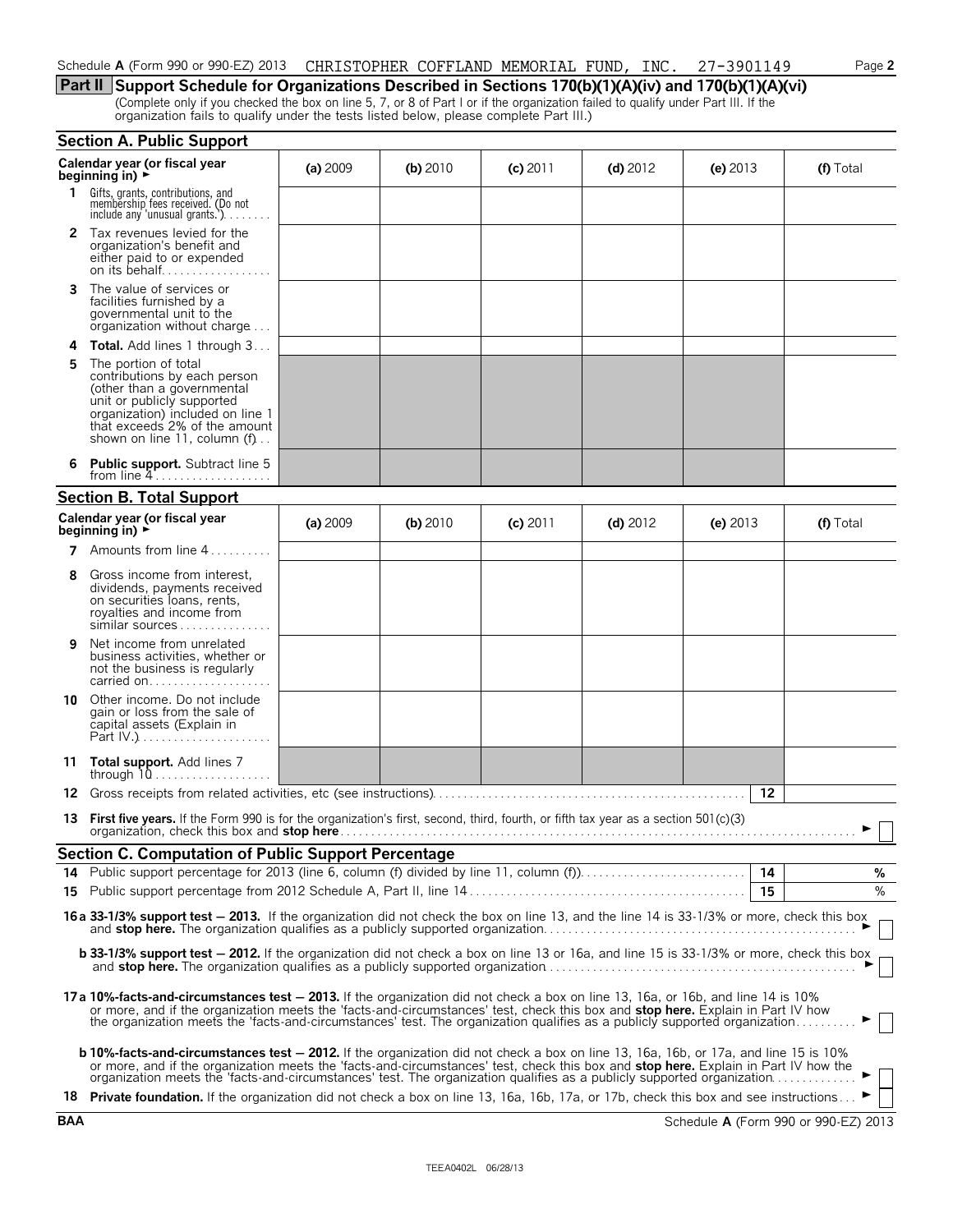# **Part III Support Schedule for Organizations Described in Section 509(a)(2)**

(Complete only if you checked the box on line 9 of Part I or if the organization failed to qualify under Part II. If the organization fails to qualify under the tests listed below, please complete Part II.)

|     | <b>Section A. Public Support</b>                                                                                                                                                                                                                                                                                                                                                                               |              |               |                |               |               |                    |
|-----|----------------------------------------------------------------------------------------------------------------------------------------------------------------------------------------------------------------------------------------------------------------------------------------------------------------------------------------------------------------------------------------------------------------|--------------|---------------|----------------|---------------|---------------|--------------------|
|     | Calendar year (or fiscal yr beginning in) ►                                                                                                                                                                                                                                                                                                                                                                    | (a) 2009     | (b) $2010$    | $(c)$ 2011     | $(d)$ 2012    | (e) $2013$    | (f) Total          |
|     | 1 Gifts, grants, contributions<br>and membership fees<br>received. (Do not include<br>any 'unusual grants.').                                                                                                                                                                                                                                                                                                  |              |               | 10,540.        | 52,517.       | 241,968.      | 305,025.           |
|     | 2 Gross receipts from admis-                                                                                                                                                                                                                                                                                                                                                                                   |              |               |                |               |               |                    |
|     | sions, merchandise sold or<br>services performed, or facilities<br>furnished in any activity that is<br>related to the organization's<br>$tax\text{-}exempt$ purpose                                                                                                                                                                                                                                           |              |               |                |               |               | 0.                 |
| 3   | Gross receipts from activities<br>that are not an unrelated trade<br>or business under section 513.                                                                                                                                                                                                                                                                                                            |              |               |                |               | 67,394.       | 67,394.            |
|     | 4 Tax revenues levied for the<br>organization's benefit and<br>either paid to or expended on<br>its behalf                                                                                                                                                                                                                                                                                                     |              |               |                |               |               | $0$ .              |
| 5.  | The value of services or<br>facilities furnished by a<br>governmental unit to the<br>organization without charge                                                                                                                                                                                                                                                                                               |              |               |                |               |               | $0$ .              |
|     | <b>6 Total.</b> Add lines 1 through 5                                                                                                                                                                                                                                                                                                                                                                          | $0$ .        | $\mathbf 0$ . | 10,540.        | 52,517.       | 309, 362.     | 372, 419.          |
|     | <b>7 a</b> Amounts included on lines 1,<br>2, and 3 received from                                                                                                                                                                                                                                                                                                                                              |              |               |                |               |               |                    |
|     | disqualified persons                                                                                                                                                                                                                                                                                                                                                                                           | $\mathbf{0}$ | $\mathbf{0}$  | $\mathbf{0}$ . | $\mathbf{0}$  | $\mathbf 0$ . | $0$ .              |
|     | <b>b</b> Amounts included on lines 2<br>and 3 received from other than<br>disqualified persons that<br>exceed the greater of \$5,000 or<br>1% of the amount on line 13                                                                                                                                                                                                                                         |              |               |                |               |               |                    |
|     |                                                                                                                                                                                                                                                                                                                                                                                                                | 0.           | $\mathbf{0}$  | $\mathbf 0$ .  | $\mathbf{0}$  | $\mathbf{0}$  | $\boldsymbol{0}$ . |
|     | c Add lines 7a and $7b$                                                                                                                                                                                                                                                                                                                                                                                        | $\Omega$ .   | $\Omega$      | $\Omega$       | $\Omega$      | $\mathbf{0}$  | $0$ .              |
|     | 8 Public support (Subtract line<br>7c from line 6.)                                                                                                                                                                                                                                                                                                                                                            |              |               |                |               |               | 372, 419.          |
|     | <b>Section B. Total Support</b>                                                                                                                                                                                                                                                                                                                                                                                |              |               |                |               |               |                    |
|     | Calendar year (or fiscal yr beginning in) $\blacktriangleright$<br>9 Amounts from line 6                                                                                                                                                                                                                                                                                                                       | (a) 2009     | $(b)$ 2010    | (c) 2011       | $(d)$ 2012    | (e) 2013      | (f) Total          |
|     | <b>10 a</b> Gross income from interest,<br>dividends, payments received<br>on securities loans, rents,<br>royalties and income from<br>similar sources                                                                                                                                                                                                                                                         | 0.           | 0.            | 10,540.        | 52,517.       | 309, 362.     | 372,419.<br>0.     |
|     | <b>b</b> Unrelated business taxable<br>income (less section 511<br>taxes) from businesses<br>acquired after June 30, 1975                                                                                                                                                                                                                                                                                      |              |               |                |               |               | $0$ .              |
|     | c Add lines $10a$ and $10b$                                                                                                                                                                                                                                                                                                                                                                                    | 0.           | 0.            | $0$ .          | $\mathbf 0$ . | 0.            | $\overline{0}$ .   |
|     | 11 Net income from unrelated business<br>activities not included in line 10b,<br>whether or not the business is<br>regularly carried on $\dots\dots$                                                                                                                                                                                                                                                           |              |               |                |               |               | 0.                 |
|     | 12 Other income. Do not include<br>gain or loss from the sale of<br>čapital assets (Explain in<br>Part IV.)                                                                                                                                                                                                                                                                                                    |              |               |                |               |               | 0.                 |
|     | 13 Total Support. (Add Ins 9,10c, 11 and 12.)                                                                                                                                                                                                                                                                                                                                                                  | $\mathbf{0}$ | 0.            | 10,540.        | 52,517.       | 309,362.      | 372, 419.          |
|     |                                                                                                                                                                                                                                                                                                                                                                                                                |              |               |                |               |               | X                  |
|     | Section C. Computation of Public Support Percentage                                                                                                                                                                                                                                                                                                                                                            |              |               |                |               |               |                    |
| 15. | Public support percentage for 2013 (line 8, column (f) divided by line 13, column (f)                                                                                                                                                                                                                                                                                                                          |              |               |                |               | 15            | ०७                 |
|     |                                                                                                                                                                                                                                                                                                                                                                                                                |              |               |                |               | 16            | ०७                 |
|     | Section D. Computation of Investment Income Percentage                                                                                                                                                                                                                                                                                                                                                         |              |               |                |               |               |                    |
| 17  | Investment income percentage for 2013 (line 10c, column (f) divided by line 13, column (f)                                                                                                                                                                                                                                                                                                                     |              |               |                |               | 17            | ್ಠಿ                |
| 18  |                                                                                                                                                                                                                                                                                                                                                                                                                |              |               |                |               | 18            | နွ                 |
|     | 19 a 33-1/3% support tests - 2013. If the organization did not check the box on line 14, and line 15 is more than 33-1/3%, and line 17<br>is not more than 33-1/3%, check this box and stop here. The organization qualifies as a publicly supported organization                                                                                                                                              |              |               |                |               |               |                    |
|     | <b>b 33-1/3% support tests - 2012.</b> If the organization did not check a box on line 14 or line 19a, and line 16 is more than 33-1/3%, and<br>line 18 is not more than 33-1/3%, check this box and stop here. The organization qualifies as a publicly supported organization<br>20 Private foundation. If the organization did not check a box on line 14, 19a, or 19b, check this box and see instructions |              |               |                |               |               |                    |
|     |                                                                                                                                                                                                                                                                                                                                                                                                                |              |               |                |               |               |                    |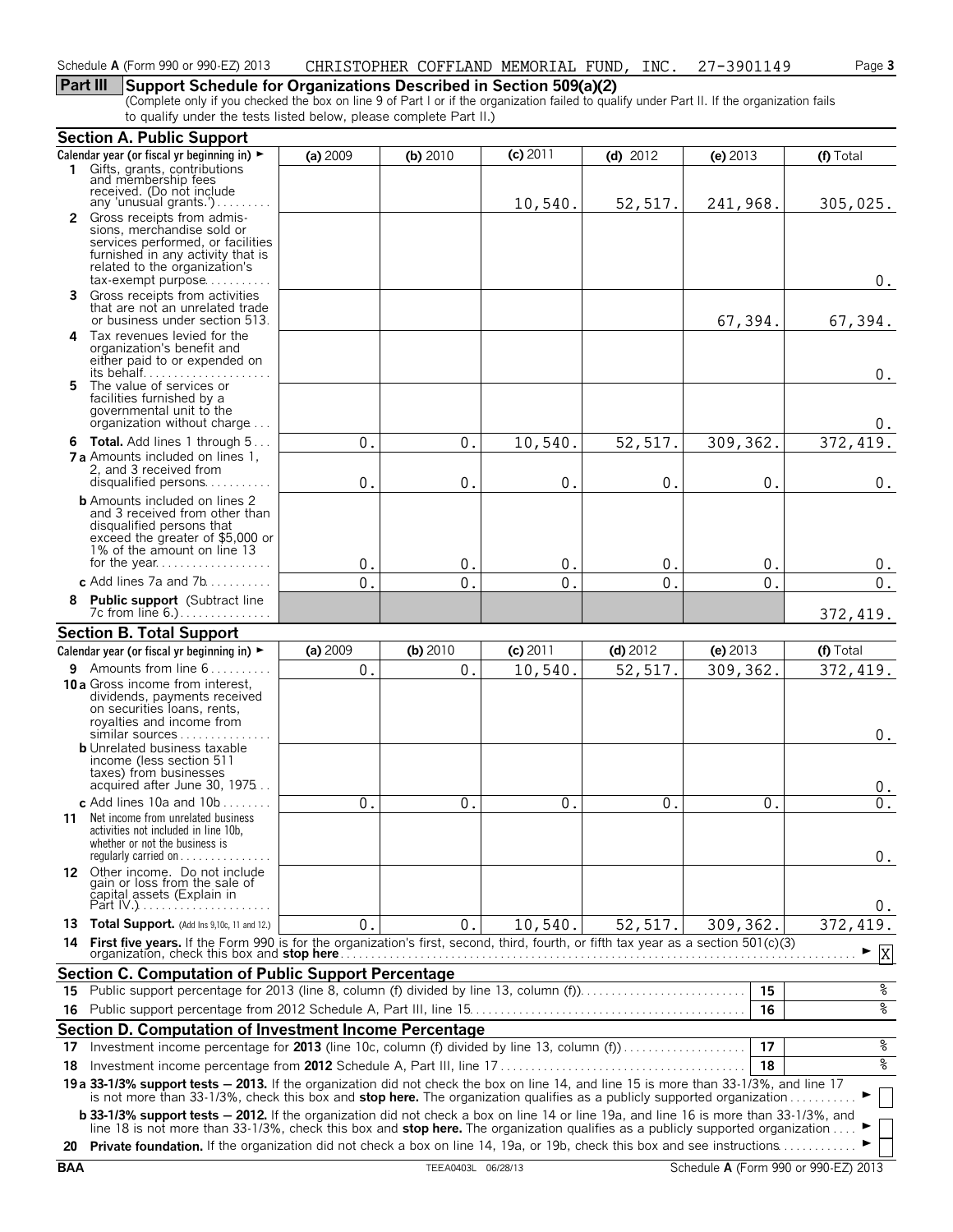| Schedule A (Form 990 or 990-EZ) 2013<br>CHRISTOPHER COFFLAND MEMORIAL FUND, INC. 27-3901149<br>Page 4                                                                                                                              |
|------------------------------------------------------------------------------------------------------------------------------------------------------------------------------------------------------------------------------------|
| <b>Supplemental Information.</b> Provide the explanations required by Part II, line 10; Part II, line 17a or 17b; and Part III, line 12. Also complete this part for any additional information.<br>Part IV<br>(See instructions). |
|                                                                                                                                                                                                                                    |
|                                                                                                                                                                                                                                    |
|                                                                                                                                                                                                                                    |
|                                                                                                                                                                                                                                    |
|                                                                                                                                                                                                                                    |
|                                                                                                                                                                                                                                    |
|                                                                                                                                                                                                                                    |
|                                                                                                                                                                                                                                    |
|                                                                                                                                                                                                                                    |
|                                                                                                                                                                                                                                    |
|                                                                                                                                                                                                                                    |
|                                                                                                                                                                                                                                    |
|                                                                                                                                                                                                                                    |
|                                                                                                                                                                                                                                    |
|                                                                                                                                                                                                                                    |
|                                                                                                                                                                                                                                    |
|                                                                                                                                                                                                                                    |
|                                                                                                                                                                                                                                    |
|                                                                                                                                                                                                                                    |
|                                                                                                                                                                                                                                    |
|                                                                                                                                                                                                                                    |
|                                                                                                                                                                                                                                    |
|                                                                                                                                                                                                                                    |
|                                                                                                                                                                                                                                    |
|                                                                                                                                                                                                                                    |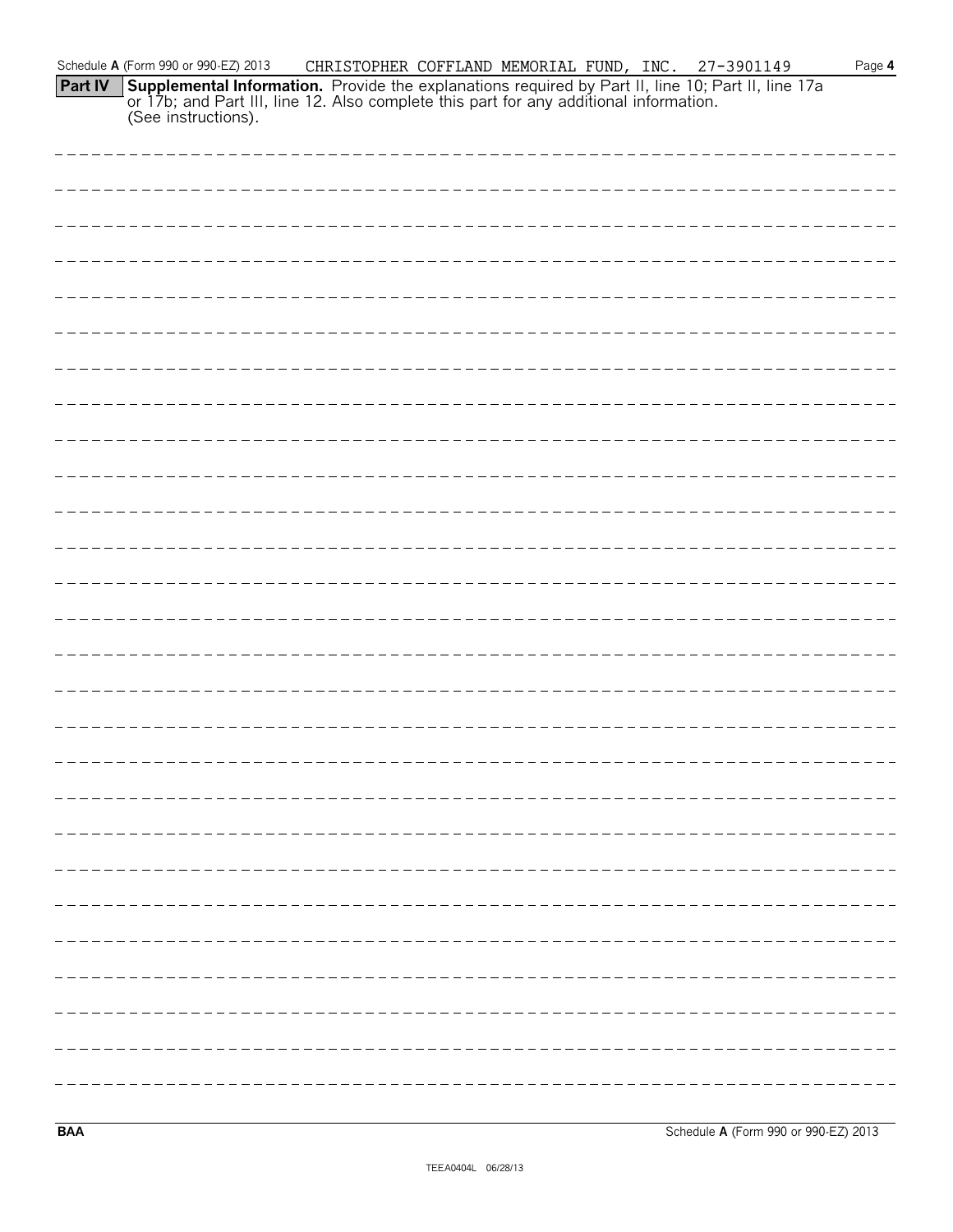# **Schedule of Contributors**

| or 990-PF)                                             | <u>Julianum VI Volitiibutoi S</u>                                                                                                                            | 2013                                  |
|--------------------------------------------------------|--------------------------------------------------------------------------------------------------------------------------------------------------------------|---------------------------------------|
| Department of the Treasury<br>Internal Revenue Service | Attach to Form 990. Form 990-EZ, or Form 990-PF<br>► Information about Schedule B (Form 990, 990-EZ, 990-PF) and its instructions is at www.irs.gov/form990. |                                       |
|                                                        | Name of the organization CHRISTOPHER COFFLAND MEMORIAL FUND, INC.                                                                                            | <b>Employer identification number</b> |
|                                                        | D/B/A CATCH A LIFT FUND<br>27-3901149                                                                                                                        |                                       |
| <b>Organization type</b> (check one):                  |                                                                                                                                                              |                                       |
| Filers of:                                             | Section:                                                                                                                                                     |                                       |
| Form 990 or 990-EZ                                     | $ X $ 501(c)( 3) (enter number) organization                                                                                                                 |                                       |
|                                                        | $\vert$ 4947(a)(1) nonexempt charitable trust <b>not</b> treated as a private foundation                                                                     |                                       |
|                                                        | 527 political organization                                                                                                                                   |                                       |
| Form 990-PF                                            | $\vert$ 501(c)(3) exempt private foundation                                                                                                                  |                                       |
|                                                        | 4947(a)(1) nonexempt charitable trust treated as a private foundation                                                                                        |                                       |
|                                                        | 501(c)(3) taxable private foundation                                                                                                                         |                                       |

Check if your organization is covered by the **General Rule** or a **Special Rule**.

**Note.** Only a section 501(c)(7), (8), or (10) organization can check boxes for both the General Rule and a Special Rule. See instructions.

#### **General Rule**

 $\overline{X}$  For an organization filing Form 990, 990 EZ, or 990 PF that received, during the year, \$5,000 or more (in money or property) from any one contributor. (Complete Parts I and II.)

#### **Special Rules**

For a section 501(c)(3) organization filing Form 990 or 990-EZ that met the 33-1/3% support test of the regulations under sections<br>509(a)(1) and 170(b)(1)(A)(vi) and received from any one contributor, during the year, a co (**2**) 2% of the amount on (i) Form 990, Part VIII, line 1h, or (ii) Form 990-EZ, line 1. Complete Parts I and II.

For a section 501(c)(7), (8), or (10) organization filing Form 990 or 990-EZ that received from any one contributor, during the year,<br>total contributions of more than \$1,000 for use *exclusively* for religious, charitable, the prevention of cruelty to children or animals. Complete Parts I, II, and III.

For a section 501(c)(7), (8), or (10) organization filing Form 990 or 990-EZ that received from any one contributor, during the year, contributions for use *exclusively* for religious, charitable, etc, purposes, but these contributions did not total to more than \$1,000.<br>If this box is checked, enter here the total contributions that were received during purpose. Do not complete any of the parts unless the **General Rule** applies to this organization because it received nonexclusively religious, charitable, etc, contributions of \$5,000 or more during the year. . . . . . . . . . . . . . . . . . . . . . . . . . . . . . . . . . . . . . G\$

**Caution:** An organization that is not covered by the General Rule and/or the Special Rules does not file Schedule B (Form 990, 990-EZ, or 990-PF) but it **must** answer 'No' on Part IV, line 2, of its Form 990; or check the box on line H of its Form 990-EZ or on its Form 990-PF, Part I, line 2, to certify that it does not meet the filing requirements of Schedule B (Form 990, 990-EZ, or 990-PF).

**BAA For Paperwork Reduction Act Notice, see the Instructions for Form 990, 990EZ,** Schedule **B** (Form 990, 990-EZ, or 990-PF) (2013) **or 990-PF.**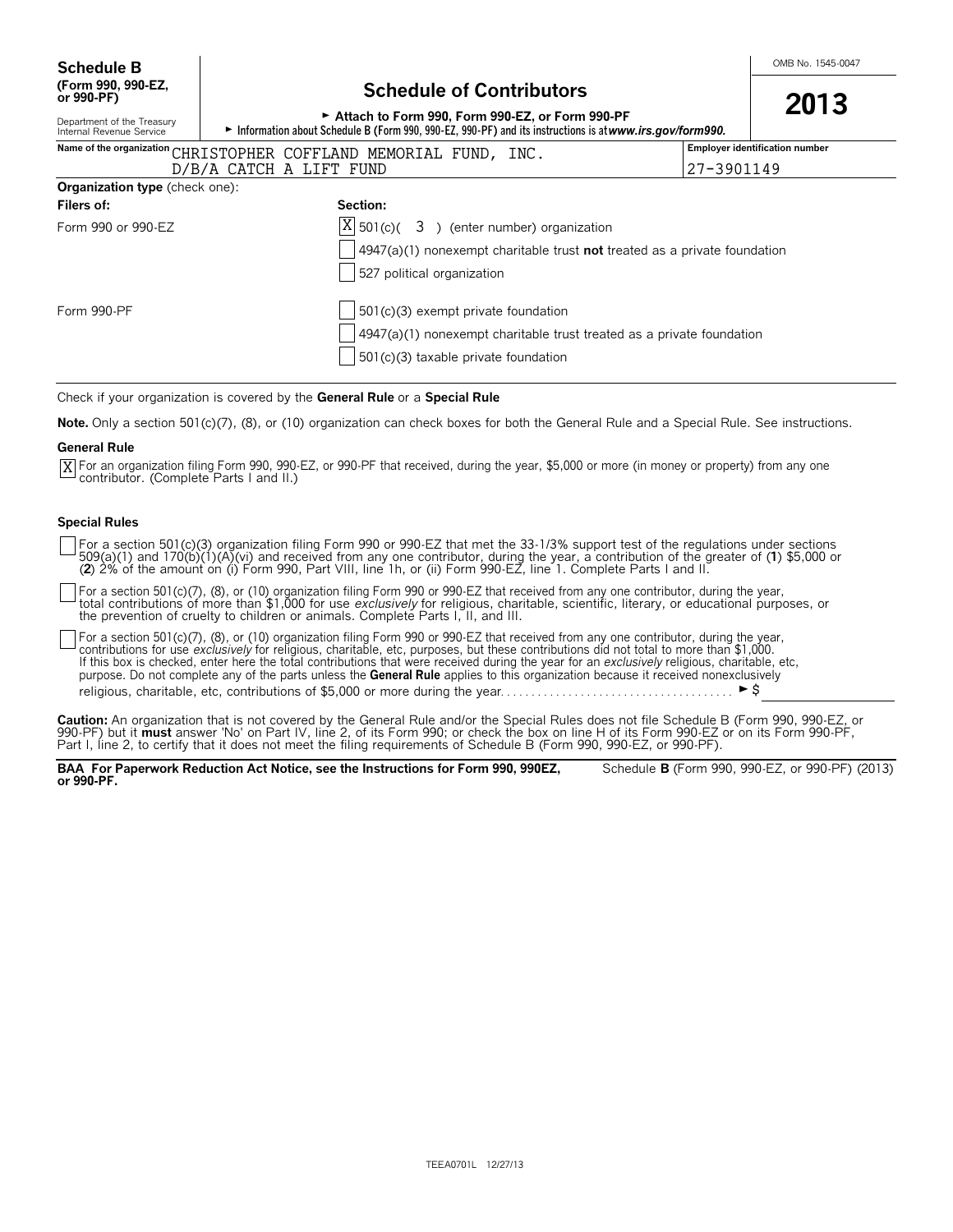| Schedule <b>B</b> (Form 990, 990-EZ, or 990-PF) (2013)                                                          | Page                                  | ot o | l of <b>Part 1</b> |
|-----------------------------------------------------------------------------------------------------------------|---------------------------------------|------|--------------------|
| Name of organization                                                                                            | <b>Employer identification number</b> |      |                    |
| CHRISTOPHER COFFLAND MEMORIAL FUND.<br>INC.                                                                     | 127-3901149                           |      |                    |
| Part I<br><b>Contributors</b> (see instructions). Use duplicate copies of Part I if additional space is needed. |                                       |      |                    |

| (a)<br>Number        | (b)<br>Name, address, and ZIP + 4                                                    | (c)<br>Total<br>contributions | (d)<br>Type of contribution                      |
|----------------------|--------------------------------------------------------------------------------------|-------------------------------|--------------------------------------------------|
| 1                    | GREATER CHESAPEAKE CHARITABLE FOUND<br>1300 YORK ROAD, SUITE 210 ___________________ | 25,000.                       | X<br>Person<br>Payroll<br>Noncash                |
|                      | LUTHERVILLE, MD 21093_________________________                                       |                               | (Complete Part II for<br>noncash contributions.) |
| (a)<br><b>Number</b> | (b)<br>Name, address, and ZIP + 4                                                    | (c)<br>Total<br>contributions | (d)<br>Type of contribution                      |
| $\frac{2}{2}$        | MICHAEL C. GITLIN<br>_______________________                                         |                               | X<br>Person<br>Payroll                           |
|                      | 26 BLYTHEWOOD ROAD<br>___________________                                            | 50,000.                       | Noncash                                          |
|                      | BALTIMORE, MD 21210<br>-----------------------                                       |                               | (Complete Part II for<br>noncash contributions.) |
| (a)<br><b>Number</b> | (b)<br>Name, address, and ZIP + 4                                                    | (c)<br>Total<br>contributions | (d)<br>Type of contribution                      |
| 3 <sup>7</sup>       | LEONARD M. HORNER RIRA                                                               |                               | X<br>Person                                      |
|                      | 5 GRIFFEN DR<br>___________________________                                          | 5,000.                        | Payroll<br>Noncash                               |
|                      | MYSTIC, CT 06355<br>-----------------------                                          |                               | (Complete Part II for<br>noncash contributions.) |
|                      |                                                                                      |                               |                                                  |
| (a)<br><b>Number</b> | (b)<br>Name, address, and ZIP + 4                                                    | (c)<br>Total<br>contributions | (d)<br>Type of contribution                      |
| 4                    | JAMES M RALLO                                                                        |                               | Person                                           |
|                      | 10104 FLOWER GATE TERRACE                                                            | 24,997.                       | Payroll<br>X<br>Noncash                          |
|                      | POTOMAC, MD 20854                                                                    |                               | (Complete Part II for<br>noncash contributions.) |
| (a)<br>Number        | (b)<br>Name, address, and ZIP + 4                                                    | (c)<br>Total<br>contributions | (d)<br>Type of contribution                      |
| $\overline{5}$       | COHNREZNICK LLP                                                                      |                               | Person                                           |
|                      | 1212 AVENUE OF THE AMERICAS                                                          | 10,000.                       | Payroll<br>Noncash                               |
|                      | NEW YORK, NY 10036                                                                   |                               | (Complete Part II for<br>noncash contributions.) |
| (a)<br>Number        | (b)<br>Name, address, and ZIP + 4                                                    | (c)<br>Total<br>contributions | (d)<br>Type of contribution                      |
| $6 \overline{6}$     | WOUNDED WARRIOR PROJECT                                                              |                               | Person<br>Χ                                      |
|                      | 1120 G STREET NW, SUITE 700                                                          | 100,000.                      | Payroll<br>Noncash                               |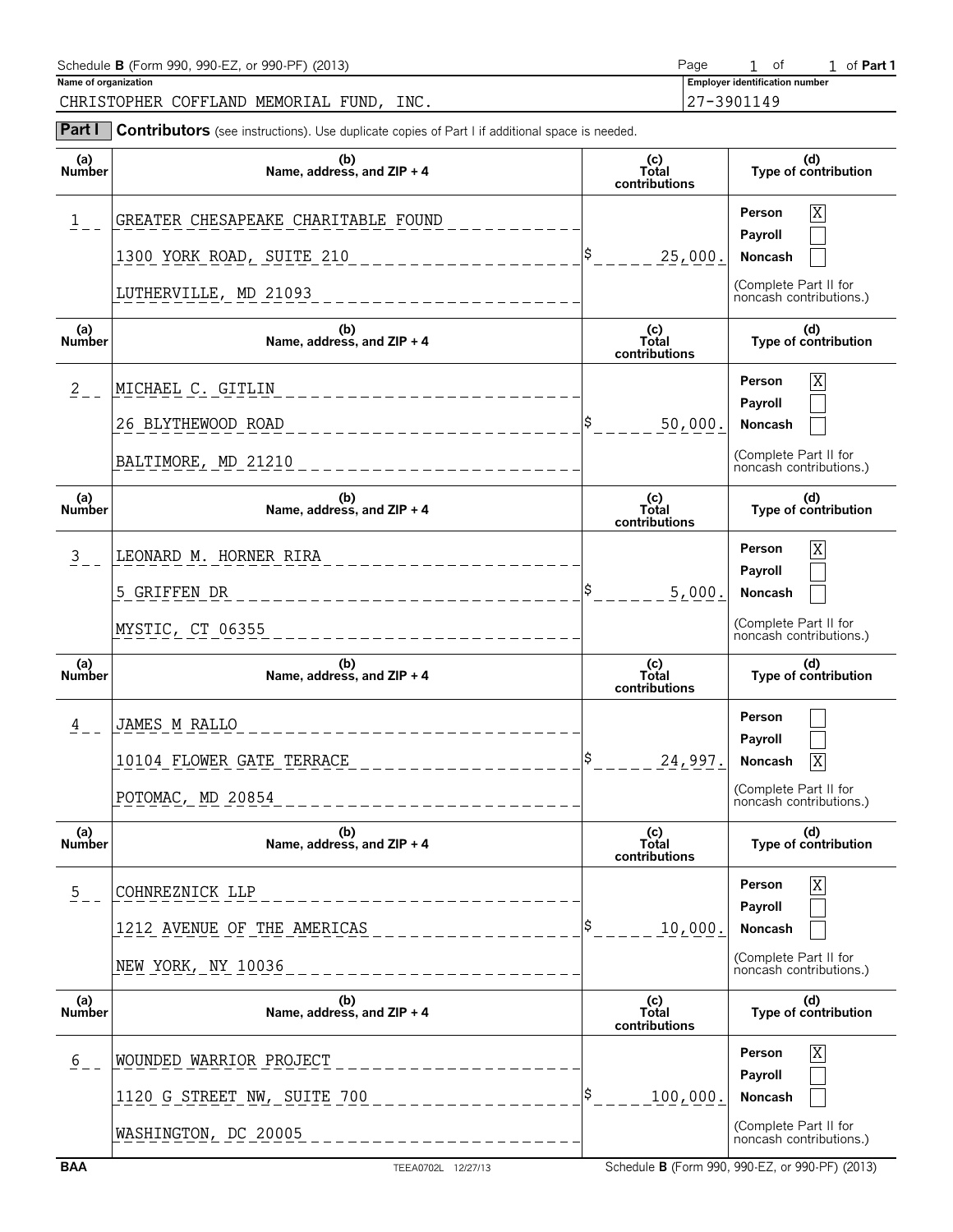| Schedule <b>B</b> (Form 990, 990-EZ, or 990-PF) (2013) | to | of Part II                            |  |
|--------------------------------------------------------|----|---------------------------------------|--|
| Name of organization                                   |    | <b>Employer identification number</b> |  |
| CHRISTOPHER COFFLAND MEMORIAL FUND.<br>INC.            |    | 27-3901149                            |  |

**Part II** Noncash Property (see instructions). Use duplicate copies of Part II if additional space is needed.

| (a) No.<br>from<br>Part I | (b)<br>Description of noncash property given | (c)<br>FMV (or estimate)<br>(see instructions)  | (d)<br>Date received |
|---------------------------|----------------------------------------------|-------------------------------------------------|----------------------|
| 4                         | STOCK DONATION                               |                                                 |                      |
|                           |                                              | \$<br>24,997.                                   | 2/26/13              |
| (a) No.<br>from<br>Part I | (b)<br>Description of noncash property given | (c)<br>FMV (or estimate)<br>(see instructions)  | (d)<br>Date received |
|                           |                                              |                                                 |                      |
|                           |                                              | \$                                              |                      |
| (a) No.<br>from<br>Part I | (b)<br>Description of noncash property given | (c)<br>FMV (or estimate)<br>(see instructions)  | (d)<br>Date received |
|                           |                                              |                                                 |                      |
|                           |                                              | Ś                                               |                      |
| (a) No.<br>from<br>Part I | (b)<br>Description of noncash property given | (c)<br>FMV (or estimate)<br>(see instructions)  | (d)<br>Date received |
|                           |                                              |                                                 |                      |
|                           |                                              | Ś                                               |                      |
| (a) $No.$ from<br>Part I  | (b)<br>Description of noncash property given | (c)<br>FMV (or estimate)<br>(see instructions)  | (d)<br>Date received |
|                           |                                              |                                                 |                      |
|                           |                                              | \$                                              |                      |
| (a) No.<br>from<br>Part I | (b)<br>Description of noncash property given | (c)<br>FMV (or estimate)<br>(see instructions)  | (d)<br>Date received |
|                           |                                              |                                                 |                      |
|                           |                                              | \$                                              |                      |
| <b>BAA</b>                |                                              | Schedule B (Form 990, 990-EZ, or 990-PF) (2013) |                      |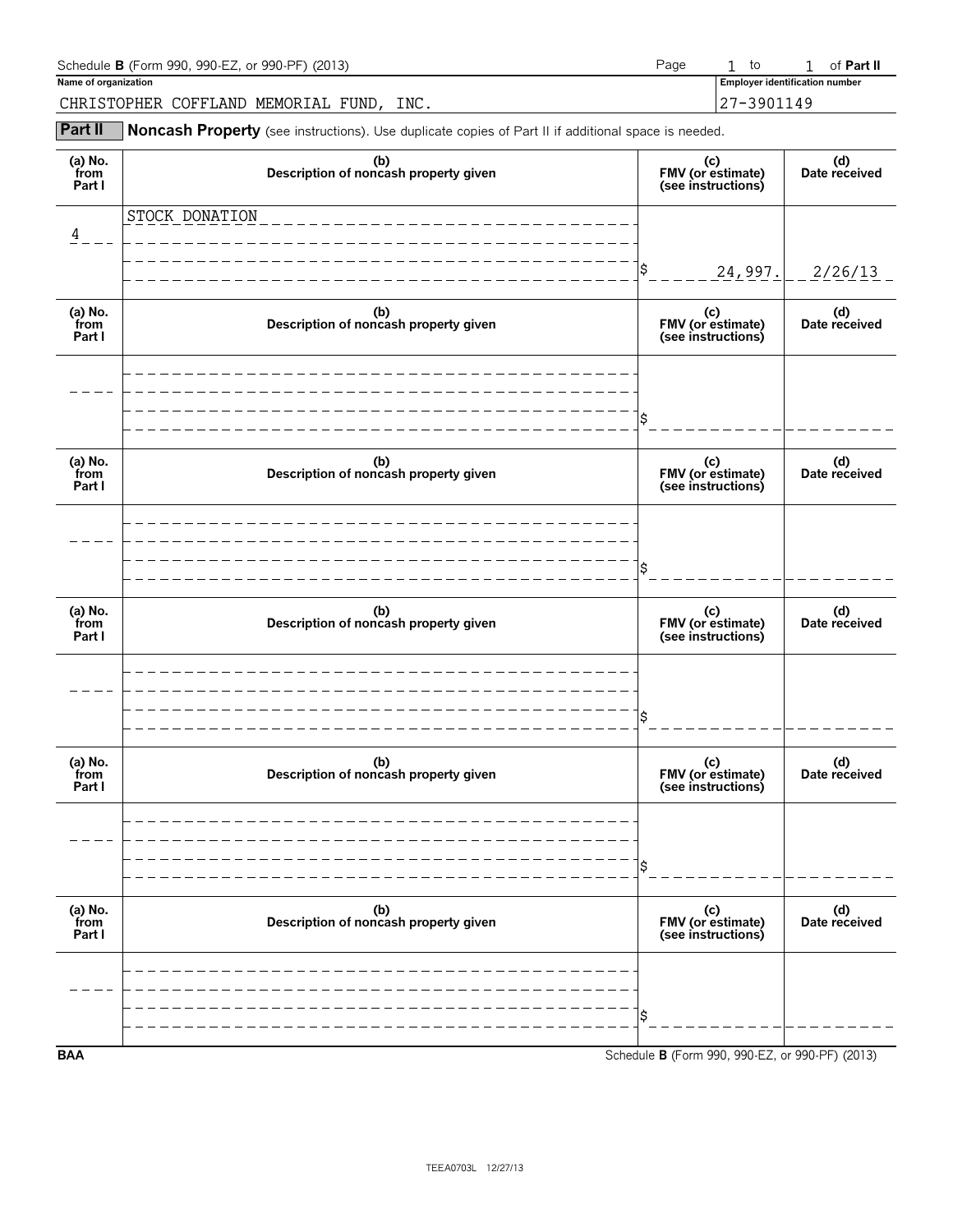|                           | Schedule B (Form 990, 990-EZ, or 990-PF) (2013)                                                                                                                                                                                                                                                                                                                                                                                                                                                              |                         | Page                                            | $1$ to                                              | 1 | of Part III |
|---------------------------|--------------------------------------------------------------------------------------------------------------------------------------------------------------------------------------------------------------------------------------------------------------------------------------------------------------------------------------------------------------------------------------------------------------------------------------------------------------------------------------------------------------|-------------------------|-------------------------------------------------|-----------------------------------------------------|---|-------------|
| Name of organization      | CHRISTOPHER COFFLAND MEMORIAL FUND, INC.                                                                                                                                                                                                                                                                                                                                                                                                                                                                     |                         |                                                 | <b>Employer identification number</b><br>27-3901149 |   |             |
| Part III                  | Exclusively religious, charitable, etc., individual contributions to section 501(c)(7), (8) or (10)<br>organizations that total more than \$1,000 for the year. Complete columns (a) through (e) and the following line entry.<br>For organizations completing Part III, enter total of exclusively religious, charitable, etc.,<br>contributions of \$1,000 or less for the year. (Enter this information once. See instructions.). ▶ \$<br>Use duplicate copies of Part III if additional space is needed. |                         |                                                 |                                                     |   | N/A         |
| (a)<br>No. from           | (b)<br>Purpose of gift                                                                                                                                                                                                                                                                                                                                                                                                                                                                                       |                         | (d)<br>Description of how gift is held          |                                                     |   |             |
| Part I                    | N/A                                                                                                                                                                                                                                                                                                                                                                                                                                                                                                          |                         |                                                 |                                                     |   |             |
|                           |                                                                                                                                                                                                                                                                                                                                                                                                                                                                                                              |                         |                                                 |                                                     |   |             |
|                           |                                                                                                                                                                                                                                                                                                                                                                                                                                                                                                              |                         |                                                 |                                                     |   |             |
|                           | Transferee's name, address, and ZIP + 4                                                                                                                                                                                                                                                                                                                                                                                                                                                                      |                         | Relationship of transferor to transferee        |                                                     |   |             |
| (a)<br>No. from           | (b)<br>Purpose of gift                                                                                                                                                                                                                                                                                                                                                                                                                                                                                       | (c)<br>Use of gift      |                                                 | (d)<br>Description of how gift is held              |   |             |
| Part I                    |                                                                                                                                                                                                                                                                                                                                                                                                                                                                                                              |                         |                                                 |                                                     |   |             |
|                           | Transferee's name, address, and ZIP + 4                                                                                                                                                                                                                                                                                                                                                                                                                                                                      | (e)<br>Transfer of gift |                                                 | Relationship of transferor to transferee            |   |             |
|                           |                                                                                                                                                                                                                                                                                                                                                                                                                                                                                                              |                         |                                                 |                                                     |   |             |
| (a)<br>No. from<br>Part I | (b)<br>Purpose of gift                                                                                                                                                                                                                                                                                                                                                                                                                                                                                       | (c)<br>Use of gift      |                                                 | (d)<br>Description of how gift is held              |   |             |
|                           |                                                                                                                                                                                                                                                                                                                                                                                                                                                                                                              | (e)<br>Transfer of gift |                                                 |                                                     |   |             |
|                           | Transferee's name, address, and ZIP + 4                                                                                                                                                                                                                                                                                                                                                                                                                                                                      |                         | Relationship of transferor to transferee        |                                                     |   |             |
|                           |                                                                                                                                                                                                                                                                                                                                                                                                                                                                                                              |                         |                                                 |                                                     |   |             |
| (a)<br>No. from<br>Part I | (b)<br>Purpose of gift                                                                                                                                                                                                                                                                                                                                                                                                                                                                                       | (c)<br>Use of gift      |                                                 | (d)<br>Description of how gift is held              |   |             |
|                           |                                                                                                                                                                                                                                                                                                                                                                                                                                                                                                              | (e)<br>Transfer of gift |                                                 |                                                     |   |             |
|                           | Transferee's name, address, and ZIP + 4                                                                                                                                                                                                                                                                                                                                                                                                                                                                      |                         | Relationship of transferor to transferee        |                                                     |   |             |
| <b>BAA</b>                |                                                                                                                                                                                                                                                                                                                                                                                                                                                                                                              |                         | Schedule B (Form 990, 990-EZ, or 990-PF) (2013) |                                                     |   |             |

**B** (Form 990, 990-EZ, or 990-PF) (2013)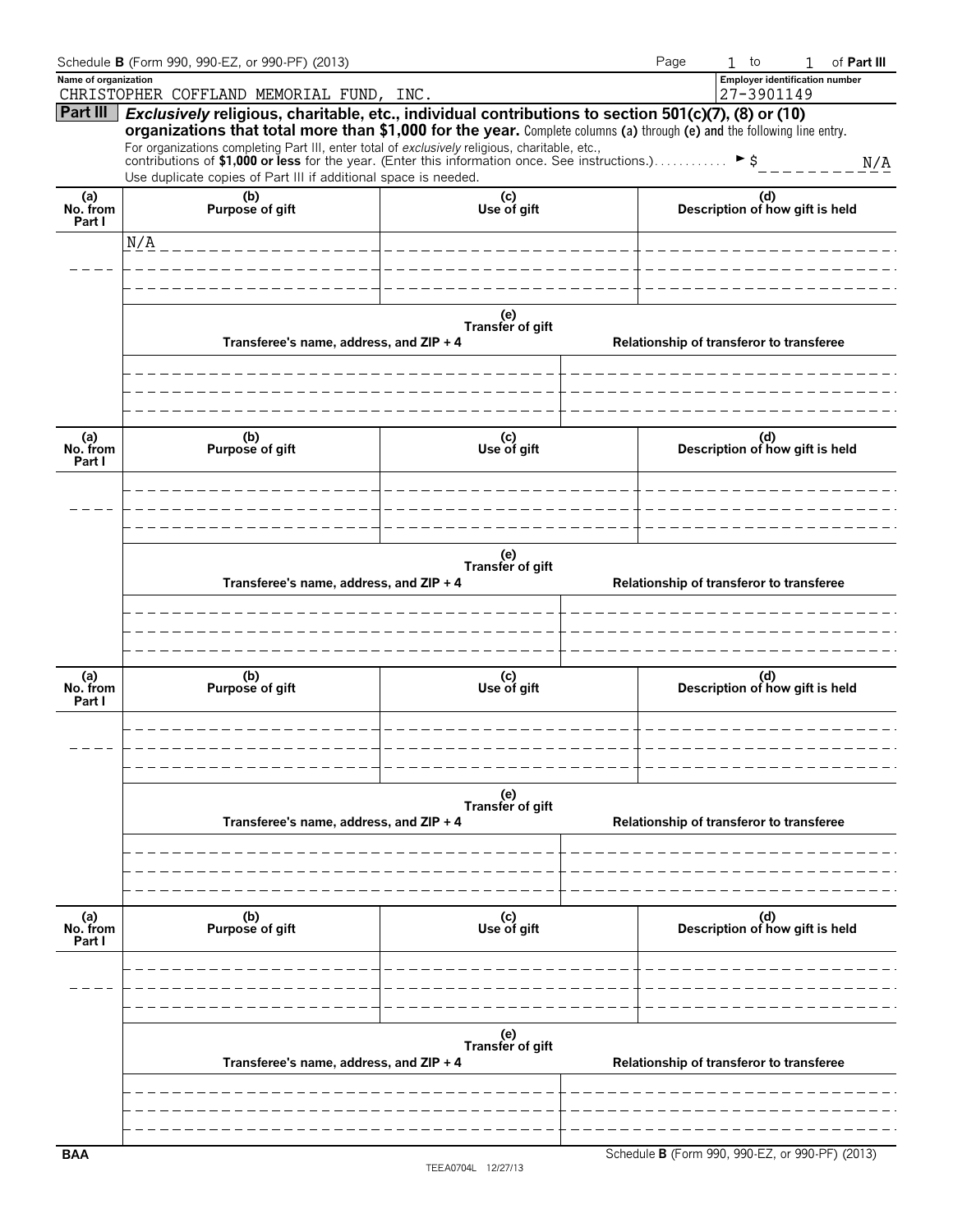| <b>SCHEDULE D</b>                                                                                                                                 |                                                                     | <b>Supplemental Financial Statements</b>                                                                                                                                                                                                                                                                                                                                                        |                                                     |                                 |                                       | OMB No. 1545-0047 |
|---------------------------------------------------------------------------------------------------------------------------------------------------|---------------------------------------------------------------------|-------------------------------------------------------------------------------------------------------------------------------------------------------------------------------------------------------------------------------------------------------------------------------------------------------------------------------------------------------------------------------------------------|-----------------------------------------------------|---------------------------------|---------------------------------------|-------------------|
| (Form 990)                                                                                                                                        |                                                                     | 2013                                                                                                                                                                                                                                                                                                                                                                                            |                                                     |                                 |                                       |                   |
| Department of the Treasury<br>Information about Schedule D (Form 990) and its instructions is at www.irs.gov/form990.<br>Internal Revenue Service | <b>Inspection</b>                                                   | <b>Open to Public</b>                                                                                                                                                                                                                                                                                                                                                                           |                                                     |                                 |                                       |                   |
| Name of the organization                                                                                                                          |                                                                     |                                                                                                                                                                                                                                                                                                                                                                                                 |                                                     |                                 | <b>Employer identification number</b> |                   |
|                                                                                                                                                   | CHRISTOPHER COFFLAND MEMORIAL FUND, INC.                            |                                                                                                                                                                                                                                                                                                                                                                                                 |                                                     |                                 |                                       |                   |
| D/B/A CATCH A LIFT FUND                                                                                                                           |                                                                     |                                                                                                                                                                                                                                                                                                                                                                                                 |                                                     | 27-3901149                      |                                       |                   |
| Part I                                                                                                                                            |                                                                     | <b>Organizations Maintaining Donor Advised Funds or Other Similar Funds or Accounts.</b><br>Complete if the organization answered 'Yes' to Form 990, Part IV, line 6.                                                                                                                                                                                                                           |                                                     |                                 |                                       |                   |
|                                                                                                                                                   |                                                                     | (a) Donor advised funds                                                                                                                                                                                                                                                                                                                                                                         |                                                     | (b) Funds and other accounts    |                                       |                   |
|                                                                                                                                                   | Total number at end of year                                         |                                                                                                                                                                                                                                                                                                                                                                                                 |                                                     |                                 |                                       |                   |
| 2                                                                                                                                                 | Aggregate contributions to (during year)                            |                                                                                                                                                                                                                                                                                                                                                                                                 |                                                     |                                 |                                       |                   |
| 3                                                                                                                                                 | Aggregate grants from (during year)                                 |                                                                                                                                                                                                                                                                                                                                                                                                 |                                                     |                                 |                                       |                   |
| 4                                                                                                                                                 | Aggregate value at end of year                                      |                                                                                                                                                                                                                                                                                                                                                                                                 |                                                     |                                 |                                       |                   |
| 5                                                                                                                                                 |                                                                     | Did the organization inform all donors and donor advisors in writing that the assets held in donor advised funds<br>are the organization's property, subject to the organization's exclusive legal control?                                                                                                                                                                                     |                                                     |                                 | Yes                                   | No                |
| 6                                                                                                                                                 |                                                                     | Did the organization inform all grantees, donors, and donor advisors in writing that grant funds can be used only<br>for charitable purposes and not for the benefit of the donor or donor advisor, or for any other purpose conferring                                                                                                                                                         |                                                     |                                 | Yes.                                  | No                |
| <b>Part II</b>                                                                                                                                    | <b>Conservation Easements.</b>                                      |                                                                                                                                                                                                                                                                                                                                                                                                 |                                                     |                                 |                                       |                   |
|                                                                                                                                                   |                                                                     | Complete if the organization answered 'Yes' to Form 990, Part IV, line 7.                                                                                                                                                                                                                                                                                                                       |                                                     |                                 |                                       |                   |
| 1                                                                                                                                                 |                                                                     | Purpose(s) of conservation easements held by the organization (check all that apply).                                                                                                                                                                                                                                                                                                           |                                                     |                                 |                                       |                   |
|                                                                                                                                                   | Preservation of land for public use (e.g., recreation or education) |                                                                                                                                                                                                                                                                                                                                                                                                 | Preservation of an historically important land area |                                 |                                       |                   |
| Protection of natural habitat                                                                                                                     |                                                                     |                                                                                                                                                                                                                                                                                                                                                                                                 | Preservation of a certified historic structure      |                                 |                                       |                   |
| Preservation of open space                                                                                                                        |                                                                     |                                                                                                                                                                                                                                                                                                                                                                                                 |                                                     |                                 |                                       |                   |
| $\mathbf{2}$<br>last day of the tax year.                                                                                                         |                                                                     | Complete lines 2a through 2d if the organization held a qualified conservation contribution in the form of a conservation easement on the                                                                                                                                                                                                                                                       |                                                     | Held at the End of the Tax Year |                                       |                   |
|                                                                                                                                                   |                                                                     |                                                                                                                                                                                                                                                                                                                                                                                                 | 2a                                                  |                                 |                                       |                   |
|                                                                                                                                                   |                                                                     |                                                                                                                                                                                                                                                                                                                                                                                                 | 2 <sub>b</sub>                                      |                                 |                                       |                   |
|                                                                                                                                                   |                                                                     | c Number of conservation easements on a certified historic structure included in (a)                                                                                                                                                                                                                                                                                                            | 2c                                                  |                                 |                                       |                   |
|                                                                                                                                                   |                                                                     | <b>d</b> Number of conservation easements included in (c) acquired after 8/17/06, and not on a historic                                                                                                                                                                                                                                                                                         | 2d                                                  |                                 |                                       |                   |
| 3<br>tax year $\blacktriangleright$                                                                                                               |                                                                     | Number of conservation easements modified, transferred, released, extinguished, or terminated by the organization during the                                                                                                                                                                                                                                                                    |                                                     |                                 |                                       |                   |
|                                                                                                                                                   |                                                                     | Number of states where property subject to conservation easement is located ►                                                                                                                                                                                                                                                                                                                   |                                                     |                                 |                                       |                   |
| 5                                                                                                                                                 |                                                                     | Does the organization have a written policy regarding the periodic monitoring, inspection, handling of violations,                                                                                                                                                                                                                                                                              |                                                     |                                 |                                       | $\Box$ No         |
| 6                                                                                                                                                 |                                                                     | Staff and volunteer hours devoted to monitoring, inspecting, and enforcing conservation easements during the year                                                                                                                                                                                                                                                                               |                                                     |                                 |                                       |                   |
| 7<br>►S                                                                                                                                           |                                                                     | Amount of expenses incurred in monitoring, inspecting, and enforcing conservation easements during the year                                                                                                                                                                                                                                                                                     |                                                     |                                 |                                       |                   |
| 8                                                                                                                                                 |                                                                     | Does each conservation easement reported on line 2(d) above satisfy the requirements of section $170(h)(4)(B)(i)$<br>and section $170(h)(4)(B)(ii)$ .                                                                                                                                                                                                                                           |                                                     |                                 | <b>PYes</b>                           | No                |
| 9<br>conservation easements.                                                                                                                      |                                                                     | In Part XIII, describe how the organization reports conservation easements in its revenue and expense statement, and balance sheet, and<br>include, if applicable, the text of the footnote to the organization's financial statements that describes the organization's accounting for                                                                                                         |                                                     |                                 |                                       |                   |
| <b>Part III</b>                                                                                                                                   |                                                                     | Organizations Maintaining Collections of Art, Historical Treasures, or Other Similar Assets.<br>Complete if the organization answered 'Yes' to Form 990, Part IV, line 8.                                                                                                                                                                                                                       |                                                     |                                 |                                       |                   |
|                                                                                                                                                   |                                                                     | 1 a If the organization elected, as permitted under SFAS 116 (ASC 958), not to report in its revenue statement and balance sheet works of<br>art, historical treasures, or other similar assets held for public exhibition, education, or research in furtherance of public service, provide,<br>in Part XIII, the text of the footnote to its financial statements that describes these items. |                                                     |                                 |                                       |                   |
|                                                                                                                                                   | following amounts relating to these items:                          | b If the organization elected, as permitted under SFAS 116 (ASC 958), to report in its revenue statement and balance sheet works of art,<br>historical treasures, or other similar assets held for public exhibition, education, or research in furtherance of public service, provide the                                                                                                      |                                                     |                                 |                                       |                   |
|                                                                                                                                                   |                                                                     |                                                                                                                                                                                                                                                                                                                                                                                                 |                                                     | $\triangleright$ \$             |                                       |                   |
|                                                                                                                                                   |                                                                     |                                                                                                                                                                                                                                                                                                                                                                                                 |                                                     |                                 |                                       |                   |
|                                                                                                                                                   |                                                                     |                                                                                                                                                                                                                                                                                                                                                                                                 |                                                     |                                 |                                       |                   |
| 2                                                                                                                                                 |                                                                     | If the organization received or held works of art, historical treasures, or other similar assets for financial gain, provide the following<br>amounts required to be reported under SFAS 116 (ASC 958) relating to these items:                                                                                                                                                                 |                                                     |                                 |                                       |                   |
|                                                                                                                                                   |                                                                     |                                                                                                                                                                                                                                                                                                                                                                                                 |                                                     | $\triangleright$ \$             |                                       |                   |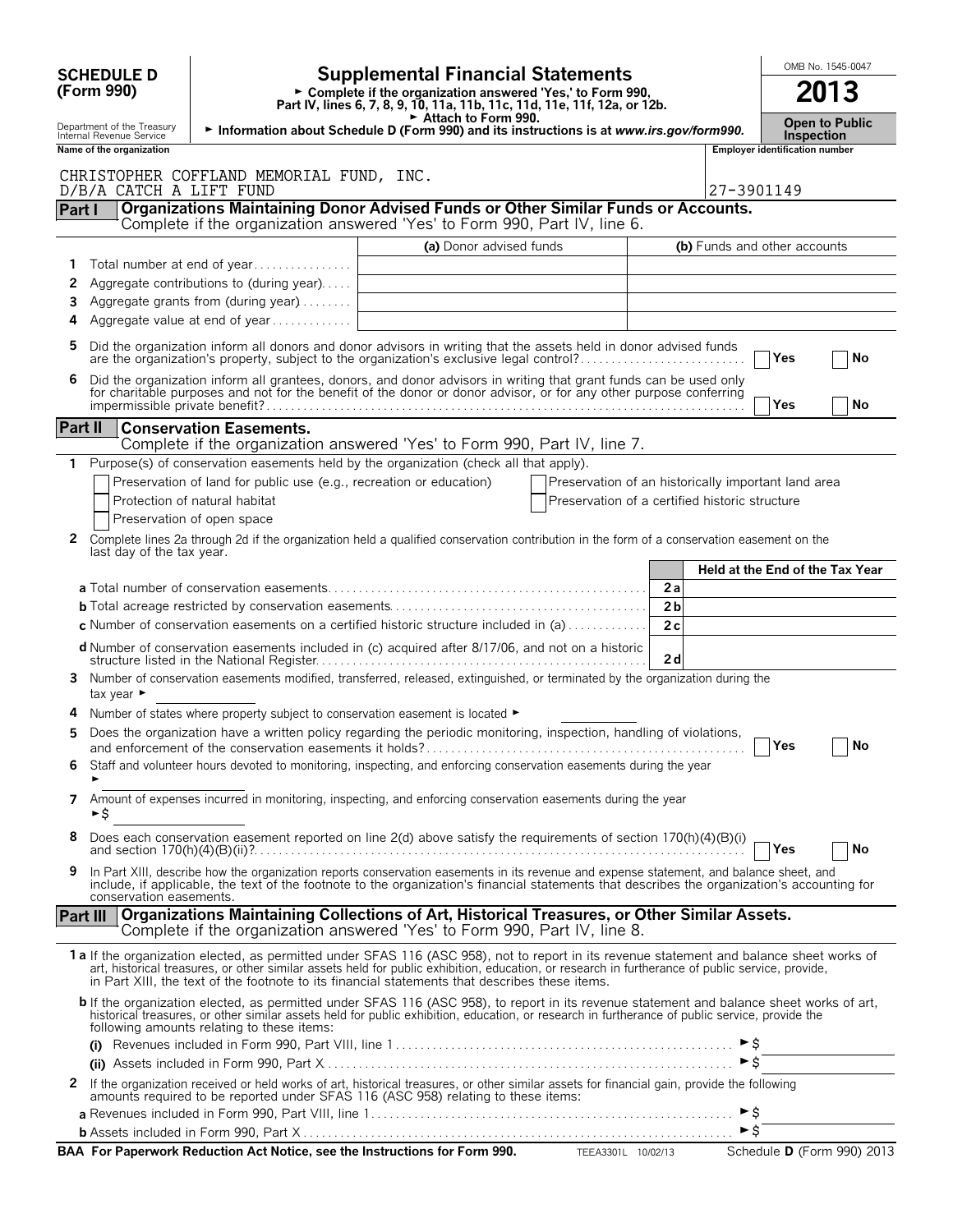| Schedule D (Form 990) 2013 CHRISTOPHER COFFLAND MEMORIAL FUND, INC.<br>Organizations Maintaining Collections of Art, Historical Treasures, or Other Similar Assets (continued)<br><b>Part III</b>                              |                  |                                         |                                    |        | 27-3901149                      |                            | Page 2 |
|--------------------------------------------------------------------------------------------------------------------------------------------------------------------------------------------------------------------------------|------------------|-----------------------------------------|------------------------------------|--------|---------------------------------|----------------------------|--------|
| 3 Using the organization's acquisition, accession, and other records, check any of the following that are a significant use of its collection                                                                                  |                  |                                         |                                    |        |                                 |                            |        |
| items (check all that apply):<br>Public exhibition<br>a                                                                                                                                                                        |                  | d                                       | Loan or exchange programs          |        |                                 |                            |        |
| Scholarly research<br>b                                                                                                                                                                                                        |                  | Other<br>е                              |                                    |        |                                 |                            |        |
| Preservation for future generations<br>С                                                                                                                                                                                       |                  |                                         |                                    |        |                                 |                            |        |
| Provide a description of the organization's collections and explain how they further the organization's exempt purpose in<br>Part XIII.                                                                                        |                  |                                         |                                    |        |                                 |                            |        |
| During the year, did the organization solicit or receive donations of art, historical treasures, or other similar assets to be sold to raise funds rather than to be maintained as part of the organization's collection?<br>5 |                  |                                         |                                    |        |                                 | Yes                        | No     |
| <b>Escrow and Custodial Arrangements.</b> Complete if the organization answered 'Yes' to Form 990, Part IV,<br>Part IV                                                                                                         |                  |                                         |                                    |        |                                 |                            |        |
| line 9, or reported an amount on Form 990, Part X, line 21.                                                                                                                                                                    |                  |                                         |                                    |        |                                 |                            |        |
| 1a Is the organization an agent, trustee, custodian, or other intermediary for contributions or other assets not included                                                                                                      |                  |                                         |                                    |        |                                 | Yes                        | No     |
| <b>b</b> If 'Yes,' explain the arrangement in Part XIII and complete the following table:                                                                                                                                      |                  |                                         |                                    |        |                                 |                            |        |
|                                                                                                                                                                                                                                |                  |                                         |                                    |        |                                 | Amount                     |        |
|                                                                                                                                                                                                                                |                  |                                         |                                    |        | $\overline{\phantom{a}}$ 1 c    |                            |        |
|                                                                                                                                                                                                                                |                  |                                         |                                    |        | 1 <sub>d</sub>                  |                            |        |
|                                                                                                                                                                                                                                |                  |                                         |                                    |        | 1 e                             |                            |        |
|                                                                                                                                                                                                                                |                  |                                         |                                    |        | 1f                              |                            |        |
|                                                                                                                                                                                                                                |                  |                                         |                                    |        |                                 | Yes                        | No     |
|                                                                                                                                                                                                                                |                  |                                         |                                    |        |                                 |                            |        |
| <b>Part V</b><br>Endowment Funds. Complete if the organization answered 'Yes' to Form 990, Part IV, line 10.                                                                                                                   |                  |                                         |                                    |        |                                 |                            |        |
|                                                                                                                                                                                                                                | (a) Current year | (b) Prior year                          | (c) Two years back                 |        | (d) Three years back            | (e) Four years back        |        |
| <b>1 a</b> Beginning of year balance                                                                                                                                                                                           |                  |                                         |                                    |        |                                 |                            |        |
| <b>b</b> Contributions                                                                                                                                                                                                         |                  |                                         |                                    |        |                                 |                            |        |
| c Net investment earnings, gains,                                                                                                                                                                                              |                  |                                         |                                    |        |                                 |                            |        |
| and losses<br>d Grants or scholarships                                                                                                                                                                                         |                  |                                         |                                    |        |                                 |                            |        |
| <b>e</b> Other expenditures for facilities                                                                                                                                                                                     |                  |                                         |                                    |        |                                 |                            |        |
| and programs                                                                                                                                                                                                                   |                  |                                         |                                    |        |                                 |                            |        |
| f Administrative expenses                                                                                                                                                                                                      |                  |                                         |                                    |        |                                 |                            |        |
| <b>g</b> End of year balance $\ldots \ldots \ldots$                                                                                                                                                                            |                  |                                         |                                    |        |                                 |                            |        |
| 2 Provide the estimated percentage of the current year end balance (line 1g, column (a)) held as:                                                                                                                              |                  |                                         |                                    |        |                                 |                            |        |
| a Board designated or quasi-endowment $\blacktriangleright$                                                                                                                                                                    | ిన               |                                         |                                    |        |                                 |                            |        |
| <b>b</b> Permanent endowment ►                                                                                                                                                                                                 |                  | ٥.                                      |                                    |        |                                 |                            |        |
| c Temporarily restricted endowment ►<br>The percentages in lines 2a, 2b, and 2c should equal 100%.                                                                                                                             |                  |                                         |                                    |        |                                 |                            |        |
|                                                                                                                                                                                                                                |                  |                                         |                                    |        |                                 |                            |        |
| 3a Are there endowment funds not in the possession of the organization that are held and administered for the<br>organization by:                                                                                              |                  |                                         |                                    |        |                                 | <b>Yes</b>                 | No     |
| (i)                                                                                                                                                                                                                            |                  |                                         |                                    |        |                                 | 3a(i)                      |        |
|                                                                                                                                                                                                                                |                  |                                         |                                    |        |                                 | 3a(ii)                     |        |
|                                                                                                                                                                                                                                |                  |                                         |                                    |        |                                 | 3 <sub>b</sub>             |        |
| 4 Describe in Part XIII the intended uses of the organization's endowment funds.                                                                                                                                               |                  |                                         |                                    |        |                                 |                            |        |
| <b>Part VI</b> Land, Buildings, and Equipment.                                                                                                                                                                                 |                  |                                         |                                    |        |                                 |                            |        |
| Complete if the organization answered 'Yes' to Form 990, Part IV, line 11a. See Form 990, Part X, line 10.                                                                                                                     |                  |                                         |                                    |        |                                 |                            |        |
| Description of property                                                                                                                                                                                                        |                  | (a) Cost or other basis<br>(investment) | (b) Cost or other<br>basis (other) |        | (c) Accumulated<br>depreciation | (d) Book value             |        |
|                                                                                                                                                                                                                                |                  |                                         |                                    |        |                                 |                            |        |
|                                                                                                                                                                                                                                |                  |                                         |                                    |        |                                 |                            |        |
| c Leasehold improvements                                                                                                                                                                                                       |                  |                                         |                                    |        |                                 |                            |        |
|                                                                                                                                                                                                                                |                  |                                         |                                    |        |                                 |                            |        |
|                                                                                                                                                                                                                                |                  |                                         |                                    | 6,847. | 2,853.                          |                            | 3,994. |
| Total. Add lines 1a through 1e. (Column (d) must equal Form 990, Part X, column (B), line 10(c).)                                                                                                                              |                  |                                         |                                    |        |                                 |                            | 3,994. |
| BAA                                                                                                                                                                                                                            |                  |                                         |                                    |        |                                 | Schedule D (Form 990) 2013 |        |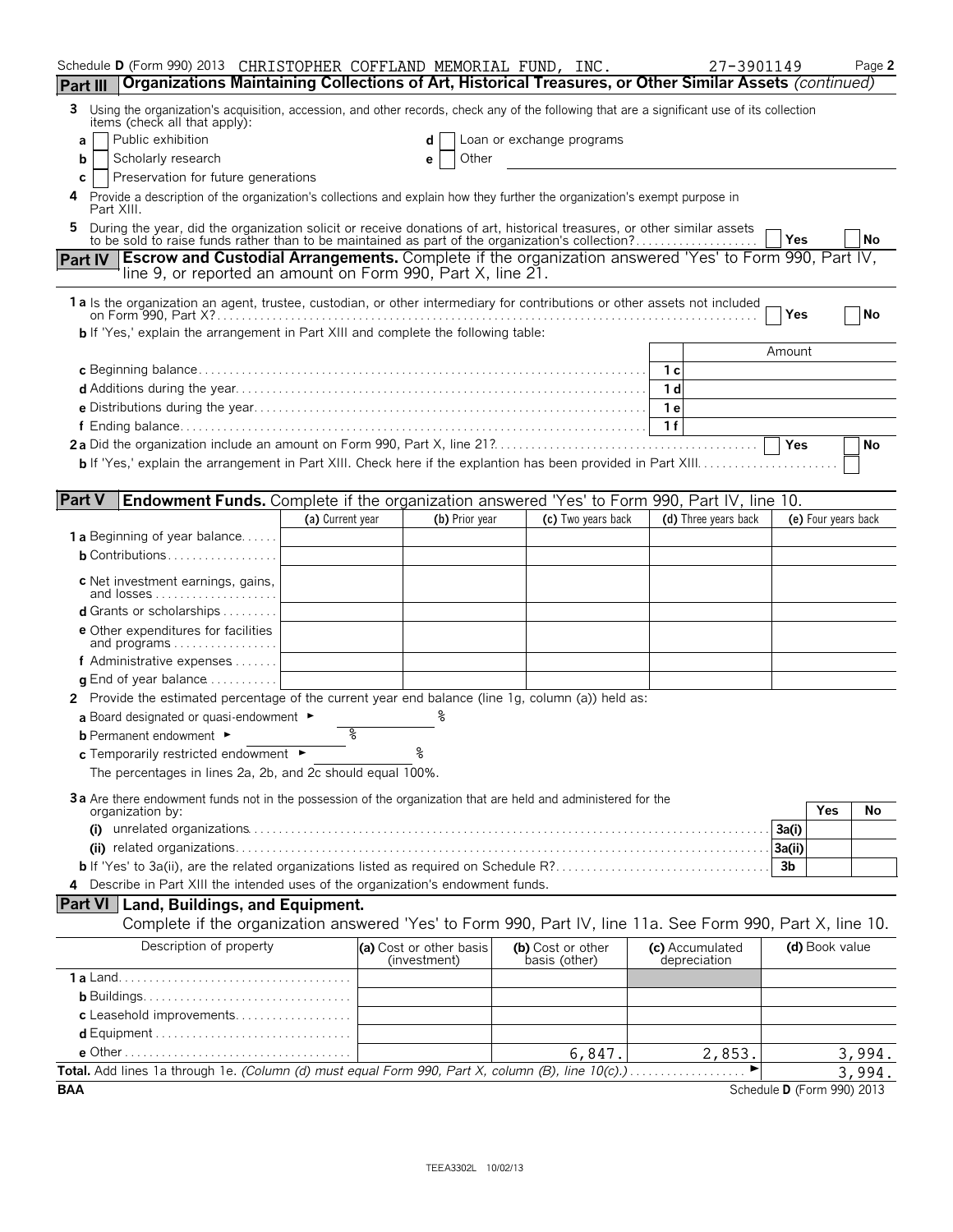|                             | Schedule D (Form 990) 2013<br>CHRISTOPHER COFFLAND MEMORIAL FUND, INC.                                                                                                                                                                                                                        |                 |     | 27-3901149                                                | Page 3 |
|-----------------------------|-----------------------------------------------------------------------------------------------------------------------------------------------------------------------------------------------------------------------------------------------------------------------------------------------|-----------------|-----|-----------------------------------------------------------|--------|
|                             | <b>Part VII Investments - Other Securities.</b>                                                                                                                                                                                                                                               |                 | N/A |                                                           |        |
|                             | Complete if the organization answered 'Yes' to Form 990, Part IV, line 11b. See Form 990, Part X, line 12.                                                                                                                                                                                    |                 |     |                                                           |        |
|                             | (a) Description of security or category (including name of security)                                                                                                                                                                                                                          | (b) Book value  |     | (c) Method of valuation: Cost or end-of-year market value |        |
|                             |                                                                                                                                                                                                                                                                                               |                 |     |                                                           |        |
| (3) Other                   |                                                                                                                                                                                                                                                                                               |                 |     |                                                           |        |
| (A)                         | ___________________                                                                                                                                                                                                                                                                           |                 |     |                                                           |        |
| $\overline{(\mathsf{B})}$   |                                                                                                                                                                                                                                                                                               |                 |     |                                                           |        |
| (C)                         |                                                                                                                                                                                                                                                                                               |                 |     |                                                           |        |
| (D)                         |                                                                                                                                                                                                                                                                                               |                 |     |                                                           |        |
| $\overline{E}$              |                                                                                                                                                                                                                                                                                               |                 |     |                                                           |        |
| (F)                         |                                                                                                                                                                                                                                                                                               |                 |     |                                                           |        |
| (G)<br>(H)                  |                                                                                                                                                                                                                                                                                               |                 |     |                                                           |        |
| $($ l $)$                   |                                                                                                                                                                                                                                                                                               |                 |     |                                                           |        |
|                             | Total. (Column (b) must equal Form 990, Part X, column (B) line 12.). $\Box$                                                                                                                                                                                                                  |                 |     |                                                           |        |
|                             | Part VIII Investments - Program Related.                                                                                                                                                                                                                                                      |                 | N/A |                                                           |        |
|                             | Complete if the organization answered 'Yes' to Form 990, Part IV, line 11c. See Form 990, Part X, line 13.                                                                                                                                                                                    |                 |     |                                                           |        |
|                             | (a) Description of investment type                                                                                                                                                                                                                                                            | (b) Book value  |     | (c) Method of valuation: Cost or end-of-year market value |        |
| (1)                         |                                                                                                                                                                                                                                                                                               |                 |     |                                                           |        |
| (2)<br>(3)                  |                                                                                                                                                                                                                                                                                               |                 |     |                                                           |        |
| (4)                         |                                                                                                                                                                                                                                                                                               |                 |     |                                                           |        |
| (5)                         |                                                                                                                                                                                                                                                                                               |                 |     |                                                           |        |
| (6)                         |                                                                                                                                                                                                                                                                                               |                 |     |                                                           |        |
| (7)                         |                                                                                                                                                                                                                                                                                               |                 |     |                                                           |        |
| (8)                         |                                                                                                                                                                                                                                                                                               |                 |     |                                                           |        |
| (9)                         |                                                                                                                                                                                                                                                                                               |                 |     |                                                           |        |
| (10)                        |                                                                                                                                                                                                                                                                                               |                 |     |                                                           |        |
| Part IX                     | Total. (Column (b) must equal Form 990, Part X, column (B) line 13.) $\Box$<br><b>Other Assets.</b>                                                                                                                                                                                           | N/A             |     |                                                           |        |
|                             | Complete if the organization answered 'Yes' to Form 990, Part IV, line 11d. See Form 990, Part X, line 15.                                                                                                                                                                                    |                 |     |                                                           |        |
|                             |                                                                                                                                                                                                                                                                                               | (a) Description |     | (b) Book value                                            |        |
| (1)<br>(2)                  |                                                                                                                                                                                                                                                                                               |                 |     |                                                           |        |
| (3)                         |                                                                                                                                                                                                                                                                                               |                 |     |                                                           |        |
| (4)                         |                                                                                                                                                                                                                                                                                               |                 |     |                                                           |        |
| $\overline{(5)}$            |                                                                                                                                                                                                                                                                                               |                 |     |                                                           |        |
| (6)                         |                                                                                                                                                                                                                                                                                               |                 |     |                                                           |        |
| (7)<br>(8)                  |                                                                                                                                                                                                                                                                                               |                 |     |                                                           |        |
| (9)                         |                                                                                                                                                                                                                                                                                               |                 |     |                                                           |        |
| (10)                        |                                                                                                                                                                                                                                                                                               |                 |     |                                                           |        |
|                             |                                                                                                                                                                                                                                                                                               |                 |     | ▶                                                         |        |
| Part X                      | <b>Other Liabilities.</b>                                                                                                                                                                                                                                                                     |                 |     |                                                           |        |
|                             | Complete if the organization answered 'Yes' to Form 990, Part IV, line 11e or 11f. See Form 990, Part X, line 25<br>(a) Description of liability                                                                                                                                              | (b) Book value  |     |                                                           |        |
| (1)                         | Federal income taxes                                                                                                                                                                                                                                                                          |                 |     |                                                           |        |
| (2)                         |                                                                                                                                                                                                                                                                                               |                 |     |                                                           |        |
| (3)                         |                                                                                                                                                                                                                                                                                               |                 |     |                                                           |        |
| (4)                         |                                                                                                                                                                                                                                                                                               |                 |     |                                                           |        |
| (5)<br>(6)                  |                                                                                                                                                                                                                                                                                               |                 |     |                                                           |        |
| $\overline{(\overline{7})}$ |                                                                                                                                                                                                                                                                                               |                 |     |                                                           |        |
| (8)                         |                                                                                                                                                                                                                                                                                               |                 |     |                                                           |        |
| (9)                         |                                                                                                                                                                                                                                                                                               |                 |     |                                                           |        |
| (10)                        |                                                                                                                                                                                                                                                                                               |                 |     |                                                           |        |
| (11)                        |                                                                                                                                                                                                                                                                                               |                 |     |                                                           |        |
|                             | Total. (Column (b) must equal Form 990, Part X, column (B) line $25.$ ). $\blacktriangleright$<br>2. Liability for uncertain tax positions. In Part XIII, provide the text of the footnote to the organization's financial statements that reports the organization's liability for uncertain |                 |     |                                                           |        |
|                             |                                                                                                                                                                                                                                                                                               |                 |     |                                                           |        |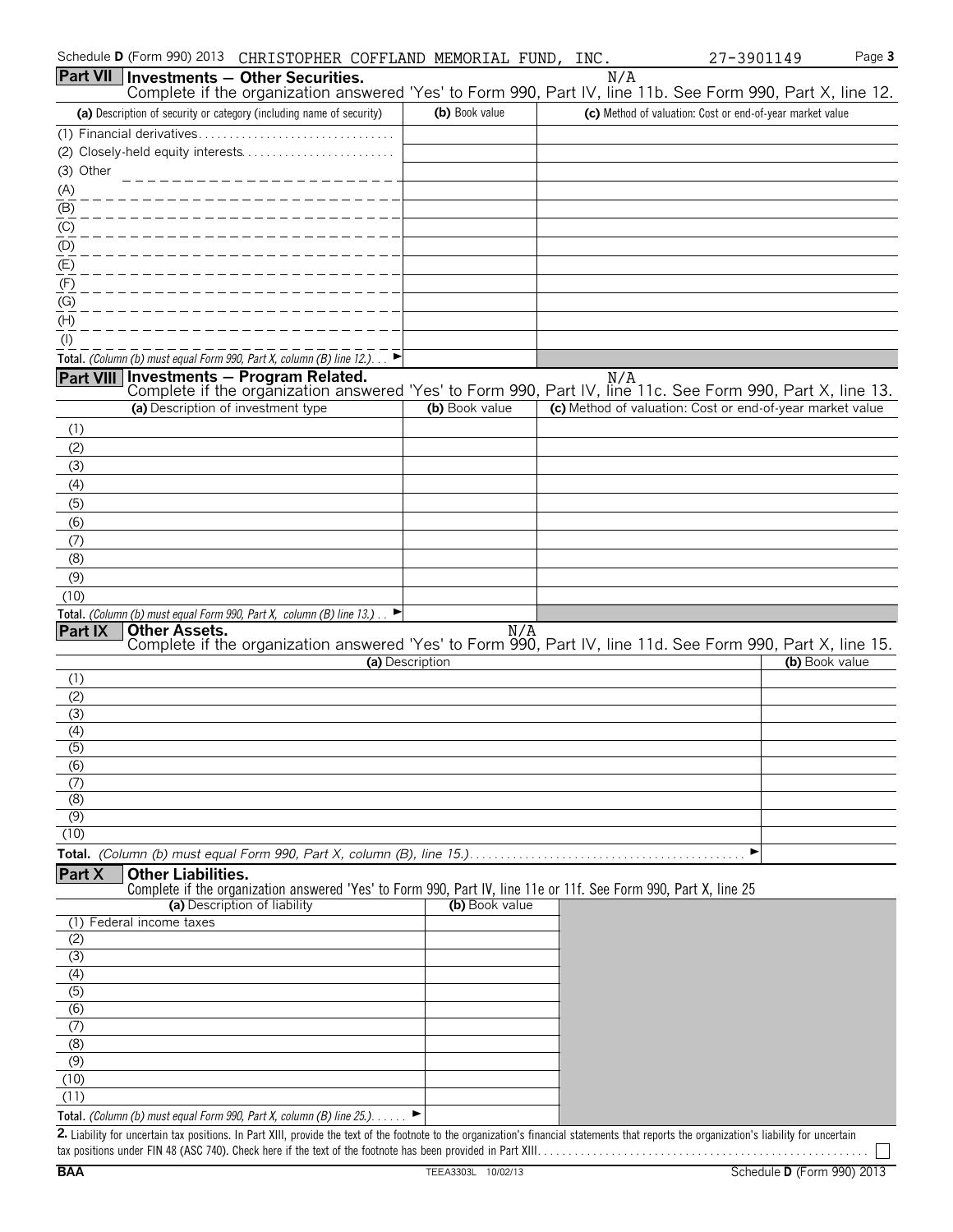| Schedule D (Form 990) 2013 CHRISTOPHER COFFLAND MEMORIAL FUND, INC.                                                                             | 27-3901149   | Page 4   |
|-------------------------------------------------------------------------------------------------------------------------------------------------|--------------|----------|
| Part XI   Reconciliation of Revenue per Audited Financial Statements With Revenue per Return.                                                   |              |          |
| Complete if the organization answered 'Yes' to Form 990, Part IV, line 12a.                                                                     |              |          |
| Total revenue, gains, and other support per audited financial statements<br>1                                                                   | $\mathbf{1}$ | 282,905. |
| Amounts included on line 1 but not on Form 990, Part VIII, line 12:<br>$\mathbf{2}^{\prime}$                                                    |              |          |
| 2a                                                                                                                                              |              |          |
| 2 <sub>b</sub>                                                                                                                                  |              |          |
| 2c                                                                                                                                              |              |          |
| 2d                                                                                                                                              |              |          |
|                                                                                                                                                 | <b>2e</b>    |          |
| 3                                                                                                                                               | 3            | 282,905. |
| Amounts included on Form 990, Part VIII, line 12, but not on line 1:<br>4                                                                       |              |          |
|                                                                                                                                                 |              |          |
| 4 b                                                                                                                                             |              |          |
|                                                                                                                                                 | 4с           |          |
| 5 Total revenue. Add lines 3 and 4c. (This must equal Form 990, Part I, line 12.)                                                               | 5.           | 282,905. |
| Part XII   Reconciliation of Expenses per Audited Financial Statements With Expenses per Return.                                                |              |          |
| Complete if the organization answered 'Yes' to Form 990, Part IV, line 12a.                                                                     |              |          |
|                                                                                                                                                 | $\mathbf{1}$ | 95,902.  |
| Amounts included on line 1 but not on Form 990, Part IX, line 25:<br>2                                                                          |              |          |
| 2a                                                                                                                                              |              |          |
| 2 <sub>b</sub>                                                                                                                                  |              |          |
| 2c                                                                                                                                              |              |          |
| 2d                                                                                                                                              |              |          |
|                                                                                                                                                 | 2e           |          |
| 3                                                                                                                                               | 3            | 95,902.  |
| Amounts included on Form 990, Part IX, line 25, but not on line 1:<br>4                                                                         |              |          |
| a Investment expenses not included on Form 990, Part VIII, line 7b. 4a                                                                          |              |          |
| 4 <sub>h</sub>                                                                                                                                  |              |          |
|                                                                                                                                                 | 4 c          |          |
| 5 Total expenses. Add lines 3 and 4c. (This must equal Form 990, Part I, line 18.)                                                              | 5            | 95,902.  |
| Part XIII Supplemental Information.                                                                                                             |              |          |
| Provide the descriptions required for Part II, lines 3, 5, and 9; Part III, lines 1a and 4; Part IV, lines 1b and 2b; Part V,                   |              |          |
| line 4; Part X, line 2; Part XI, lines 2d and 4b; and Part XII, lines 2d and 4b. Also complete this part to provide any additional information. |              |          |
|                                                                                                                                                 |              |          |
|                                                                                                                                                 |              |          |
|                                                                                                                                                 |              |          |

**BAA** Schedule **D** (Form 990) 2013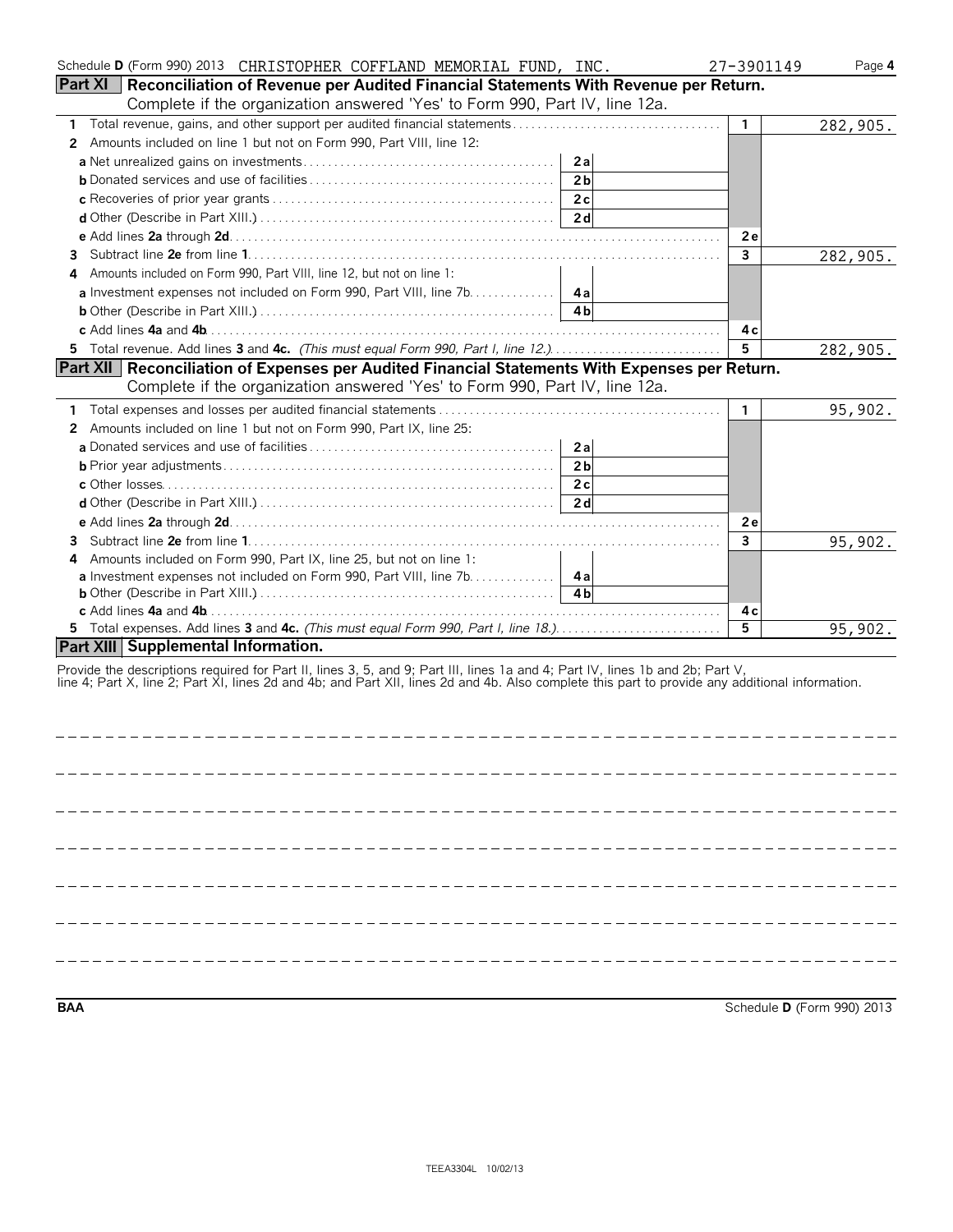|                                                                   |                                                                                   |                       |     |                                                                      | <b>Supplemental Information Regarding</b><br><b>Fundraising or Gaming Activities</b>                                                                                                                                                    |                                                                              | OMB No. 1545-0047                                       |
|-------------------------------------------------------------------|-----------------------------------------------------------------------------------|-----------------------|-----|----------------------------------------------------------------------|-----------------------------------------------------------------------------------------------------------------------------------------------------------------------------------------------------------------------------------------|------------------------------------------------------------------------------|---------------------------------------------------------|
| <b>SCHEDULE G</b><br>(Form 990 or 990-EZ)                         | Complete if the organization answered 'Yes' to Form 990, Part IV, lines 17, 18,   | 2013                  |     |                                                                      |                                                                                                                                                                                                                                         |                                                                              |                                                         |
|                                                                   | or 19, or if the organization entered more than \$15,000 on Form 990-EZ, line 6a. | <b>Open to Public</b> |     |                                                                      |                                                                                                                                                                                                                                         |                                                                              |                                                         |
| Department of the Treasury<br>Internal Revenue Service            |                                                                                   |                       |     | at www.irs.gov/form990.                                              | Attach to Form 990 or Form 990-EZ. > See separate instructions.<br>Information about Schedule G (Form 990 or 990-EZ) and its instructions is                                                                                            |                                                                              | <b>Inspection</b>                                       |
| Name of the organization CHRISTOPHER COFFLAND MEMORIAL FUND, INC. | D/B/A CATCH A LIFT FUND                                                           |                       |     |                                                                      |                                                                                                                                                                                                                                         | Employer identification number<br>27-3901149                                 |                                                         |
| Part                                                              | Form 990-EZ filers are not required to complete this part.                        |                       |     |                                                                      | Fundraising Activities. Complete if the organization answered 'Yes' to Form 990, Part IV, line 17.                                                                                                                                      |                                                                              |                                                         |
| 1                                                                 |                                                                                   |                       |     |                                                                      | Indicate whether the organization raised funds through any of the following activities. Check all that apply,                                                                                                                           |                                                                              |                                                         |
| Mail solicitations<br>a<br>b                                      | Internet and email solicitations                                                  |                       |     | e<br>f                                                               | Solicitation of non-government grants<br>Solicitation of government grants                                                                                                                                                              |                                                                              |                                                         |
| Phone solicitations<br>C                                          |                                                                                   |                       |     | g                                                                    | Special fundraising events                                                                                                                                                                                                              |                                                                              |                                                         |
| In-person solicitations<br>d                                      |                                                                                   |                       |     |                                                                      |                                                                                                                                                                                                                                         |                                                                              |                                                         |
|                                                                   |                                                                                   |                       |     |                                                                      | 2a Did the organization have a written or oral agreement with any individual (including officers, directors, trustees or key<br>employees listed in Form 990, Part VII) or entity in connection with professional fundraising services? |                                                                              | $X$ No<br>Yes                                           |
|                                                                   | compensated at least \$5,000 by the organization.                                 |                       |     |                                                                      | b If 'Yes,' list the ten highest paid individuals or entities (fundraisers) pursuant to agreements under which the fundraiser is to be                                                                                                  |                                                                              |                                                         |
| (i) Name and address of individual<br>or entity (fundraiser)      |                                                                                   | (ii) Activity         |     | (iii) Did fundraiser<br>have custody or control<br>of contributions? | (iv) Gross receipts<br>from activity                                                                                                                                                                                                    | (v) Amount paid to<br>(or retained by)<br>fundraiser listed in<br>column (i) | (vi) Amount paid to<br>(or retained by)<br>organization |
|                                                                   |                                                                                   |                       | Yes | No                                                                   |                                                                                                                                                                                                                                         |                                                                              |                                                         |
| 1                                                                 |                                                                                   |                       |     |                                                                      |                                                                                                                                                                                                                                         |                                                                              |                                                         |
| $\mathbf{2}$                                                      |                                                                                   |                       |     |                                                                      |                                                                                                                                                                                                                                         |                                                                              |                                                         |
| 3                                                                 |                                                                                   |                       |     |                                                                      |                                                                                                                                                                                                                                         |                                                                              |                                                         |
| 4                                                                 |                                                                                   |                       |     |                                                                      |                                                                                                                                                                                                                                         |                                                                              |                                                         |
| 5                                                                 |                                                                                   |                       |     |                                                                      |                                                                                                                                                                                                                                         |                                                                              |                                                         |
| 6                                                                 |                                                                                   |                       |     |                                                                      |                                                                                                                                                                                                                                         |                                                                              |                                                         |
| 7                                                                 |                                                                                   |                       |     |                                                                      |                                                                                                                                                                                                                                         |                                                                              |                                                         |
| 8                                                                 |                                                                                   |                       |     |                                                                      |                                                                                                                                                                                                                                         |                                                                              |                                                         |
| 9                                                                 |                                                                                   |                       |     |                                                                      |                                                                                                                                                                                                                                         |                                                                              |                                                         |
| 10                                                                |                                                                                   |                       |     |                                                                      |                                                                                                                                                                                                                                         |                                                                              |                                                         |
| Total.<br>or licensing.                                           |                                                                                   |                       |     |                                                                      | List all states in which the organization is registered or licensed to solicit contributions or has been notified it is exempt from registration                                                                                        |                                                                              | 0.                                                      |
|                                                                   |                                                                                   |                       |     |                                                                      |                                                                                                                                                                                                                                         |                                                                              |                                                         |
|                                                                   |                                                                                   |                       |     |                                                                      |                                                                                                                                                                                                                                         |                                                                              |                                                         |
|                                                                   |                                                                                   |                       |     |                                                                      |                                                                                                                                                                                                                                         |                                                                              |                                                         |
|                                                                   |                                                                                   |                       |     |                                                                      |                                                                                                                                                                                                                                         |                                                                              |                                                         |
|                                                                   |                                                                                   |                       |     |                                                                      |                                                                                                                                                                                                                                         |                                                                              |                                                         |
|                                                                   |                                                                                   |                       |     |                                                                      |                                                                                                                                                                                                                                         |                                                                              |                                                         |
|                                                                   |                                                                                   |                       |     |                                                                      |                                                                                                                                                                                                                                         |                                                                              |                                                         |
|                                                                   |                                                                                   |                       |     |                                                                      |                                                                                                                                                                                                                                         |                                                                              |                                                         |
|                                                                   |                                                                                   |                       |     |                                                                      |                                                                                                                                                                                                                                         |                                                                              |                                                         |
|                                                                   |                                                                                   |                       |     |                                                                      |                                                                                                                                                                                                                                         |                                                                              |                                                         |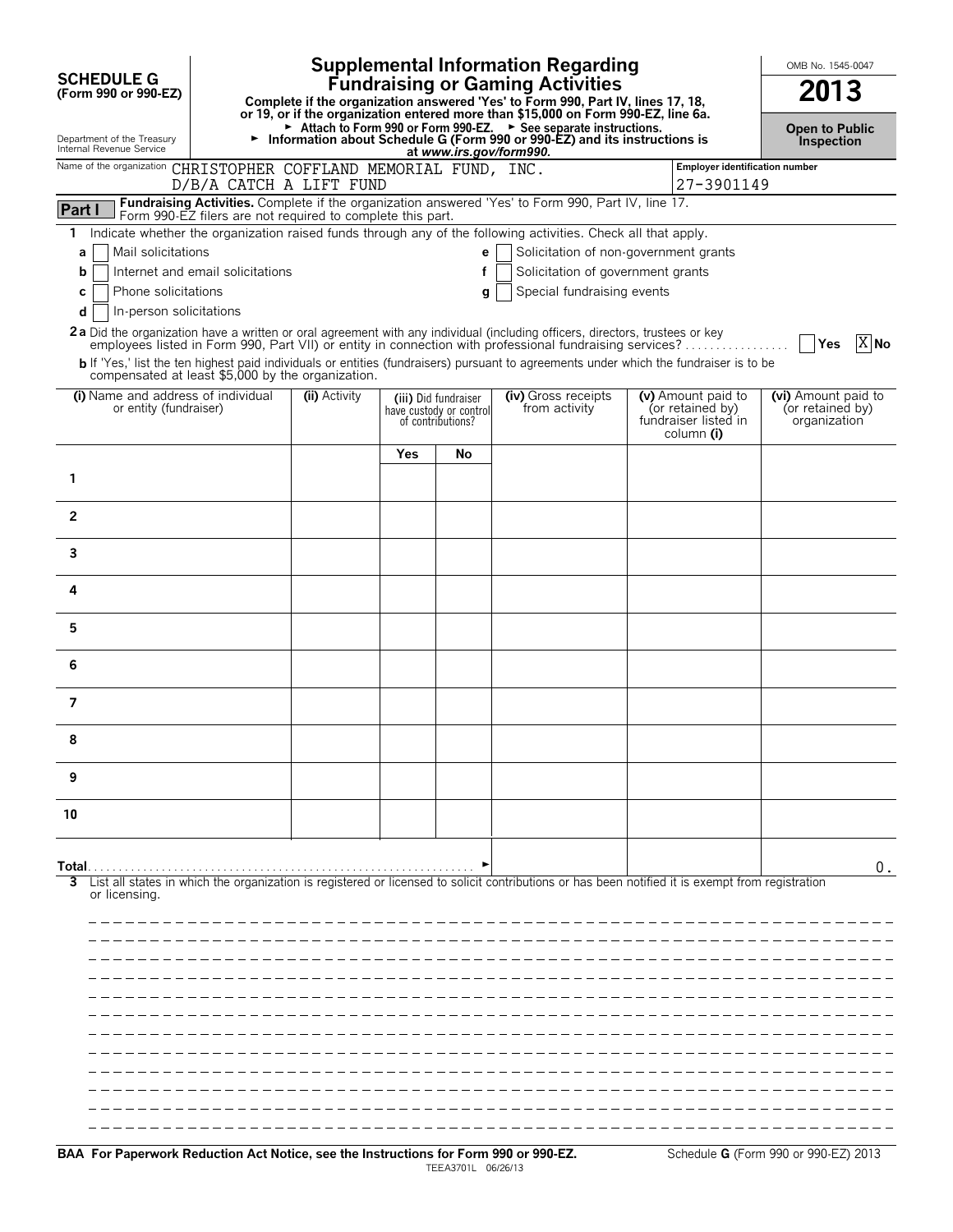Schedule **G** (Form 990 or 990-EZ) 2013 CHRISTOPHER COFFLAND MEMORIAL FUND, INC. 27-3901149 Page 2

**Part II Fundraising Events.** Complete if the organization answered 'Yes' to Form 990, Part IV, line 18, or reported more than \$15,000 of fundraising event contributions and gross income on Form 990-EZ, lines 1 and 6b. List events with gross receipts greater than \$5,000.

|                 |                                                                                                               | List events with gross receipts greater than \$9,000.                                                                                                  | (a) Event $#1$<br>KALI'S COURT S<br>(event type) | (b) Event $#2$<br>DISNEY RUN<br>(event type)        | (c) Other events<br>1<br>(total number) | (d) Total events<br>(add column (a)<br>through column $(c)$ |  |  |  |  |  |
|-----------------|---------------------------------------------------------------------------------------------------------------|--------------------------------------------------------------------------------------------------------------------------------------------------------|--------------------------------------------------|-----------------------------------------------------|-----------------------------------------|-------------------------------------------------------------|--|--|--|--|--|
| トロンドラス          | 1.                                                                                                            |                                                                                                                                                        | 91,164.                                          | 25,000.                                             | 5,594.                                  | 121,758.                                                    |  |  |  |  |  |
|                 | 2                                                                                                             | Less: Charitable contributions                                                                                                                         | 73,770.                                          | 25,000.                                             | 5,594.                                  | 104,364.                                                    |  |  |  |  |  |
|                 | 3.                                                                                                            | Gross income (line 1 minus line 2)                                                                                                                     | 17,394.                                          |                                                     |                                         | 17,394.                                                     |  |  |  |  |  |
|                 | 4                                                                                                             | Cash prizes                                                                                                                                            |                                                  |                                                     |                                         |                                                             |  |  |  |  |  |
|                 | 5.                                                                                                            | Noncash prizes                                                                                                                                         | 9,148.                                           |                                                     |                                         | 9,148.                                                      |  |  |  |  |  |
| D – R E C T     | 6                                                                                                             | Rent/facility costs                                                                                                                                    |                                                  |                                                     |                                         |                                                             |  |  |  |  |  |
|                 | 7                                                                                                             | Food and beverages                                                                                                                                     | 414.                                             |                                                     | 589.                                    | 1,003.                                                      |  |  |  |  |  |
|                 | 8                                                                                                             |                                                                                                                                                        |                                                  |                                                     |                                         |                                                             |  |  |  |  |  |
| <b>EXPENSES</b> | 9                                                                                                             | Other direct expenses                                                                                                                                  | 1,000.                                           | 12,306.                                             | 3,000.                                  | 16,306.                                                     |  |  |  |  |  |
|                 | 11                                                                                                            |                                                                                                                                                        |                                                  |                                                     |                                         | 26,457.<br>$-9,063.$                                        |  |  |  |  |  |
|                 |                                                                                                               | Part III Gaming. Complete if the organization answered 'Yes' to Form 990, Part IV, line 19, or reported more than<br>\$15,000 on Form 990-EZ, line 6a. |                                                  |                                                     |                                         |                                                             |  |  |  |  |  |
| <b>REVENDE</b>  |                                                                                                               |                                                                                                                                                        | (a) Bingo                                        | (b) Pull tabs/Instant<br>bingo/progressive<br>bingo | (c) Other gaming                        | (d) Total gaming<br>(add column (a)<br>through column $(c)$ |  |  |  |  |  |
|                 | 1                                                                                                             | Gross revenue                                                                                                                                          |                                                  |                                                     |                                         |                                                             |  |  |  |  |  |
|                 |                                                                                                               | 2 Cash prizes                                                                                                                                          |                                                  |                                                     |                                         |                                                             |  |  |  |  |  |
|                 | 3                                                                                                             | Noncash prizes                                                                                                                                         |                                                  |                                                     |                                         |                                                             |  |  |  |  |  |
|                 | 4                                                                                                             | Rent/facility costs                                                                                                                                    |                                                  |                                                     |                                         |                                                             |  |  |  |  |  |
|                 |                                                                                                               | 5 Other direct expenses                                                                                                                                |                                                  |                                                     |                                         |                                                             |  |  |  |  |  |
|                 | 6                                                                                                             |                                                                                                                                                        | နွ<br>$\overline{\text{Yes}}$<br>No              | ႜ<br>Yes<br>No                                      | နွ<br>Yes<br><b>No</b>                  |                                                             |  |  |  |  |  |
|                 | 7                                                                                                             |                                                                                                                                                        |                                                  |                                                     |                                         |                                                             |  |  |  |  |  |
|                 | 8                                                                                                             |                                                                                                                                                        |                                                  |                                                     |                                         |                                                             |  |  |  |  |  |
| 9               | Enter the state(s) in which the organization operates gaming activities:<br>¶No<br><b>b</b> If 'No,' explain: |                                                                                                                                                        |                                                  |                                                     |                                         |                                                             |  |  |  |  |  |
|                 |                                                                                                               | 10 a Were any of the organization's gaming licenses revoked, suspended or terminated during the tax year? Thes<br><b>b</b> If 'Yes,' explain:          |                                                  |                                                     |                                         | $\Box$ No                                                   |  |  |  |  |  |

**BAA** TEEA3702L 06/26/13 Schedule **G** (Form 990 or 990-EZ) 2013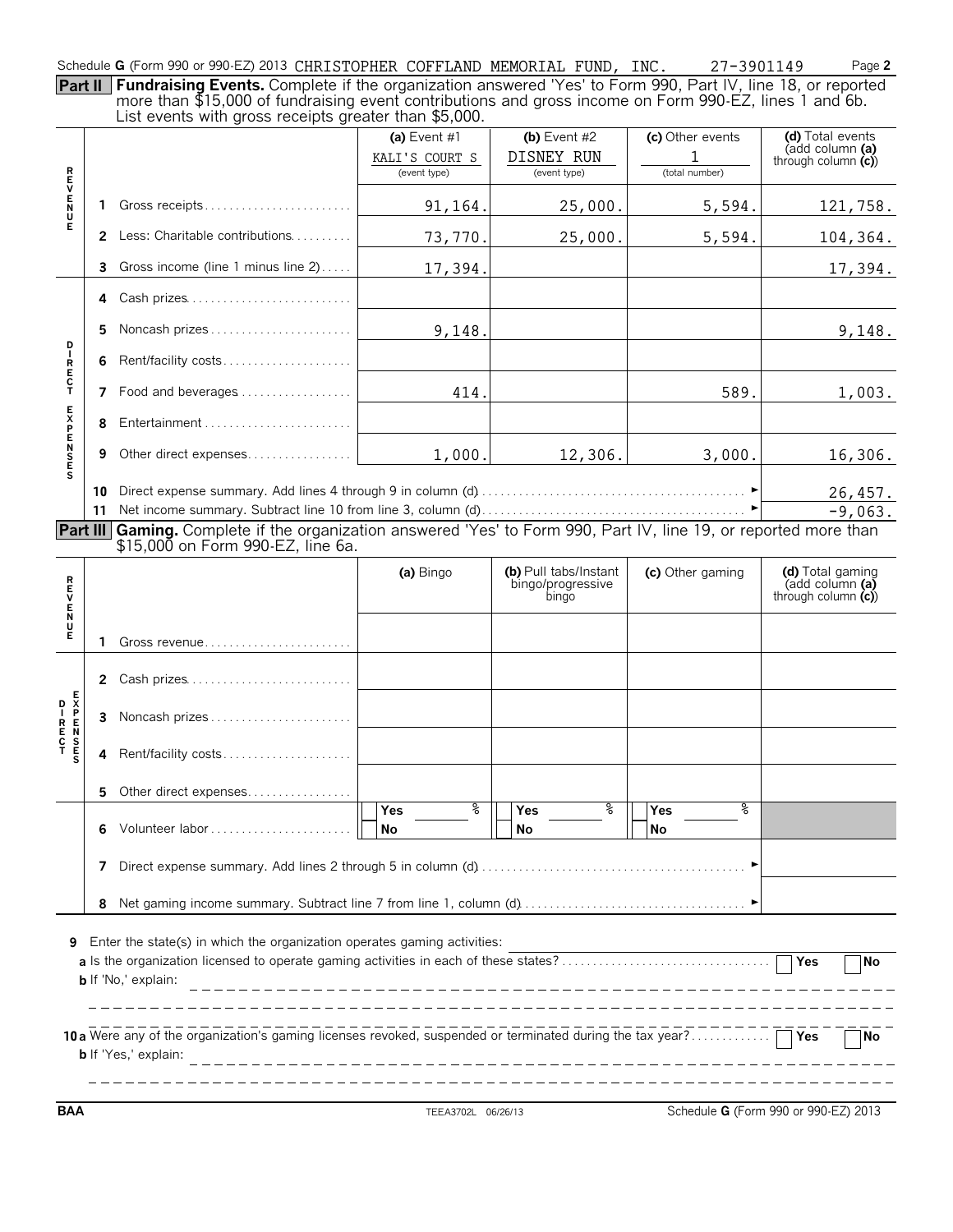|     | Schedule <b>G</b> (Form 990 or 990-EZ) 2013 CHRISTOPHER COFFLAND MEMORIAL FUND, INC. 27-3901149<br>Page 3                                                                                                                                                                                                                                                                                                                                                                                        |
|-----|--------------------------------------------------------------------------------------------------------------------------------------------------------------------------------------------------------------------------------------------------------------------------------------------------------------------------------------------------------------------------------------------------------------------------------------------------------------------------------------------------|
|     | <b>No</b><br>Yes                                                                                                                                                                                                                                                                                                                                                                                                                                                                                 |
|     | 12 Is the organization a grantor, beneficiary or trustee of a trust or a member of a partnership or other entity formed to<br><b>Yes</b><br>No                                                                                                                                                                                                                                                                                                                                                   |
|     | 13 Indicate the percentage of gaming activity operated in:                                                                                                                                                                                                                                                                                                                                                                                                                                       |
|     | ိဝ                                                                                                                                                                                                                                                                                                                                                                                                                                                                                               |
|     | ৡ<br>13 <sub>b</sub>                                                                                                                                                                                                                                                                                                                                                                                                                                                                             |
|     | 14 Enter the name and address of the person who prepares the organization's gaming/special events books and records:                                                                                                                                                                                                                                                                                                                                                                             |
|     | Name $\blacktriangleright$                                                                                                                                                                                                                                                                                                                                                                                                                                                                       |
|     | Address ►                                                                                                                                                                                                                                                                                                                                                                                                                                                                                        |
|     | 15a Does the organization have a contact with a third party from whom the organization receives gaming revenue?<br><b>No</b><br><b>b</b> If 'Yes,' enter the amount of gaming revenue received by the organization $\frac{1}{2}$ , $\frac{1}{2}$ , $\frac{1}{2}$ , $\frac{1}{2}$ , $\frac{1}{2}$ , and the amount<br>of gaming revenue retained by the third party $\begin{bmatrix} 1 & 1 \\ 2 & -1 & -1 \\ 3 & -1 & -1 \end{bmatrix}$<br>c If 'Yes,' enter name and address of the third party: |
|     | Name $\blacktriangleright$                                                                                                                                                                                                                                                                                                                                                                                                                                                                       |
|     | Address ►                                                                                                                                                                                                                                                                                                                                                                                                                                                                                        |
| 16  | Gaming manager information:                                                                                                                                                                                                                                                                                                                                                                                                                                                                      |
|     | Name $\blacktriangleright$                                                                                                                                                                                                                                                                                                                                                                                                                                                                       |
|     |                                                                                                                                                                                                                                                                                                                                                                                                                                                                                                  |
|     | Description of services provided ▶                                                                                                                                                                                                                                                                                                                                                                                                                                                               |
|     | Director/officer<br>Employee<br>Independent contractor                                                                                                                                                                                                                                                                                                                                                                                                                                           |
| 17  | Mandatory distributions                                                                                                                                                                                                                                                                                                                                                                                                                                                                          |
|     | a Is the organization required under state law to make charitable distributions from the gaming proceeds to retain the<br>state gaming license?<br>Yes<br>No                                                                                                                                                                                                                                                                                                                                     |
|     | <b>b</b> Enter the amount of distributions required under state law to be distributed to other exempt organizations or spent in the<br>organization's own exempt activities during the tax year $\blacktriangleright$ $\blacklozenge$                                                                                                                                                                                                                                                            |
|     | Supplemental Information. Provide the explanations required by Part I, line 2b, columns (iii) and (v),<br>Part IV<br>and Part III, lines 9, 9b, 10b, 15b, 15c, 16, and 17b, as applicable. Also provide any additional<br>information (see instructions).                                                                                                                                                                                                                                        |
|     |                                                                                                                                                                                                                                                                                                                                                                                                                                                                                                  |
|     |                                                                                                                                                                                                                                                                                                                                                                                                                                                                                                  |
|     |                                                                                                                                                                                                                                                                                                                                                                                                                                                                                                  |
|     |                                                                                                                                                                                                                                                                                                                                                                                                                                                                                                  |
|     |                                                                                                                                                                                                                                                                                                                                                                                                                                                                                                  |
|     |                                                                                                                                                                                                                                                                                                                                                                                                                                                                                                  |
|     |                                                                                                                                                                                                                                                                                                                                                                                                                                                                                                  |
|     |                                                                                                                                                                                                                                                                                                                                                                                                                                                                                                  |
|     |                                                                                                                                                                                                                                                                                                                                                                                                                                                                                                  |
| BAA | Schedule G (Form 990 or 990-EZ) 2013<br>TEEA3703L 06/26/13                                                                                                                                                                                                                                                                                                                                                                                                                                       |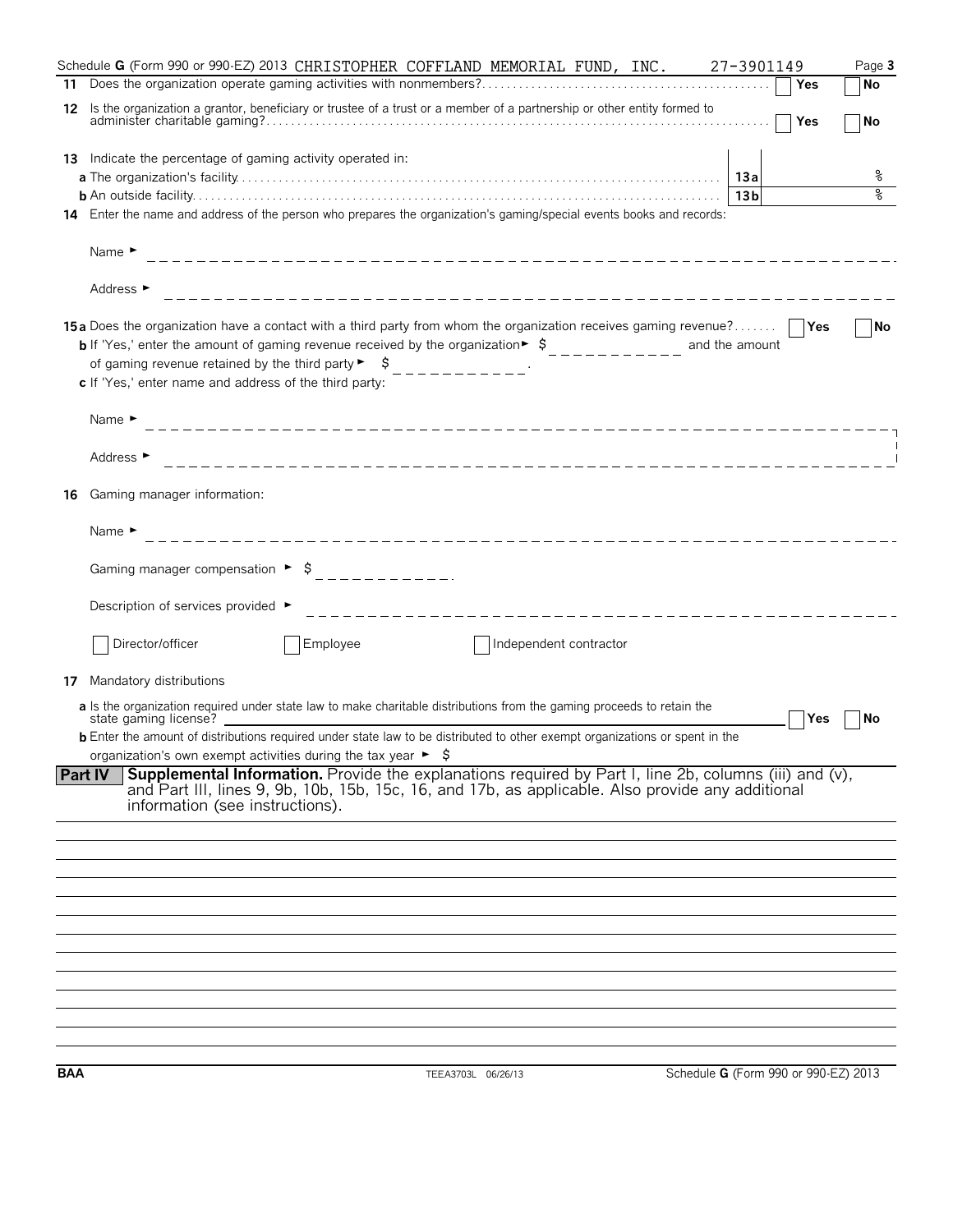| <b>Grants and Other Assistance to Organizations,</b><br><b>SCHEDULE I</b><br>(Form 990)<br>Governments, and Individuals in the United States<br>Complete if the organization answered 'Yes' to Form 990, Part IV, line 21 or 22.                                                           |                                                                                                                |                                  |                          |                                      |                                                             | OMB No. 1545-0047<br>2013                 |                                                          |
|--------------------------------------------------------------------------------------------------------------------------------------------------------------------------------------------------------------------------------------------------------------------------------------------|----------------------------------------------------------------------------------------------------------------|----------------------------------|--------------------------|--------------------------------------|-------------------------------------------------------------|-------------------------------------------|----------------------------------------------------------|
| Department of the Treasury<br>Internal Revenue Service                                                                                                                                                                                                                                     | Attach to Form 990.<br>Information about Schedule I (Form 990) and its instructions is at www.irs.gov/form990. |                                  |                          |                                      |                                                             |                                           |                                                          |
| Name of the organization<br>CHRISTOPHER COFFLAND MEMORIAL FUND, INC.                                                                                                                                                                                                                       |                                                                                                                |                                  |                          |                                      | Employer identification number<br>27-3901149                |                                           |                                                          |
| <b>General Information on Grants and Assistance</b><br>Part I<br>1 Does the organization maintain records to substantiate the amount of the grants or assistance, the grantees' eligibility for the grants or assistance, and                                                              |                                                                                                                |                                  |                          |                                      |                                                             |                                           | X <sub>Yes</sub><br><b>No</b>                            |
| 2 Describe in Part IV the organization's procedures for monitoring the use of grant funds in the United States.                                                                                                                                                                            |                                                                                                                |                                  |                          |                                      |                                                             | SEE PART IV                               |                                                          |
| <b>Part II Grants and Other Assistance to Governments and Organizations in the United States.</b> Complete if the organization answered 'Yes' to<br>Form 990, Part IV, line 21 for any recipient that received more than \$5,000. Part II can be duplicated if additional space is needed. |                                                                                                                |                                  |                          |                                      |                                                             |                                           |                                                          |
| 1 (a) Name and address of organization<br>or government                                                                                                                                                                                                                                    | $(b)$ $EIN$                                                                                                    | (c) IRC section<br>if applicable | (d) Amount of cash grant | (e) Amount of non-cash<br>assistance | (f) Method of valuation<br>(book, FMV, appraisal,<br>other) | (g) Description of<br>non-cash assistance | (h) Purpose of grant<br>or assistance                    |
| (1)                                                                                                                                                                                                                                                                                        |                                                                                                                |                                  |                          |                                      |                                                             |                                           |                                                          |
| (2)                                                                                                                                                                                                                                                                                        |                                                                                                                |                                  |                          |                                      |                                                             |                                           |                                                          |
| (3)                                                                                                                                                                                                                                                                                        |                                                                                                                |                                  |                          |                                      |                                                             |                                           |                                                          |
| (4)                                                                                                                                                                                                                                                                                        |                                                                                                                |                                  |                          |                                      |                                                             |                                           |                                                          |
| (5)                                                                                                                                                                                                                                                                                        |                                                                                                                |                                  |                          |                                      |                                                             |                                           |                                                          |
| (6)                                                                                                                                                                                                                                                                                        |                                                                                                                |                                  |                          |                                      |                                                             |                                           |                                                          |
| (7)                                                                                                                                                                                                                                                                                        |                                                                                                                |                                  |                          |                                      |                                                             |                                           |                                                          |
|                                                                                                                                                                                                                                                                                            |                                                                                                                |                                  |                          |                                      |                                                             |                                           |                                                          |
| (8)                                                                                                                                                                                                                                                                                        |                                                                                                                |                                  |                          |                                      |                                                             |                                           |                                                          |
| BAA For Paperwork Reduction Act Notice, see the Instructions for Form 990.                                                                                                                                                                                                                 |                                                                                                                |                                  |                          | TEEA3901L 07/12/13                   |                                                             |                                           | $\mathbf{0}$<br>$\Omega$<br>Schedule I (Form 990) (2013) |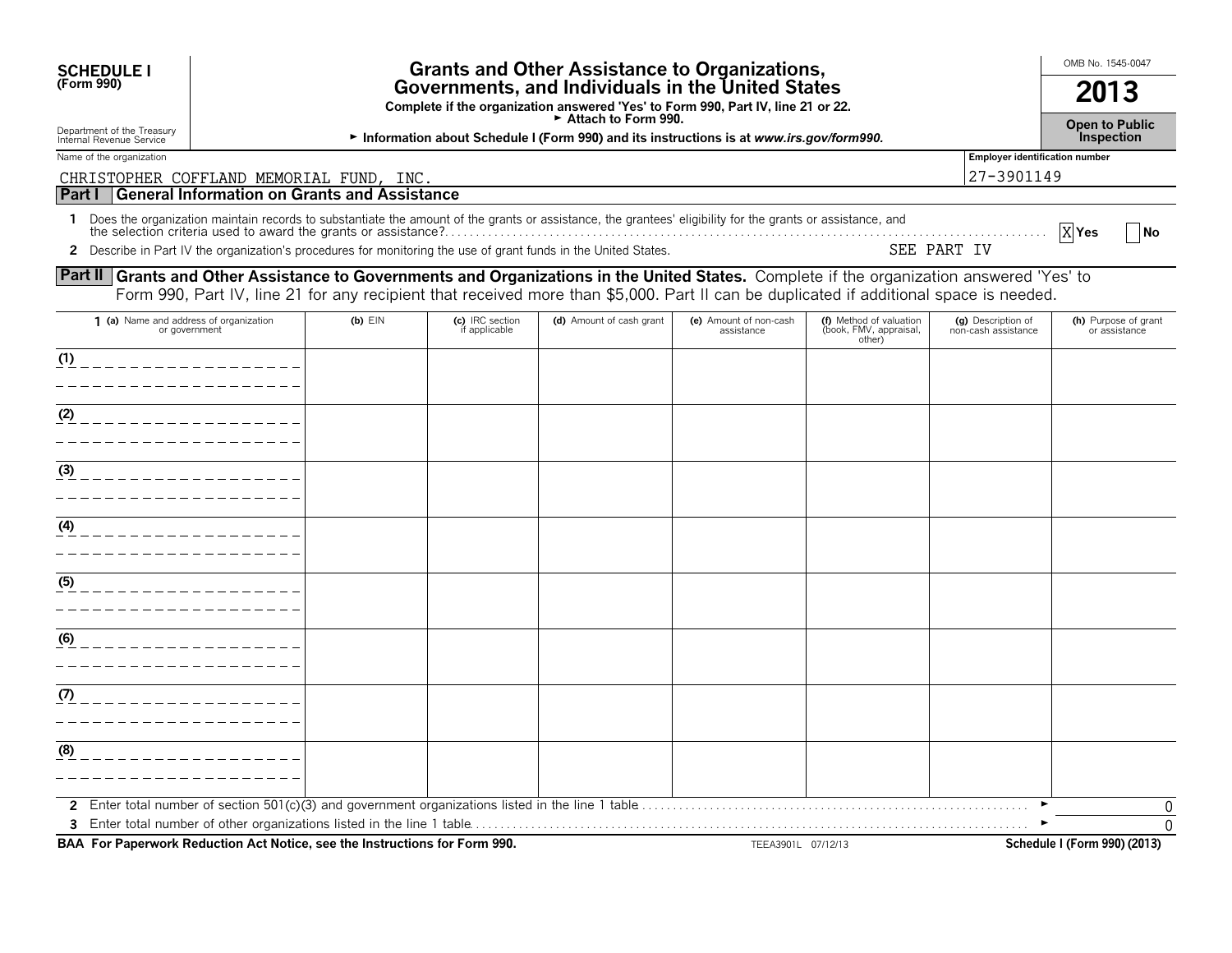| Part III<br>Grants and Other Assistance to Individuals in the United States. Complete if the organization answered 'Yes' to Form 990, Part IV, line 22.<br>Part III can be duplicated if additional space is needed. |                             |                             |                                      |                                                          |                                        |
|----------------------------------------------------------------------------------------------------------------------------------------------------------------------------------------------------------------------|-----------------------------|-----------------------------|--------------------------------------|----------------------------------------------------------|----------------------------------------|
| (a) Type of grant or assistance                                                                                                                                                                                      | (b) Number of<br>recipients | (c) Amount of<br>cash grant | (d) Amount of<br>non-cash assistance | (e) Method of valuation (book,<br>FMV, appraisal, other) | (f) Description of non-cash assistance |
| GYM MEMBERSHIPS TO WOUNDED                                                                                                                                                                                           |                             |                             |                                      |                                                          |                                        |
| 1 VETS                                                                                                                                                                                                               | 57                          |                             | 34,893. COST                         |                                                          | GYM MEMBERSHIPS                        |
| FITNESS EQUIP TO WOUNDED<br>2 VETS                                                                                                                                                                                   | 14                          |                             | 16,471.                              | <b>COST</b>                                              | IN-HOUSE FITNESS EQUIPMENT             |
| $\overline{\mathbf{3}}$                                                                                                                                                                                              |                             |                             |                                      |                                                          |                                        |
| 4                                                                                                                                                                                                                    |                             |                             |                                      |                                                          |                                        |
| 5                                                                                                                                                                                                                    |                             |                             |                                      |                                                          |                                        |
| 6                                                                                                                                                                                                                    |                             |                             |                                      |                                                          |                                        |
| $\overline{7}$                                                                                                                                                                                                       |                             |                             |                                      |                                                          |                                        |
| Part IV<br>Supplemental Information. Provide the information required in Part I, line 2, Part III, column (b), and any other additional information.                                                                 |                             |                             |                                      |                                                          |                                        |
| <u>PART I, LINE 2 - PROCEDURES FOR MONITORING USE OF GRANTS FUNDS IN U.S.</u>                                                                                                                                        |                             |                             |                                      |                                                          |                                        |
| THE ORGANIZATION HIRED A COMPANY TO TRACK VETERAN BENEFITS AND PROGRESS INCLUDING                                                                                                                                    |                             |                             |                                      |                                                          |                                        |
| QUARTERLY SURVEYS THAT ARE TAKEN. AFTER COMPLETION OF ONE YEAR OF BENEFITS, VETERANS                                                                                                                                 |                             |                             |                                      |                                                          |                                        |
| NEED TO REAPPLY FOR AN EXTENSION OF BENEFITS FOR AN ADDITIONAL YEAR AT WHICH POINT                                                                                                                                   |                             |                             |                                      |                                                          |                                        |
| DATA IS UPDATED AND FREQUENCY OF ATTENDANCE IS CHECKED TO SEE IF VETERAN QUALIFIES                                                                                                                                   |                             |                             |                                      |                                                          |                                        |
| FOR FURTHER BENEFITS.                                                                                                                                                                                                |                             |                             |                                      |                                                          |                                        |
|                                                                                                                                                                                                                      |                             |                             |                                      |                                                          |                                        |
|                                                                                                                                                                                                                      |                             |                             |                                      |                                                          |                                        |
|                                                                                                                                                                                                                      |                             |                             |                                      |                                                          |                                        |
|                                                                                                                                                                                                                      |                             |                             |                                      |                                                          |                                        |
|                                                                                                                                                                                                                      |                             |                             |                                      |                                                          |                                        |
| <b>BAA</b>                                                                                                                                                                                                           |                             |                             |                                      |                                                          | Schedule I (Form 990) (2013)           |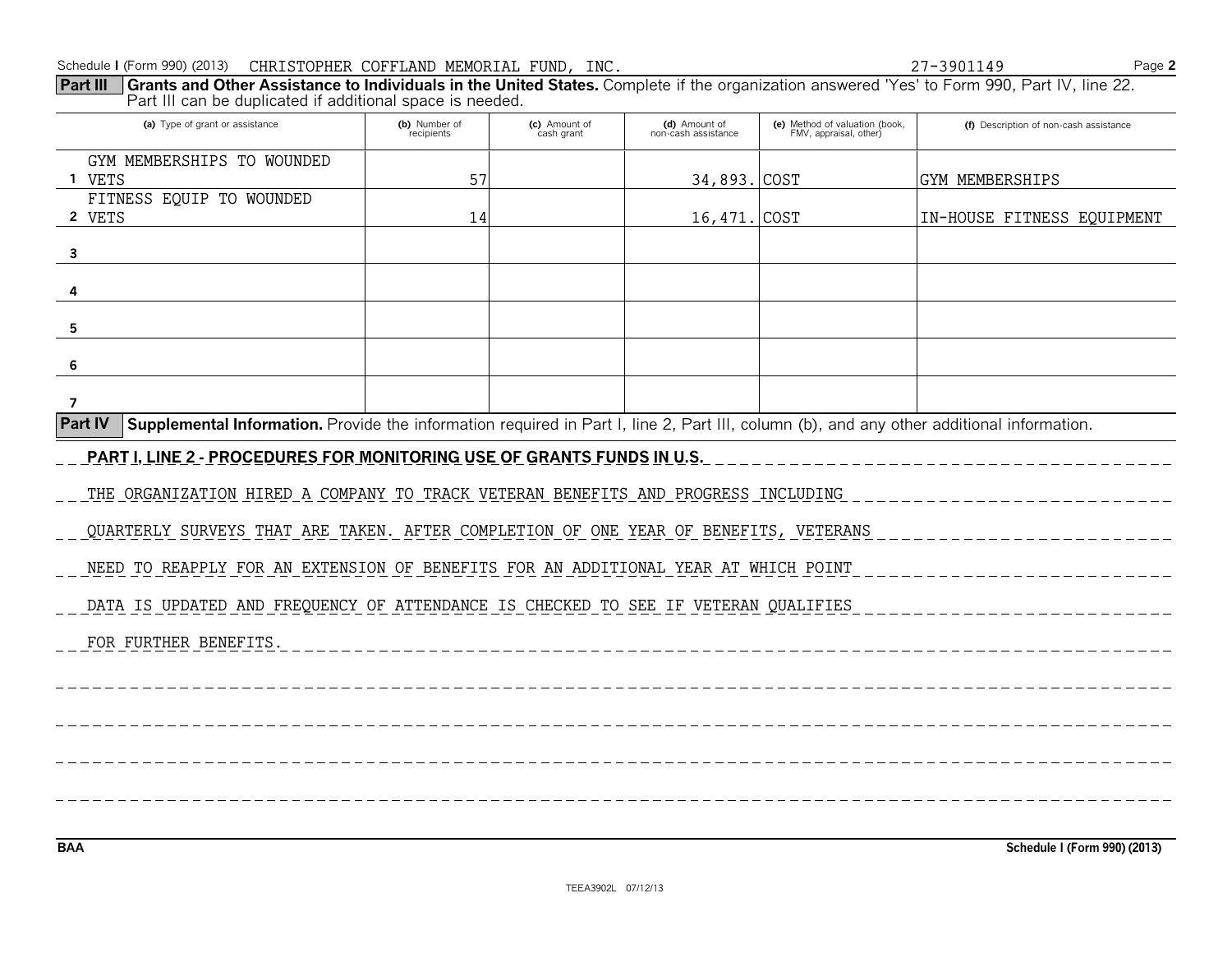| <b>SCHEDULE O</b>                                                                                                                                                                               | Supplemental Information to Form 990 or 990-EZ                                                       |                                                     | OMB No. 1545-0047            |
|-------------------------------------------------------------------------------------------------------------------------------------------------------------------------------------------------|------------------------------------------------------------------------------------------------------|-----------------------------------------------------|------------------------------|
| (Form 990 or 990-EZ)<br>Complete to provide information for responses to specific questions on<br>Form 990 or 990-EZ or to provide any additional information.<br>Attach to Form 990 or 990-EZ. |                                                                                                      |                                                     | 2013                         |
| Department of the Treasury<br>Internal Revenue Service                                                                                                                                          | Information about Schedule O (Form 990 or 990-EZ) and its instructions is<br>at www.irs.gov/form990. |                                                     | Open to Public<br>Inspection |
| Name of the organization                                                                                                                                                                        | CHRISTOPHER COFFLAND MEMORIAL FUND, INC.<br>D/B/A CATCH A LIFT FUND                                  | <b>Employer identification number</b><br>27-3901149 |                              |
|                                                                                                                                                                                                 | FORM 990, PART III, LINE 1 - ORGANIZATION MISSION                                                    |                                                     |                              |
|                                                                                                                                                                                                 | THE ORGANIZATION'S MISSION IS TO HELP WOUNDED VETERANS OF THE ARMED FORCES START AND                 |                                                     |                              |
|                                                                                                                                                                                                 | MAINTAIN THEIR HEALING PROCESS, MENTALLY AND PHYSICALLY, BY PROVIDING ACCESS TO                      |                                                     |                              |
|                                                                                                                                                                                                 | PHYSICAL FITNESS CENTERS NATIONWIDE OR IN-HOUSE GYM EQUIPMENT ALONG WITH SUPPORT IN                  |                                                     |                              |
|                                                                                                                                                                                                 | REACHING THEIR PERSONAL HEALTH GOALS.                                                                |                                                     |                              |
|                                                                                                                                                                                                 | FORM 990, PART VI, LINE 11B - FORM 990 REVIEW PROCESS                                                |                                                     |                              |
|                                                                                                                                                                                                 | THE 990 IS REVIEWED BY MEMBERS OF THE BOARD PRIOR TO FILING.                                         |                                                     |                              |
|                                                                                                                                                                                                 | FORM 990, PART VI, LINE 19 - OTHER ORGANIZATION DOCUMENTS PUBLICLY AVAILABLE                         |                                                     |                              |
|                                                                                                                                                                                                 | SELECT DOCUMENTS ARE AVAILABLE UPON REQUEST.                                                         |                                                     |                              |
|                                                                                                                                                                                                 |                                                                                                      |                                                     |                              |
|                                                                                                                                                                                                 |                                                                                                      |                                                     |                              |
|                                                                                                                                                                                                 |                                                                                                      |                                                     |                              |
|                                                                                                                                                                                                 |                                                                                                      |                                                     |                              |
|                                                                                                                                                                                                 |                                                                                                      |                                                     |                              |
|                                                                                                                                                                                                 |                                                                                                      |                                                     |                              |
|                                                                                                                                                                                                 |                                                                                                      |                                                     |                              |
|                                                                                                                                                                                                 |                                                                                                      |                                                     |                              |
|                                                                                                                                                                                                 |                                                                                                      |                                                     |                              |
|                                                                                                                                                                                                 |                                                                                                      |                                                     |                              |
|                                                                                                                                                                                                 |                                                                                                      |                                                     |                              |
|                                                                                                                                                                                                 |                                                                                                      |                                                     |                              |
|                                                                                                                                                                                                 |                                                                                                      |                                                     |                              |
|                                                                                                                                                                                                 |                                                                                                      |                                                     |                              |
|                                                                                                                                                                                                 |                                                                                                      |                                                     |                              |
|                                                                                                                                                                                                 |                                                                                                      |                                                     |                              |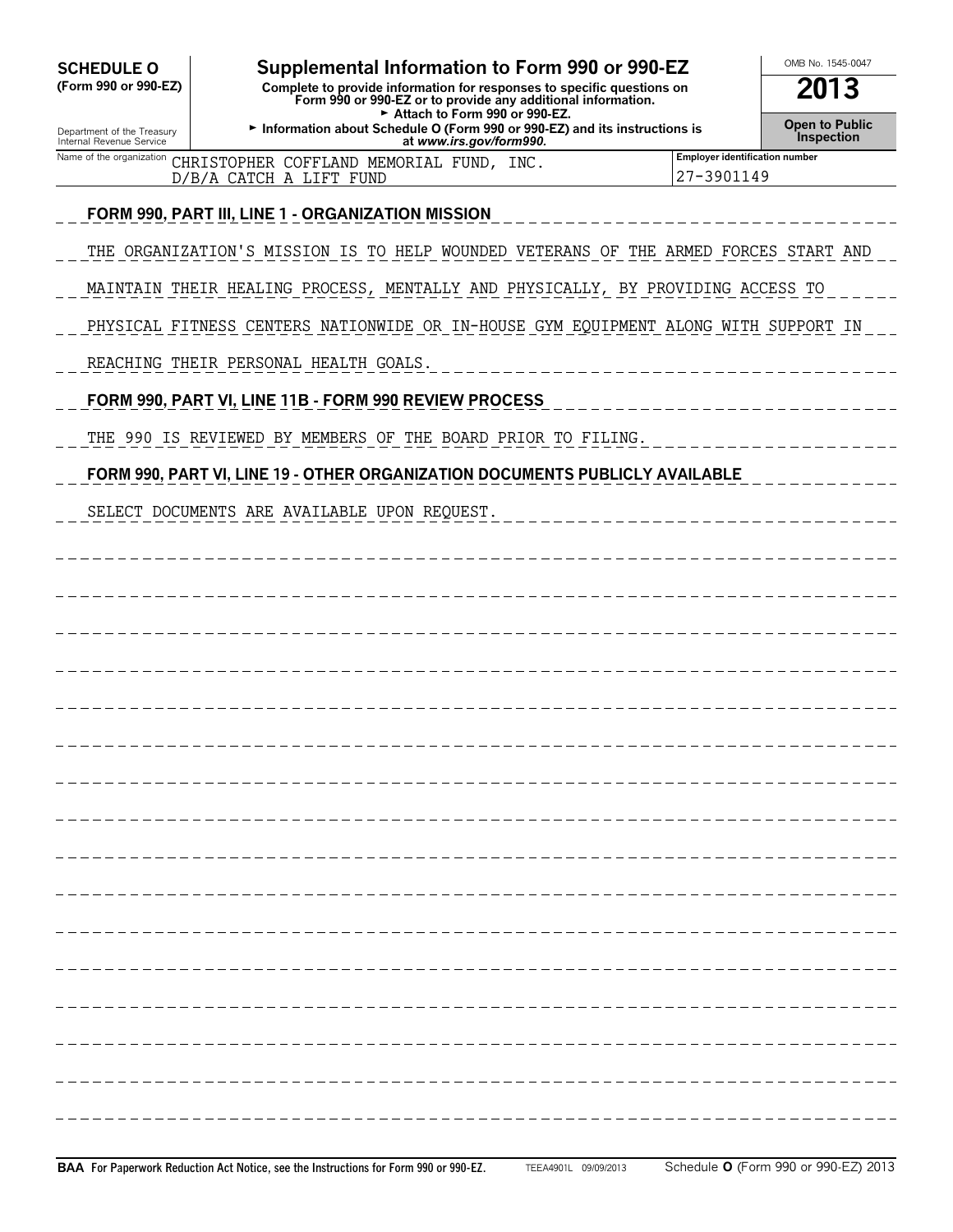

# Form **8868 Application for Extension of Time To File an**  $\mathcal{L}_{\text{new}}$  and  $\mathcal{L}_{\text{new}}$  and  $\mathcal{L}_{\text{new}}$  and  $\mathcal{L}_{\text{new}}$  and  $\mathcal{L}_{\text{new}}$  and  $\mathcal{L}_{\text{new}}$  and  $\mathcal{L}_{\text{new}}$  and  $\mathcal{L}_{\text{new}}$  and  $\mathcal{L}_{\text{new}}$  and  $\mathcal{L}_{\text{new}}$  and  $\mathcal{L}_{\text{new}}$  and  $\mathcal{L}_{\text{new}}$  and  $\mathcal{$

X

Department of the Treasury<br>Internal Revenue Service

File a separate application for each return.

▶ Information about Form 8868 and its instructions is at *www.irs.gov/form8868.* 

? If you are filing for an **Automatic 3-Month Extension, complete only Part I** and check this box. . . . . . . . . . . . . . . . . . . . . . . . . . . . . . . . . . . . . . G

? If you are filing for an **Additional (Not Automatic) 3-Month Extension, complete only Part II** (on page 2 of this form).

*Do not complete Part II unless* you have already been granted an automatic 3-month extention on a previously filed Form 8868.

**Electronic filing** *(e-file).* You can electronically file Form 8868 if you need a 3-month automatic extension of time to file (6 months for a corporation required to file Form 990-T), or an additional (not automatic) 3-month extension of time. You can electronically file Form 8868 to<br>request an extension of time to file any of the forms listed in Part I or Part electronic filing of this form, visit *www.irs.gov/efile* and click on *e-file for Charities & Nonprofits.*

**Part I Automatic 3-Month Extension of Time.** Only submit original (no copies needed).

A corporation required to file Form 990-T and requesting an automatic 6-month extension - check this box and complete Part I only.....

*All other corporations (including 1120-C filers), partnerships, REMICs, and trusts must use Form 7004 to request an extension of time to file income tax returns.*

|                             |                                                                                          | Enter filer's identifying number, see instructions |
|-----------------------------|------------------------------------------------------------------------------------------|----------------------------------------------------|
|                             | Name of exempt organization or other filer, see instructions.                            | Employer identification number (EIN) or            |
| Type or<br>print            | CHRISTOPHER COFFLAND MEMORIAL FUND, INC.                                                 |                                                    |
|                             | D/B/A CATCH A LIFT FUND                                                                  | 27-3901149                                         |
| File by the                 | Number, street, and room or suite number. If a P.O. box, see instructions.               | Social security number (SSN)                       |
| due date for<br>filing your | 2066 YORK ROAD #201                                                                      |                                                    |
| return. See                 | City, town or post office, state, and ZIP code. For a foreign address, see instructions. |                                                    |
| instructions.               | TIMONIUM, MD 21093                                                                       |                                                    |

Enter the Return code for the return that this application is for (file a separate application for each return). . . . . . . . . . . . . . . . . . . . . . . . . . . 01

| <b>Application</b><br>Is For                | Return<br>Code | Application<br><b>I</b> Is For    | Return<br>Code |
|---------------------------------------------|----------------|-----------------------------------|----------------|
| Form 990 or Form 990-EZ                     | 01             | Form 990-T (corporation)          | 07             |
| Form 990-BL                                 | 02             | Form 1041-A                       | 08             |
| Form 4720 (individual)                      | 03             | Form 4720 (other than individual) | 09             |
| Form 990-PF                                 | 04             | Form 5227                         | 10             |
| Form 990-T (section 401(a) or 408(a) trust) | 05             | Form 6069                         |                |
| Form 990-T (trust other than above)         | 06             | Form 8870                         | 12             |

| • The books are in the care of $\blacktriangleright$ WILLIAM D. FRANKLIN                                                                                                                                                                                                                                                                                                                                                              |                |    |
|---------------------------------------------------------------------------------------------------------------------------------------------------------------------------------------------------------------------------------------------------------------------------------------------------------------------------------------------------------------------------------------------------------------------------------------|----------------|----|
| Telephone No. $\triangleright$ (410) 385-0202 Fax No. $\triangleright$<br>• If this is for a Group Return, enter the organization's four digit Group Exemption Number (GEN) [f this is for the whole group,<br>check this box $\blacktriangleright \Box$ . If it is for part of the group, check this box $\blacktriangleright \Box$ and attach a list with the names and EINs of all members<br>the extension is for.                |                |    |
| 1 I request an automatic 3-month (6 months for a corporation required to file Form 990-T) extension of time                                                                                                                                                                                                                                                                                                                           |                |    |
| until $8/15$ , $2014$ , to file the exempt organization return for the organization named above.<br>The extension is for the organization's return for:<br>$\triangleright$ X calendar year 20 13 or<br>$\overline{\Box}$ tax year beginning _______, 20 ___, and ending _______, 20 ___.<br>2 If the tax year entered in line 1 is for less than 12 months, check reason: Initial return Final return<br>Change in accounting period |                |    |
| 3a If this application is for Forms 990-BL, 990-PF, 990-T, 4720, or 6069, enter the tentative tax, less any                                                                                                                                                                                                                                                                                                                           | 3a             | 0. |
| <b>b</b> If this application is for Forms 990-PF, 990-T, 4720, or 6069, enter any refundable credits and estimated<br>tax payments made. Include any prior year overpayment allowed as a credit                                                                                                                                                                                                                                       | $3b$ $\upbeta$ | 0. |
| c Balance due. Subtract line 3b from line 3a. Include your payment with this form, if required, by using                                                                                                                                                                                                                                                                                                                              | 3cS            | 0. |

**Caution.** If you are going to make an electronic funds withdrawal (direct debit) with this Form 8868, see Form 8453-EO and Form 8879-EO for payment instructions.